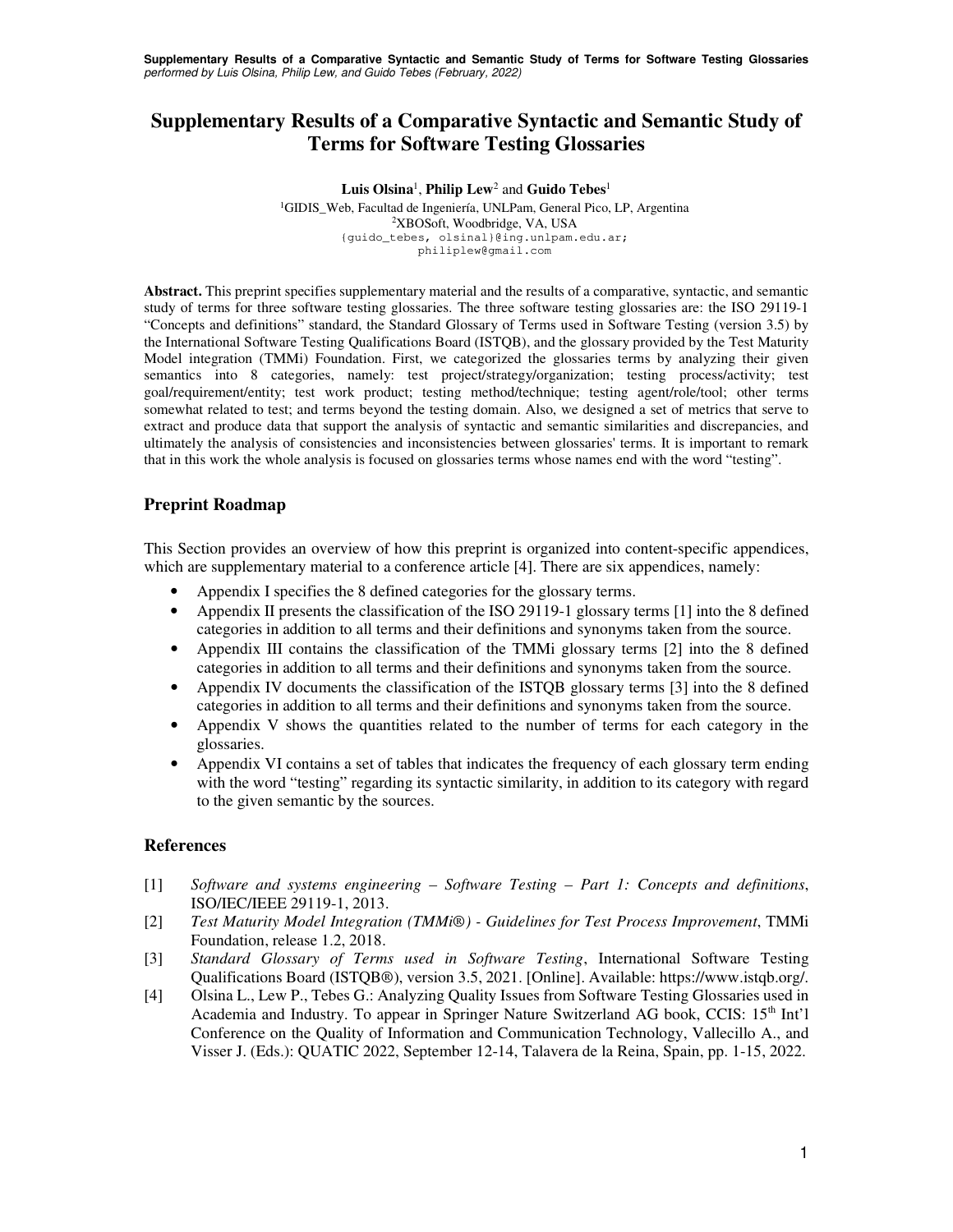# Appendix I: Terminological Categories for Terms in Software Testing

*This Appendix contains a table with the description of each terminological category used in this work.* 

| Categ.ID       | <b>Terminological Category name</b>                                            |
|----------------|--------------------------------------------------------------------------------|
| C <sub>1</sub> | Test Project-, Strategy-, Organizational Test-related Terms                    |
| C <sub>2</sub> | Testing Work Process-, Activity-related Terms                                  |
| C <sub>3</sub> | Test Goal-, Requirements-, Entity-related Terms                                |
| C4             | Test Work Product-related Terms (e.g. Artifact, Report, Result, Specification) |
| C <sub>5</sub> | Testing Method-, Technique-, Procedure-, Rule-related Terms                    |
| C6             | Testing Agent-, Role-, Tool-related Terms                                      |
| C7             | Other Terms somewhat related to Test (e.g., Anomaly, Defect, etc.)             |
| C8             | Terms beyond the Test Domain related to Quality or Software Engineering        |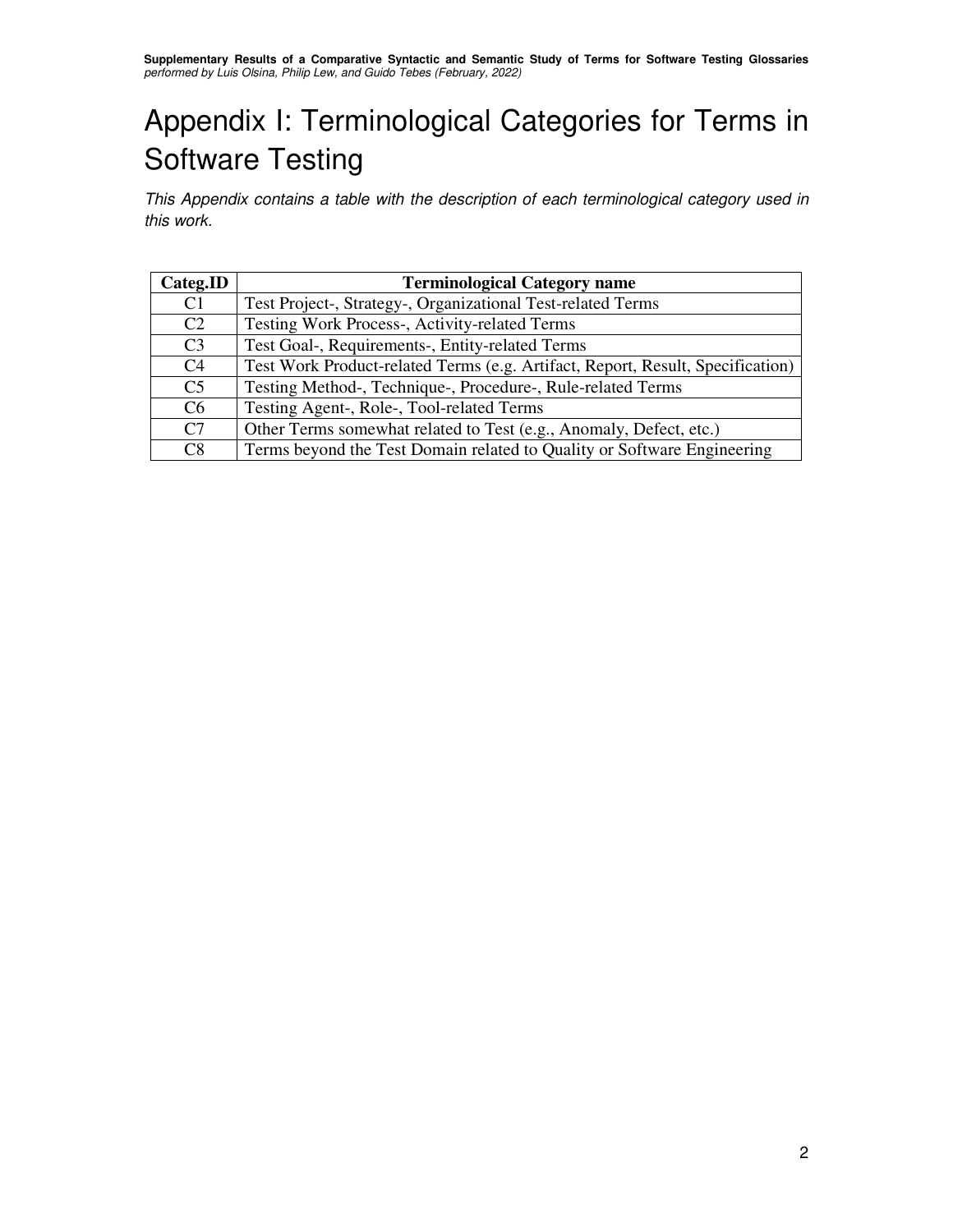## Appendix II: ISO 29119-1 glossary terms and their classification

*This Appendix contains all terms, synonyms and definitions of the ISO 29119-1 software testing glossary. Also, we included the classification of all terms considering the 8 categories mentioned in Appendix I.*

| <b>ISO 29119-1</b>                 | ISO 29119-1 Terms Classified into 8 Categories or Conceptual Blocks for                                         |
|------------------------------------|-----------------------------------------------------------------------------------------------------------------|
| <b>Glossary</b>                    | <b>Testing.</b>                                                                                                 |
|                                    | Note that we include the synonyms of the terms in parentheses and not in bold.                                  |
|                                    | Cat#1 (C1): Test Project-, Strategy-, Organizational Test-related Terms                                         |
|                                    | test strategy; Organizational Test Process; Organizational Test Policy; organizational test                     |
|                                    | specification; Organizational Test Strategy; suspension criteria; test practice (test approach)                 |
|                                    | Cat#2 (C2): Testing Work Process-, Activity-related Terms                                                       |
|                                    | accessibility testing; backup and recovery testing; capacity testing; compatibility testing; dynamic            |
|                                    | testing; endurance testing; equivalence partitioning; error guessing; exploratory testing; installability       |
|                                    | testing; load testing; maintainability testing; performance testing; portability testing; procedure             |
|                                    | testing; regression testing; reliability testing; retesting (confirmation testing); risk-based testing;         |
|                                    | scenario testing; scripted testing; security testing; specification-based testing (black-box testing; closed    |
|                                    | box testing); statement testing; static testing; stress testing; structure-based testing (structural testing;   |
|                                    | glass-box testing; white box testing); Test Completion Process; Test Design and Implementation                  |
|                                    | Process; test design technique (test technique); Test Environment Set-up Process; test execution; Test          |
|                                    | Execution Process; Test Incident Reporting Process; test level (test phase); test management; Test              |
|                                    | Management Process; Test Monitoring and Control Process; Test Planning Process; test process; test              |
|                                    | sub-process; test type; testing; unscripted testing; volume testing                                             |
|                                    | Cat#3 (C3): Test Goal-, Requirements-, Entity-related Terms                                                     |
|                                    | feature set; test condition (test requirement); test environment; Test Environment Requirements; test           |
| item (test object)                 |                                                                                                                 |
|                                    | Cat#4 (C4): Test Work Product-related Terms (e.g. Artifacts, Reports, Results, Specifications)                  |
|                                    | actual results; expected results; Incident Report; test basis; test case; Test Case Specification; Test         |
|                                    | Completion Report (Test Summary Report); equivalence partition coverage; statement coverage; test               |
|                                    | coverage; test coverage item (coverage item); test data; Test Data Readiness Report; Test Design                |
|                                    | Specification; test environment readiness report; Test Execution Log; Test Plan; Test Procedure                 |
|                                    | Specification (manual test script); test result; test script; test set; test specification; test status report; |
| verification table); testware      | test traceability matrix (verification cross reference matrix; requirements test matrix; requirements           |
|                                    | Cat#5 (C5): Testing Method-, Technique-related, Procedure-related, Rule-related Terms                           |
| pass/fail criteria; test procedure |                                                                                                                 |
|                                    | Cat#6 (C6): Testing Agent-, Role-, Tool-related Terms                                                           |
|                                    |                                                                                                                 |
|                                    | Cat#7 (C7): Other Terms somewhat related to Test (e.g., anomaly, defect, etc.)                                  |
|                                    | equivalence partition; project risk; product risk                                                               |
|                                    | Cat#8 (C8): Terms beyond to the Test Domain related to Quality and Software Engineering                         |
| <b>Decision</b>                    |                                                                                                                 |
|                                    |                                                                                                                 |
| <b>Term name</b>                   | <b>Definition</b>                                                                                               |
| synonyms                           |                                                                                                                 |
| actual results                     | set of behaviours or conditions of a test item, or set of conditions of associated data or                      |
|                                    | the test environment, observed as a result of test execution                                                    |
| backup and                         | type of reliability testing that measures the degree to which system state can be                               |
| recovery testing                   | restored from backup within specified parameters of time, cost, completeness, and                               |
|                                    | accuracy in the event of failure                                                                                |
| capacity testing                   | type of performance efficiency testing conducted to evaluate the level at which                                 |
|                                    | increasing load (of users, transactions, data storage, etc.) compromises a test item's                          |
|                                    |                                                                                                                 |
|                                    | ability to sustain required performance                                                                         |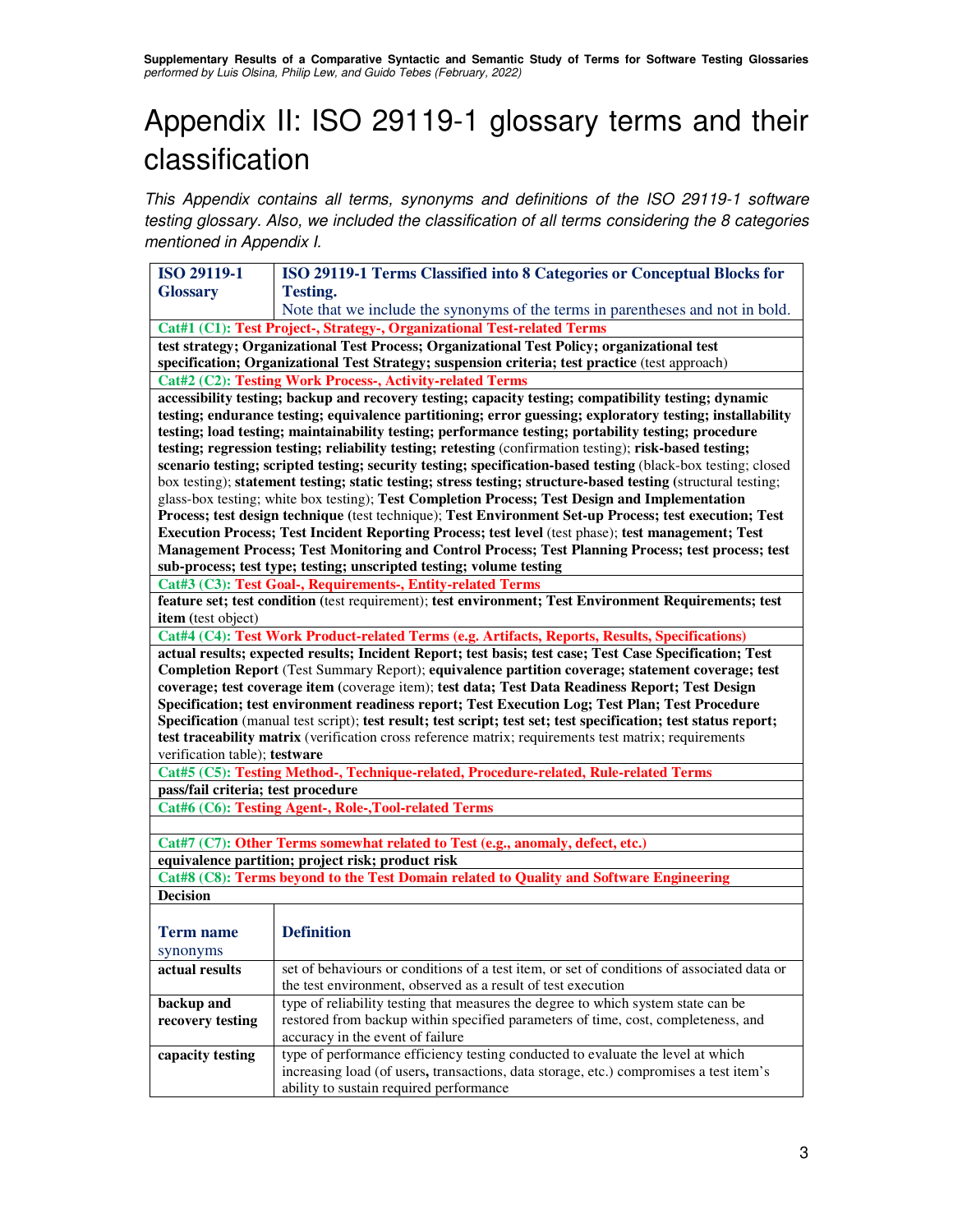| compatibility             | type of testing that measures the degree to which a test item can function satisfactorily                                                                                               |
|---------------------------|-----------------------------------------------------------------------------------------------------------------------------------------------------------------------------------------|
| testing                   | alongside other independent products in a shared environment (co-existence), and                                                                                                        |
|                           | where necessary, exchanges information with other systems or components                                                                                                                 |
|                           | (interoperability)                                                                                                                                                                      |
| decision                  | types of statements in which a choice between two or more possible outcomes controls                                                                                                    |
|                           | which set of actions will result                                                                                                                                                        |
| dynamic testing           | testing that requires the execution of the test item                                                                                                                                    |
| endurance                 | type of performance efficiency testing conducted to evaluate whether a test item can                                                                                                    |
| testing                   | sustain a required load continuously for a specified period of time                                                                                                                     |
| equivalence               | subset of the range of values of a variable, or set of variables, within a test item or at its<br>interfaces such that all the values in the partition can reasonably be expected to be |
| partition                 | treated similarly by the test item (i.e. they may be considered "equivalent") by the test                                                                                               |
|                           | item                                                                                                                                                                                    |
| equivalence               | proportion of identified equivalence partitions of a test item that are covered by a test                                                                                               |
| partition                 | set                                                                                                                                                                                     |
| coverage                  |                                                                                                                                                                                         |
|                           | Note 1 to entry: In many cases, the identification of equivalence partitions is subjective                                                                                              |
|                           | (especially in the sub-partitioning of "invalid" partitions), so a definitive count of the                                                                                              |
|                           | number of equivalence partitions in a test item could be impossible.                                                                                                                    |
| equivalence               | test design technique in which test cases are designed to exercise equivalence partitions                                                                                               |
| partitioning              | by using one or more representative members of each partition                                                                                                                           |
| error guessing            | test design technique in which test cases are derived on the basis of the tester's                                                                                                      |
|                           | knowledge of past failures, or general knowledge of failure modes                                                                                                                       |
| expected results          | observable predicted behaviour of the test item under specified conditions based on its                                                                                                 |
|                           | specification or another source                                                                                                                                                         |
| exploratory               | experience-based testing in which the tester spontaneously designs and executes tests                                                                                                   |
| testing                   | based on the tester's existing relevant knowledge, prior exploration of the test item                                                                                                   |
|                           | (including the results of previous tests), and heuristic "rules of thumb" regarding                                                                                                     |
|                           | common software behaviours and types of failure                                                                                                                                         |
| feature set               | collection of items which contain the test conditions of the test item to be tested which                                                                                               |
|                           | can be collected from risks, requirements, functions, models, etc.                                                                                                                      |
| <b>Incident Report</b>    | documentation of the occurrence, nature, and status of an incident                                                                                                                      |
| installability<br>testing | type of portability testing conducted to evaluate whether a test item or set of test items<br>can be installed as required in all specified environments                                |
| load testing              | type of performance efficiency testing conducted to evaluate the behaviour of a test                                                                                                    |
|                           | item under anticipated conditions of varying load, usually between anticipated                                                                                                          |
|                           | conditions of low, typical, and peak usage                                                                                                                                              |
| maintainability           | test type conducted to evaluate the degree of effectiveness and efficiency with which a                                                                                                 |
| testing                   | test item may be modified                                                                                                                                                               |
| Organizational            | an executive-level document that describes the purpose, goals, and overall scope of the                                                                                                 |
| <b>Test Policy</b>        | testing within an organization, and which expresses why testing is performed and what                                                                                                   |
|                           | it is expected to achieve Note 1 to entry: It is generally preferable to keep the                                                                                                       |
|                           | Organizational Test Policy as short as possible in a given context.                                                                                                                     |
| Organizational            | test process for developing and managing organizational test specifications                                                                                                             |
| <b>Test Process</b>       |                                                                                                                                                                                         |
| organizational            | document that provides information about testing for an organization, i.e. information                                                                                                  |
| test specification        | that is not project-specific                                                                                                                                                            |
| Organizational            | document that expresses the generic requirements for the testing to be performed on all                                                                                                 |
| <b>Test Strategy</b>      | the projects run within the organization, providing detail on how the testing is to be                                                                                                  |
|                           | performed                                                                                                                                                                               |
| pass/fail criteria        | decision rules used to determine whether a test item, or feature of a test item, has                                                                                                    |
|                           | passed or failed after testing                                                                                                                                                          |
| performance               | type of testing conducted to evaluate the degree to which a test item accomplishes its                                                                                                  |
| testing                   | designated functions within given constraints of time and other resources<br>type of testing conducted to evaluate the ease with which a test item can be transferred                   |
| portability<br>testing    | from one hardware or software environment to another, including the level of                                                                                                            |
|                           | modification needed for it to be executed in various types of environment                                                                                                               |
|                           |                                                                                                                                                                                         |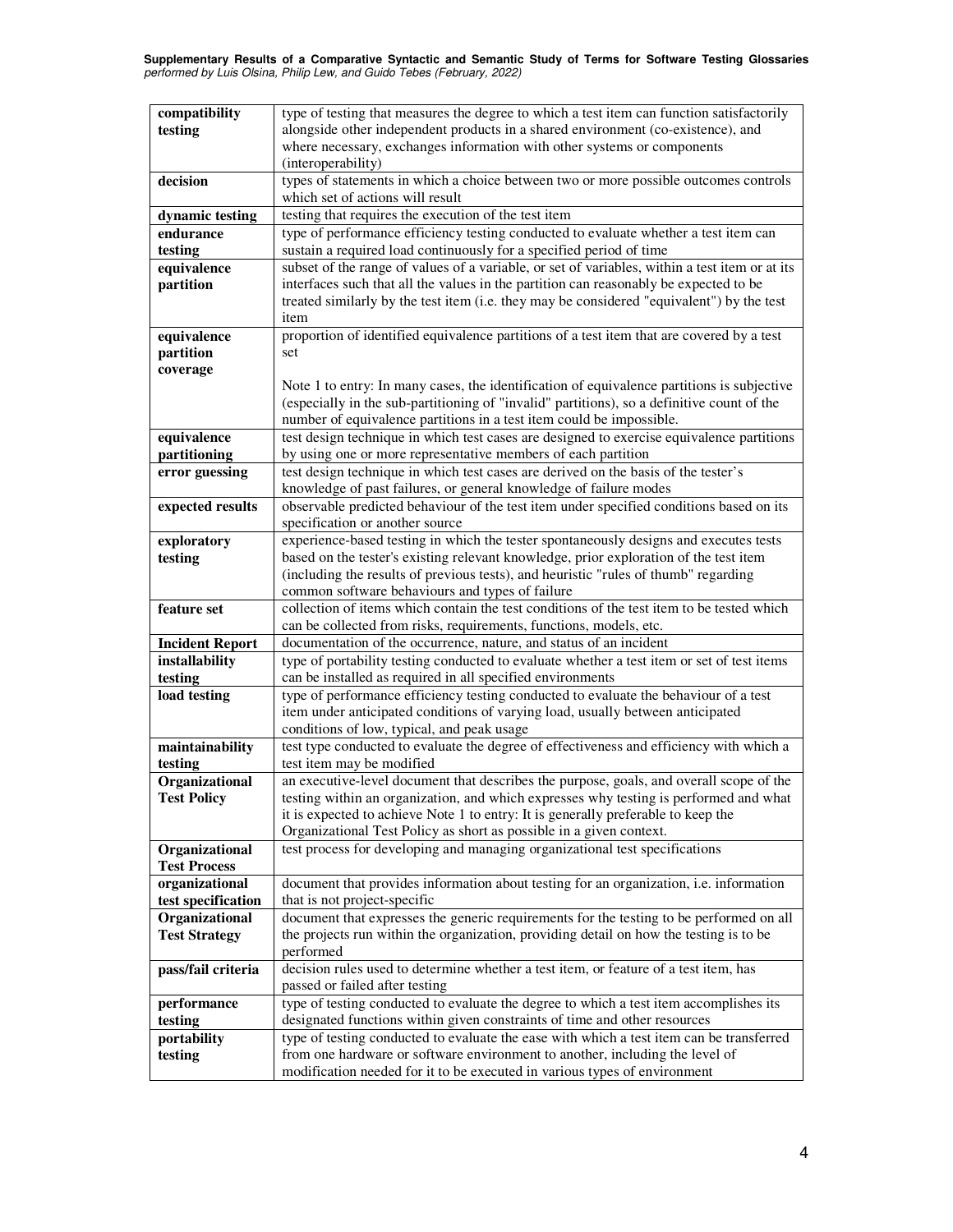| procedure              | type of functional suitability testing conducted to evaluate whether procedural                                                                                                     |
|------------------------|-------------------------------------------------------------------------------------------------------------------------------------------------------------------------------------|
| testing                | instructions for interacting with a test item or using its outputs meet user requirements                                                                                           |
|                        | and support the purpose of their use                                                                                                                                                |
| product risk           | risk that a product may be defective in some specific aspect of its function, quality, or                                                                                           |
|                        | structure                                                                                                                                                                           |
| project risk           | risk related to the management of a project                                                                                                                                         |
| regression             | testing following modifications to a test item or to its operational environment, to                                                                                                |
| testing                | identify whether regression failures occur                                                                                                                                          |
| reliability testing    | type of testing conducted to evaluate the ability of a test item to perform its required                                                                                            |
|                        | functions, including evaluating the frequency with which failures occur, when it is                                                                                                 |
|                        | used under stated conditions for a specified period of time                                                                                                                         |
| retesting              | re-execution of test cases that previously returned a "fail" result, to evaluate the                                                                                                |
| confirmation           | effectiveness of intervening corrective actions                                                                                                                                     |
| testing<br>risk-based  |                                                                                                                                                                                     |
|                        | testing in which the management, selection, prioritisation, and use of testing activities<br>and resources are consciously based on corresponding types and levels of analyzed risk |
| testing                | class of test design technique in which tests are designed to execute individual                                                                                                    |
| scenario testing       | scenarios                                                                                                                                                                           |
| scripted testing       | dynamic testing in which the tester's actions are prescribed by written instructions in a                                                                                           |
|                        | test case                                                                                                                                                                           |
| security testing       | type of testing conducted to evaluate the degree to which a test item, and associated                                                                                               |
|                        | data and information, are protected so that unauthorized persons or systems cannot use,                                                                                             |
|                        | read, or modify them, and authorized persons or systems are not denied access to them                                                                                               |
| specification-         | testing in which the principal test basis is the external inputs and outputs of the test                                                                                            |
| based testing          | item, commonly based on a specification, rather than its implementation in source code                                                                                              |
| black-box testing;     | or executable software                                                                                                                                                              |
| closed box testing     |                                                                                                                                                                                     |
| statement              | percentage of the set of all executable statements of a test item that are covered by a                                                                                             |
| coverage               | test set                                                                                                                                                                            |
| statement testing      | test design technique in which test cases are constructed to force execution of                                                                                                     |
|                        | individual statements in a test item                                                                                                                                                |
| static testing         | testing in which a test item is examined against a set of quality or other criteria without                                                                                         |
|                        | code being executed                                                                                                                                                                 |
| stress testing         | type of performance efficiency testing conducted to evaluate a test item's behaviour                                                                                                |
|                        | under conditions of loading above anticipated or specified capacity requirements, or of<br>resource availability below minimum specified requirements                               |
| structure-based        | dynamic testing in which the tests are derived from an examination of the structure of                                                                                              |
| testing                | the test item                                                                                                                                                                       |
| structural testing;    |                                                                                                                                                                                     |
| glass-box testing;     |                                                                                                                                                                                     |
| white box testing      |                                                                                                                                                                                     |
| suspension             | criteria used to (temporarily) stop all or a portion of the testing activities                                                                                                      |
| criteria               |                                                                                                                                                                                     |
| test basis             | body of knowledge used as the basis for the design of tests and test cases                                                                                                          |
| test case              | set of test case preconditions, inputs (including actions, where applicable), and                                                                                                   |
|                        | expected results, developed to drive the execution of a test item to meet test objectives,                                                                                          |
|                        | including correct implementation, error identification, checking quality, and other                                                                                                 |
|                        | valued information                                                                                                                                                                  |
| <b>Test Case</b>       | documentation of a set of one or more test cases                                                                                                                                    |
| Specification          |                                                                                                                                                                                     |
| <b>Test Completion</b> | Test Management Process for ensuring that useful test assets are made available for                                                                                                 |
| <b>Process</b>         | later use, test environments are left in a satisfactory condition, and the results of testing                                                                                       |
|                        | are recorded and communicated to relevant stakeholders                                                                                                                              |
| <b>Test Completion</b> | report that provides a summary of the testing that was performed                                                                                                                    |
| <b>Report</b>          |                                                                                                                                                                                     |
| <b>Test Summary</b>    |                                                                                                                                                                                     |
| Report                 |                                                                                                                                                                                     |
| test condition         | testable aspect of a component or system, such as a function, transaction, feature,                                                                                                 |
| test requirement       | quality attribute, or structural element identified as a basis for testing                                                                                                          |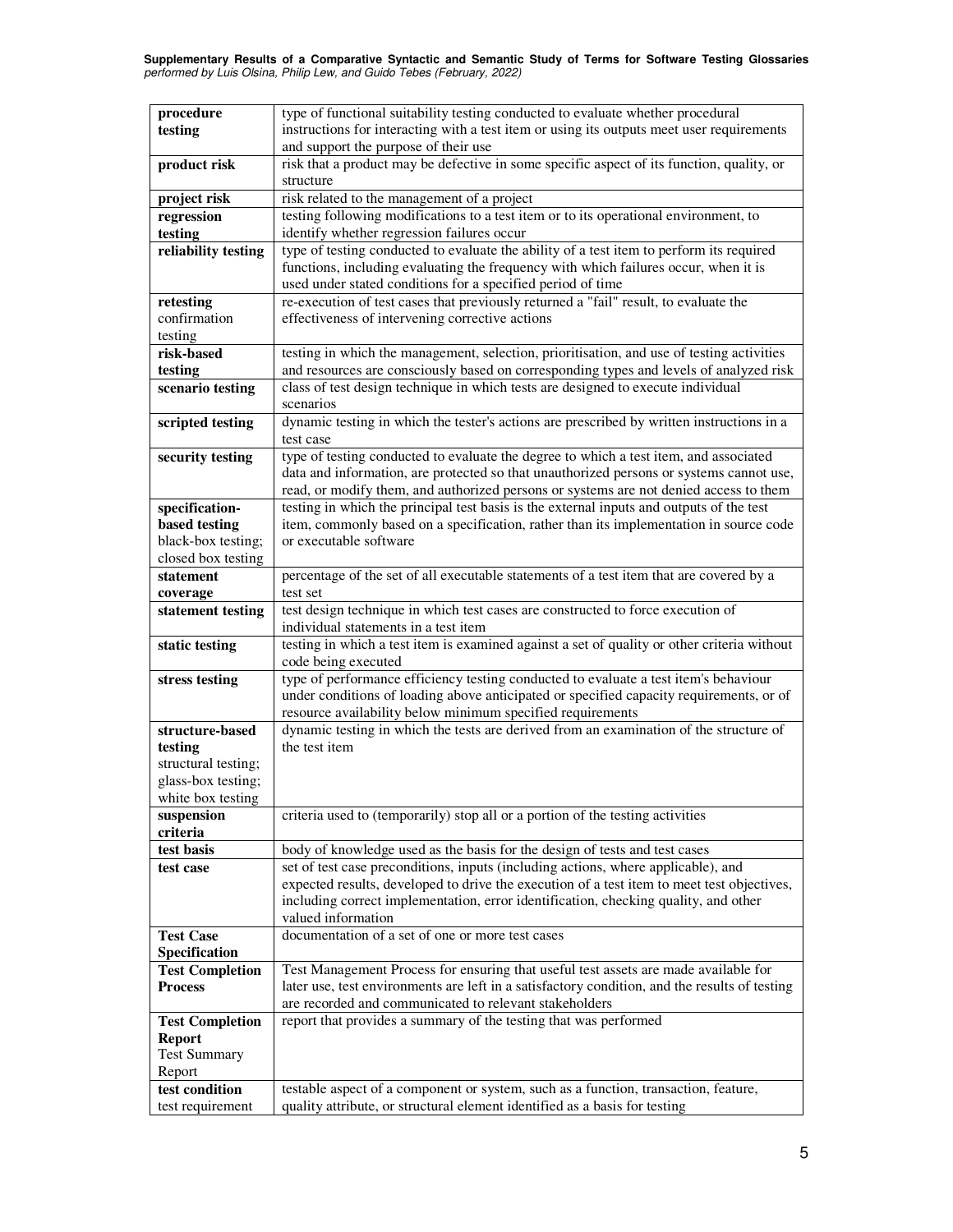| test coverage                          | degree, expressed as a percentage, to which specified test coverage items have been                                                                                    |
|----------------------------------------|------------------------------------------------------------------------------------------------------------------------------------------------------------------------|
|                                        | exercised by a test case or test cases                                                                                                                                 |
| test coverage                          | attribute or combination of attributes that is derived from one or more test conditions                                                                                |
| item                                   | by using a test design technique that enables the measurement of the thoroughness of                                                                                   |
| coverage item                          | the test execution                                                                                                                                                     |
| test data                              | data created or selected to satisfy the input requirements for executing one or more test<br>cases, which may be defined in the Test Plan, test case or test procedure |
| <b>Test Data</b>                       | document describing the status of each test data requirement                                                                                                           |
| <b>Readiness</b>                       |                                                                                                                                                                        |
| <b>Report</b>                          |                                                                                                                                                                        |
| <b>Test Design and</b>                 | test process for deriving and specifying test cases and test procedures                                                                                                |
| <b>Implementation</b>                  |                                                                                                                                                                        |
| <b>Process</b>                         |                                                                                                                                                                        |
| <b>Test Design</b>                     | document specifying the features to be tested and their corresponding test conditions                                                                                  |
| Specification                          |                                                                                                                                                                        |
| test design                            | activities, concepts, processes, and patterns used to construct a test model that is used                                                                              |
| technique                              | to identify test conditions for a test item, derive corresponding test coverage items, and                                                                             |
| test technique                         | subsequently derive or select test cases                                                                                                                               |
| test environment                       | facilities, hardware, software, firmware, procedures, and documentation intended for or                                                                                |
|                                        | used to perform testing of software                                                                                                                                    |
| test environment                       | document that describes the fulfilment of each test environment requirement                                                                                            |
| readiness report                       |                                                                                                                                                                        |
| <b>Test</b>                            | description of the necessary properties of the test environment                                                                                                        |
| <b>Environment</b>                     |                                                                                                                                                                        |
| <b>Requirements</b>                    |                                                                                                                                                                        |
| <b>Test</b>                            | dynamic test process for establishing and maintaining a required test environment                                                                                      |
| <b>Environment</b>                     |                                                                                                                                                                        |
| <b>Set-up Process</b>                  |                                                                                                                                                                        |
| test execution                         | process of running a test on the test item, producing actual result(s)                                                                                                 |
| <b>Test Execution</b>                  | document that records details of the execution of one or more test procedures                                                                                          |
| Log                                    |                                                                                                                                                                        |
| <b>Test Execution</b>                  | dynamic test process for executing test procedures created in the Test Design and                                                                                      |
|                                        |                                                                                                                                                                        |
| <b>Process</b>                         | Implementation Process in the prepared test environment, and recording the results                                                                                     |
| <b>Test Incident</b>                   | dynamic test process for reporting to the relevant stakeholders issues requiring further                                                                               |
| <b>Reporting</b>                       | action that were identified during the test execution process                                                                                                          |
| <b>Process</b>                         |                                                                                                                                                                        |
| test item                              | work product that is an object of testing                                                                                                                              |
| test object                            |                                                                                                                                                                        |
| test level                             | specific instantiation of a test sub-process                                                                                                                           |
| test phase                             |                                                                                                                                                                        |
|                                        | <b>EXAMPLE</b> The following are common test levels that can be instantiated as test sub-                                                                              |
|                                        | processes: component test level/sub-process, integration test level/sub-process, system                                                                                |
|                                        | test level/sub-process, acceptance test level/sub-process                                                                                                              |
| test management                        | planning, scheduling, estimating, monitoring, reporting, control and completion of test<br>activities                                                                  |
| <b>Test</b>                            | test process containing the sub-processes that are required for the management of a test                                                                               |
| <b>Management</b>                      | project                                                                                                                                                                |
| <b>Process</b>                         |                                                                                                                                                                        |
|                                        | Note 1 to entry: See Test Planning Process, Test Monitoring and Control Process, Test                                                                                  |
|                                        | Completion Process.                                                                                                                                                    |
| <b>Test Monitoring</b>                 | Test Management Process for ensuring that testing is performed in line with a Test                                                                                     |
| and Control                            | Plan and with organizational test specifications                                                                                                                       |
| <b>Process</b>                         |                                                                                                                                                                        |
| <b>Test Plan</b>                       | detailed description of test objectives to be achieved and the means and schedule for                                                                                  |
|                                        | achieving them, organised to coordinate testing activities for some test item or set of                                                                                |
|                                        | test items                                                                                                                                                             |
| <b>Test Planning</b><br><b>Process</b> | Test Management Process used to complete test planning and develop Test Plans                                                                                          |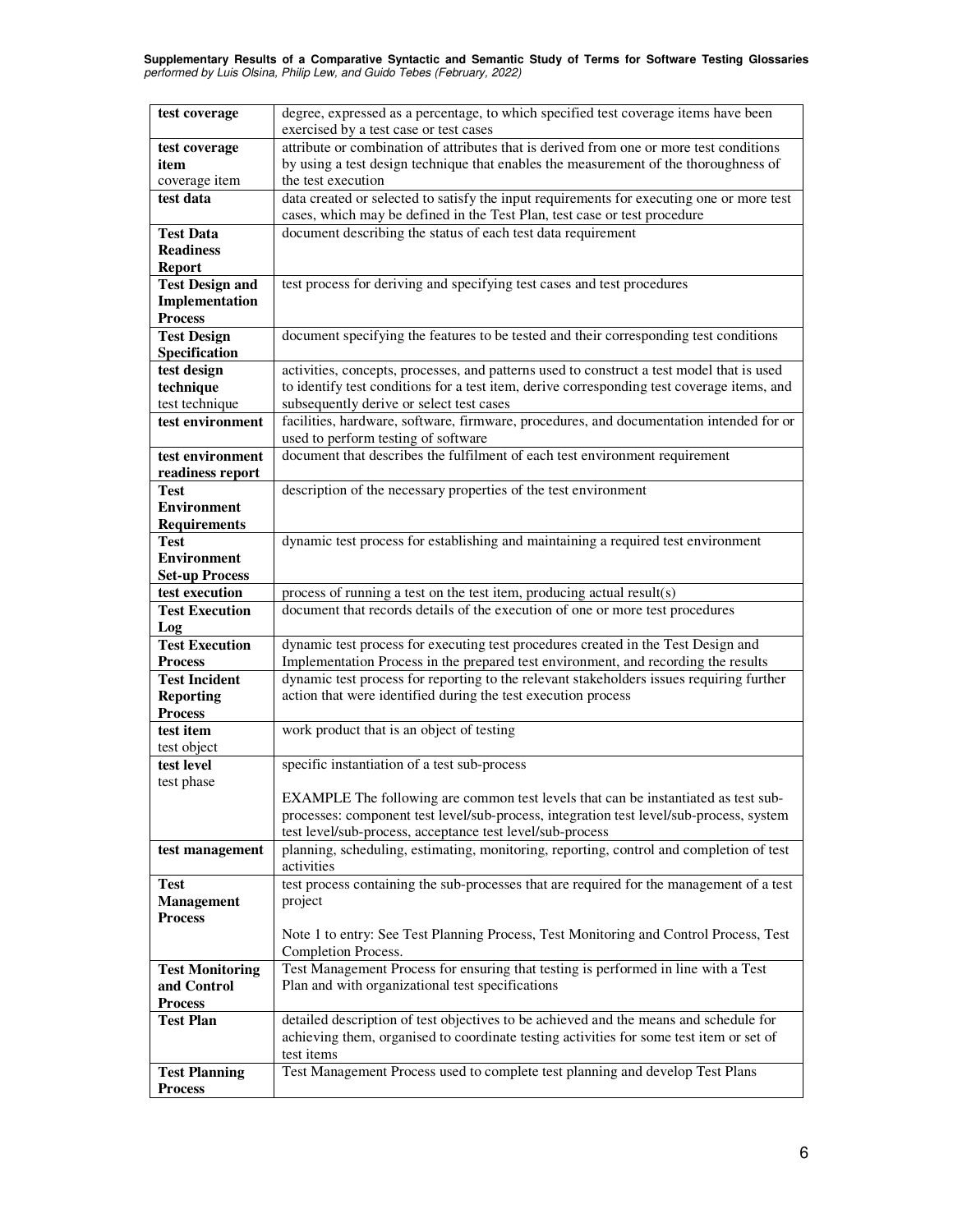| test practice               | conceptual framework that can be applied to the Organizational Test Process, the Test                                                                                             |
|-----------------------------|-----------------------------------------------------------------------------------------------------------------------------------------------------------------------------------|
| test approach               | Management Process, and/or the Dynamic Test Process to facilitate testing                                                                                                         |
| test procedure              | sequence of test cases in execution order, and any associated actions that may be                                                                                                 |
| <b>Test Procedure</b>       | required to set up the initial preconditions and any wrap up activities post execution<br>document specifying one or more test procedures, which are collections of test cases to |
| Specification               | be executed for a particular objective                                                                                                                                            |
| manual test script          |                                                                                                                                                                                   |
| test process                | provides information on the quality of a software product, often comprised of a                                                                                                   |
|                             | number of activities, grouped into one or more test sub-processes                                                                                                                 |
| test result                 | indication of whether or not a specific test case has passed or failed, i.e. if the actual                                                                                        |
|                             | result observed as test item output corresponds to the expected result or if deviations                                                                                           |
|                             | were observed                                                                                                                                                                     |
| test script                 | test procedure specification for manual or automated testing                                                                                                                      |
| test set                    | set of one or more test cases with a common constraint on their execution                                                                                                         |
| test specification          | complete documentation of the test design, test cases and test procedures for a specific                                                                                          |
|                             | test item                                                                                                                                                                         |
| test status report          | report that provides information about the status of the testing that is being performed                                                                                          |
| test strategy               | in a specified reporting period<br>part of the Test Plan that describes the approach to testing for a specific test project or                                                    |
|                             | test sub-process or sub-processes                                                                                                                                                 |
|                             |                                                                                                                                                                                   |
|                             | Note 1 to entry: The test strategy is a distinct entity from the Organizational Test                                                                                              |
|                             | Strategy.                                                                                                                                                                         |
|                             | Note 2 to entry: The test strategy usually describes some or all of the following: the                                                                                            |
|                             | test practices used; the test sub- processes to be implemented; the retesting and                                                                                                 |
|                             | regression testing to be employed; the test design techniques and corresponding test                                                                                              |
|                             | completion criteria to be used; test data; test environment and testing tool                                                                                                      |
|                             | requirements; and expectations for test deliverables.<br>test management and dynamic (and static) test processes used to perform a specific test                                  |
| test sub-process            | level (e.g. system testing, acceptance testing) or test type (e.g. usability testing,                                                                                             |
|                             | performance testing) normally within the context of an overall test process for a test                                                                                            |
|                             | project                                                                                                                                                                           |
|                             |                                                                                                                                                                                   |
|                             | Note 1 to entry: A test sub-process could comprise one or more test types. Depending                                                                                              |
|                             | on the life cycle model used, test sub-processes are also typically called test phases,                                                                                           |
|                             | test levels, test stages or test tasks.                                                                                                                                           |
| test traceability<br>matrix | document, spreadsheet, or other automated tool used to identify related items in                                                                                                  |
| verification cross          | documentation and software, such as requirements with associated tests                                                                                                            |
| reference matrix;           |                                                                                                                                                                                   |
| requirements test           |                                                                                                                                                                                   |
| matrix;                     |                                                                                                                                                                                   |
| requirements                |                                                                                                                                                                                   |
| verification table          |                                                                                                                                                                                   |
| test type                   | group of testing activities that are focused on specific quality characteristics                                                                                                  |
|                             |                                                                                                                                                                                   |
|                             | EXAMPLE Security testing, functional testing, usability testing, and performance<br>testing.                                                                                      |
| testing                     | set of activities conducted to facilitate discovery and/or evaluation of properties of one                                                                                        |
|                             | or more test items                                                                                                                                                                |
| testware                    | artefacts produced during the test process required to plan, design, and execute tests                                                                                            |
|                             |                                                                                                                                                                                   |
|                             | Note 1 to entry: Testware can include such things as documentation, scripts, inputs,                                                                                              |
|                             | expected results, files, databases, environment, and any additional software or utilities                                                                                         |
|                             | used in the course of testing.                                                                                                                                                    |
| unscripted                  | dynamic testing in which the tester's actions are not prescribed by written instructions                                                                                          |
| testing                     | in a test case                                                                                                                                                                    |
| volume testing              | type of performance efficiency testing conducted to evaluate the capability of the test                                                                                           |
|                             | item to process specified volumes of data (usually at or near maximum specified<br>capacity) in terms of throughput capacity, storage capacity                                    |
|                             |                                                                                                                                                                                   |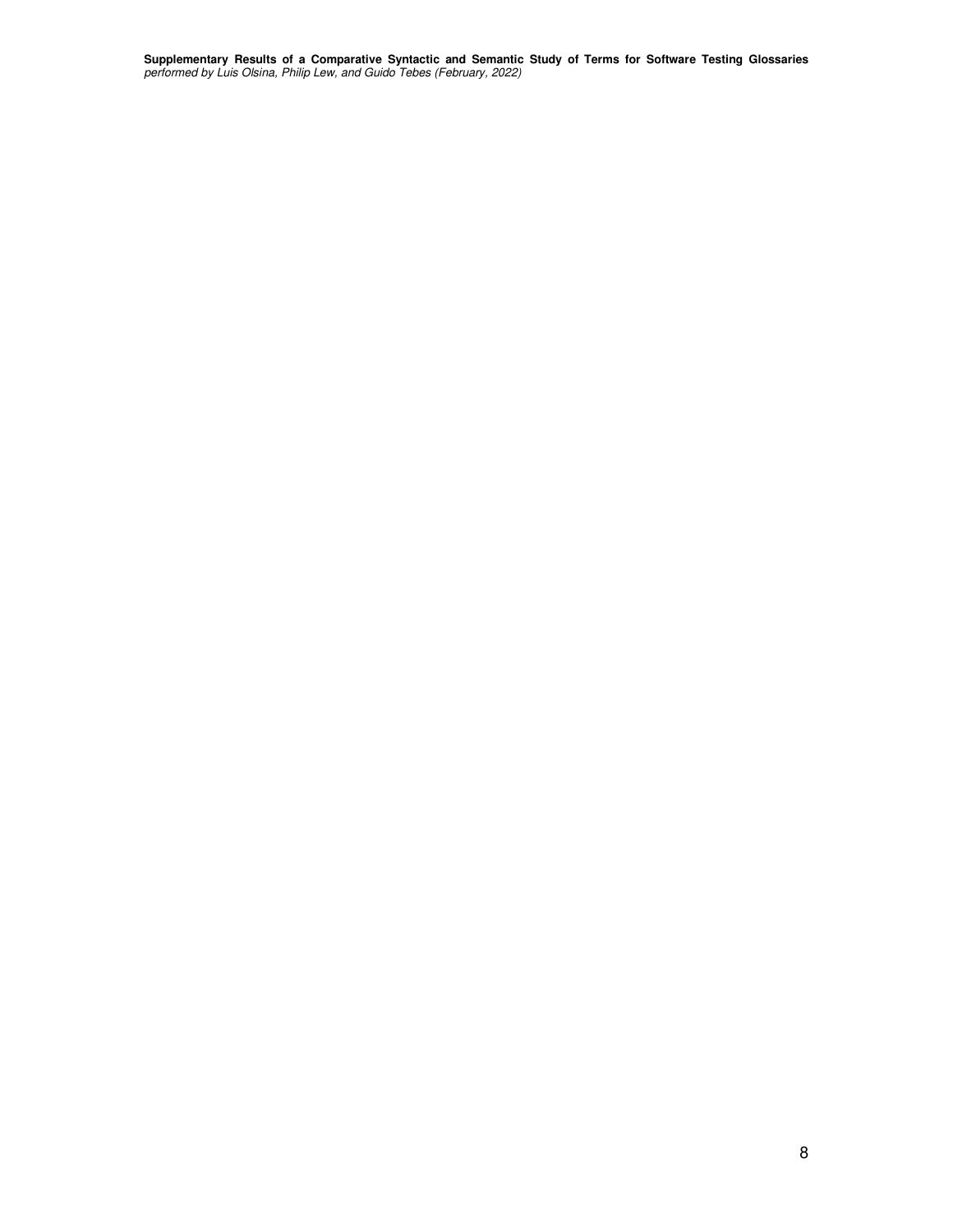# Appendix III: TMMi glossary terms and their classification

*This Appendix contains all terms, synonyms and definitions of the TMMi software testing glossary. Also, we included the classification of all terms considering the 8 categories mentioned in Appendix I.* 

| <b>TMMi Glossary</b>                | <b>TMMi Terms Classified into 8 Categories or Conceptual Blocks for</b>                                          |
|-------------------------------------|------------------------------------------------------------------------------------------------------------------|
| v1.2                                | <b>Testing.</b>                                                                                                  |
|                                     | Note that we include the synonyms of the terms in parentheses and not in bold.                                   |
|                                     | Cat#1 (C1): Test Project-, Strategy-, Organizational Test-related Terms                                          |
|                                     | exhaustive testing; risk-based testing; Test Process Improvement (TPI); test strategy; test process asset        |
|                                     | library; action proposal; Test Process Group (TPG); improvement proposal; independence of testing;               |
|                                     | requirements-based testing; resumption criteria; suspension criteria; test charter; test schedule; test          |
|                                     | infrastructure; test management; test phase; test policy; test approach                                          |
|                                     | Cat#2 (C2): Testing Work Process-, Activity-related Terms                                                        |
|                                     | acceptance testing; beta testing; component integration testing; component testing (unit testing); formal        |
|                                     | review; informal review; inspection; peer review; incident logging; incident management; operational             |
|                                     | profile testing; re-testing (confirmation testing); review; static analysis; static testing; technical review;   |
|                                     | test closure; test control; test cycle; test design; test execution phase; test implementation; test level; test |
|                                     | logging; test monitoring; test process; test run; test session; test type; testability review; testing; white-   |
|                                     | box testing; black-box testing; dynamic testing; alpha testing; functional testing; integration testing;         |
|                                     | non-functional testing; regression testing; system integration testing; system testing; test execution; test     |
| planning                            |                                                                                                                  |
|                                     | Cat#3 (C3): Test Goal-, Requirements-, Entity-related Terms                                                      |
|                                     | Component; driver; stub; test condition; test harness; test environment; test item; test object; test            |
| objective                           | Cat#4 (C4): Test Work Product-related Terms (e.g. Artifacts, Reports, Results, Specifications)                   |
|                                     | branch coverage; checklist; condition determination coverage; decision coverage; defect density; Defect          |
|                                     | Detection Percentage (DDP); defect report; expected result; incident report; master test plan (project           |
|                                     | test plan); reliability growth model; result; smoke test; test data; test estimation; test execution             |
|                                     | schedule; test improvement plan; test input; test log; test procedure specification; test progress report;       |
|                                     | test script; test specification; test suite; test summary report; testware; intake test; incident; level test    |
|                                     | plan; phase test plan; release note; statement coverage; test; test basis; test case; test case specification;   |
|                                     | test design specification; test evaluation report; test plan; actual result; test performance indicator;         |
| condition coverage                  |                                                                                                                  |
|                                     | Cat#5 (C5): Testing Method-, Technique-related, Procedure-related, Rule-related Terms                            |
|                                     | black-box test design technique; branch testing; cause-effect graphing; classification tree method; code         |
|                                     | coverage; decision table testing; elementary comparison testing; equivalence partitioning; error                 |
|                                     | guessing; experienced-based test design technique; exploratory testing; heuristic evaluation; pass/fail          |
|                                     | criteria; state transition testing; statement testing; statistical testing; syntax testing; Test Point Analysis  |
|                                     | (TPA); use case testing; walkthrough; white-box test design technique; defect based test design                  |
|                                     | technique; non-functional test design techniques; test design technique; boundary value analysis;                |
| condition testing; decision testing |                                                                                                                  |
|                                     | Cat#6 (C6): Testing Agent-, Role-, Tool-related Terms                                                            |
|                                     | capture/playback tool; coverage tool; defect management tool; dynamic analysis tool; incident                    |
|                                     | management tool; moderator; monitor; reviewer; review tool; Scribe; simulator; static code analyzer;             |
|                                     | test tool; tester; test comparator; test data preparation tool; test design tool; test execution tool; test      |
| manager; test management tool       |                                                                                                                  |
|                                     | Cat#7 (C7): Other Terms somewhat related to Test (e.g., anomaly, defect, etc.)                                   |
|                                     | acceptance criteria; audit; defect; defect classification scheme; defect management; defect masking;             |
|                                     | defect taxonomy; equivalence partition; failure; Mean Time Between Failures (MTBF); product risk;                |
|                                     | project risk; risk; risk level; risk type; common causes; root cause; confidence level; entry criteria; exit     |
|                                     | criteria; horizontal traceability; Requirements management tool; input; post condition; precondition             |
|                                     | Cat#8 (C8): Terms beyond to the Test Domain related to Quality and Software Engineering                          |
|                                     |                                                                                                                  |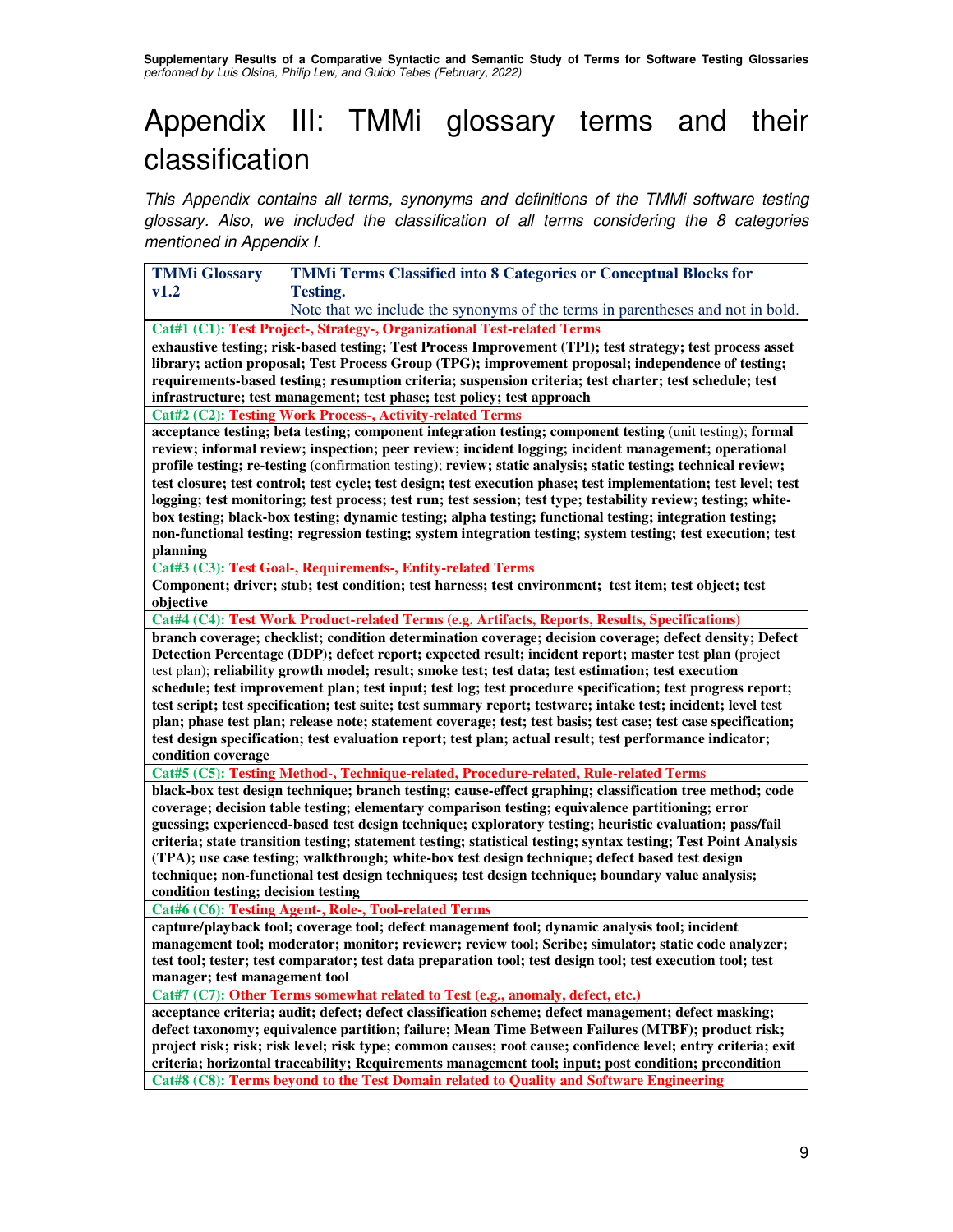**availability; best practice; Capability Maturity Model Integration (CMMI); configuration; configuration auditing; configuration control; configuration control board (CCB); Configuration identification; configuration item; configuration management; Configuration management tool; continuous representation; debugging tool; defect prevention; defined process; deliverable; emulator; error; feature; Function Point Analysis (FPA); functionality; generic goal; generic practice; Goal Question Metric (GQM); higher level management; indicator; institutionalization; integration; managed process; management review; maturity level; measure; measured process; measurement; measurement scale; metric; milestone; operational profile; optimizing process; output; Pareto analysis; priority; process; process area; process assessment; process capability; process improvement; process performance; process performance baseline; process performance objectives; project; quality assurance; quality attribute; quantitatively managed process; requirement; requirements phase; risk analysis; risk control (**risk mitigation); **risk identification**; **risk management; root cause analysis; rule; sampling; severity; software lifecycle; specific goal; specific practice; specification; specified input; staged representation; standard; statistical process control; statistical technique; statistically managed process; status accounting; sub-practice; system; Test Maturity Model (TMM); Test Maturity Model integration (TMMi); traceability; trustworthiness; usability; V-model; validation; verification; vertical traceability; Wide Band Delphi; impact analysis; Mean Time To Repair (MTTR); efficiency; maintainability; performance indicator; portability; reliability** 

| <b>Term name</b>    | <b>Definition</b>                                                                                                                                             |
|---------------------|---------------------------------------------------------------------------------------------------------------------------------------------------------------|
| synonyms            |                                                                                                                                                               |
| acceptance criteria | The exit criteria that a component or system must satisfy in order to be accepted by a                                                                        |
|                     | user, customer, or other authorized entity. [IEEE 610]                                                                                                        |
| acceptance testing  | Formal testing with respect to user needs, requirements, and business processes                                                                               |
|                     | conducted to determine whether or not a system satisfies the acceptance criteria and                                                                          |
|                     | to enable the user, customers or other authorized entity to determine whether or not to<br>accept the system. [After IEEE 610]                                |
| action proposal     | The documented action to be taken to prevent the future occurrence of common                                                                                  |
|                     | causes of defects or to incorporate best practices into test process assets.                                                                                  |
| actual result       | The behavior produced/observed when a component or system is tested.                                                                                          |
| alpha testing       | Simulated or actual operational testing by potential users/customers or an independent                                                                        |
|                     | test team at the developers' site, but outside the development organization. Alpha                                                                            |
|                     | testing is often employed for off-the-shelf software as a form of internal acceptance                                                                         |
|                     | testing.                                                                                                                                                      |
| audit               | An independent evaluation of software products or processes to ascertain compliance                                                                           |
|                     | to standards, guidelines, specifications, and/or procedures based on objective criteria,                                                                      |
|                     | including documents that specify:                                                                                                                             |
|                     | (1) the form or content of the products to be produced                                                                                                        |
|                     | (2) the process by which the products shall be produced                                                                                                       |
|                     | (3) how compliance to standards or guidelines shall be measured. [IEEE 1028]                                                                                  |
| availability        | The degree to which a system or component is operational and accesible when<br>required to use. [IEEE 610]                                                    |
| best practice       | A superior method or innovative practice that contributes to the improved                                                                                     |
|                     | performance of an organization within a given context, usually recognized as 'best'                                                                           |
|                     | by other peer organizations.                                                                                                                                  |
| beta testing        | Operational testing by potential and/or existing users/customers at an external site not                                                                      |
|                     | otherwise involved with the developers, to determine whether or not a component or                                                                            |
|                     | system satisfies the user/customer needs and fits within the business processes. Beta                                                                         |
|                     | testing is often employed as a form of external acceptance testing for off-the-shelf                                                                          |
|                     | software in order to acquire feedback from the market.                                                                                                        |
| black-box testing   | Testing, either functional or non-functional, without reference to the internal structure                                                                     |
|                     | of the component or system.                                                                                                                                   |
| black-box test      | Technique/procedure to derive and/or select test cases based on an analysis of the                                                                            |
| design technique    | specification, either functional or non-functional, of a component or system without                                                                          |
|                     | reference to its internal structure.                                                                                                                          |
| boundary value      | A black box test design technique in which test cases are designed based on boundary                                                                          |
| analysis            | values.                                                                                                                                                       |
| branch coverage     | The percentage of branches that have been exercised by a test suite. 100% branch<br>coverage implies both 100% decision coverage and 100% statement coverage. |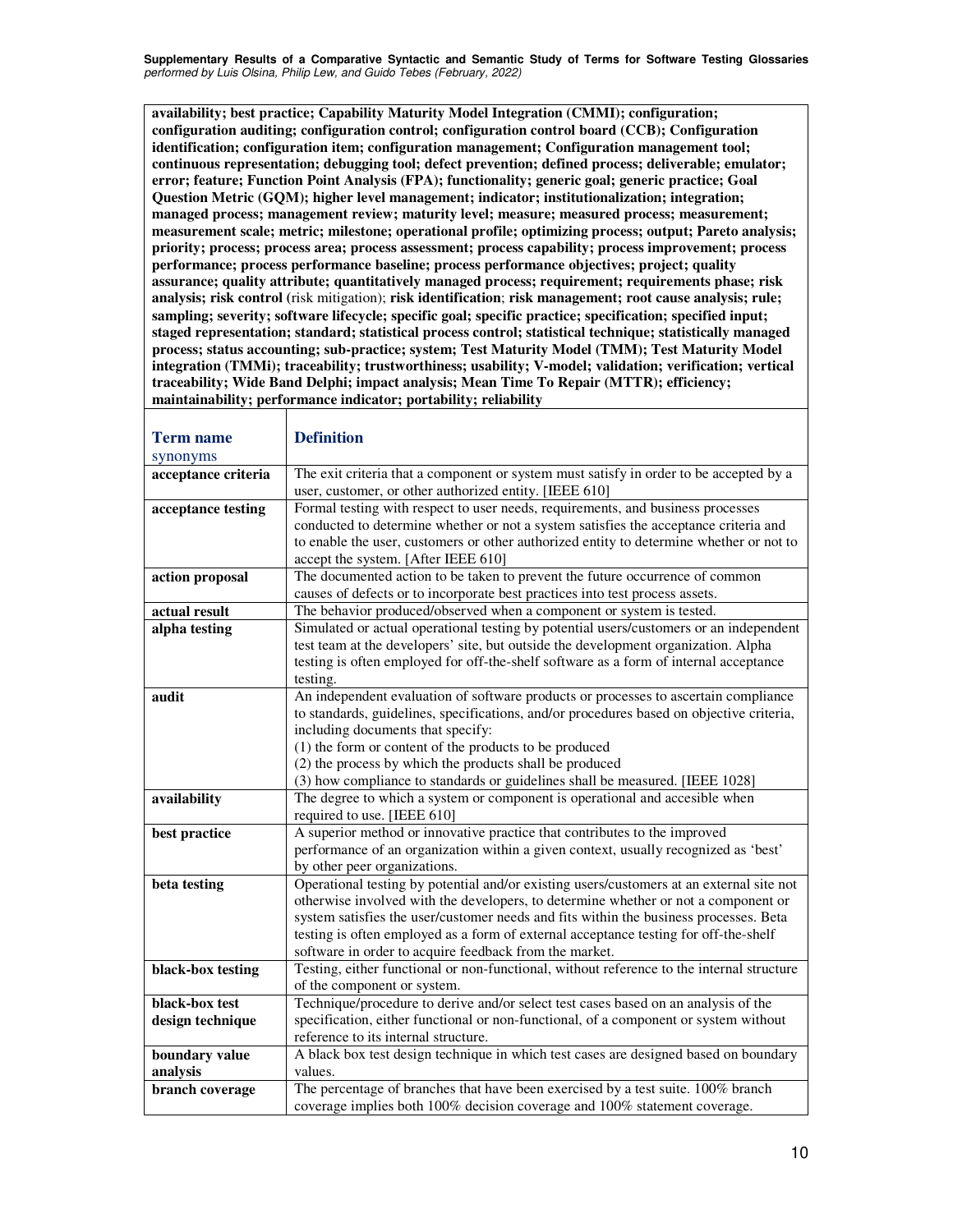| branch testing                  | A white box test design technique in which test cases are designed to execute                                                                                               |
|---------------------------------|-----------------------------------------------------------------------------------------------------------------------------------------------------------------------------|
|                                 | branches.                                                                                                                                                                   |
| <b>Capability Maturity</b>      | A framework that describes the key elements of an effective product development and                                                                                         |
| <b>Model Integration</b>        | maintenance process. The Capability Maturity Model Integration covers best<br>practices for planning, engineering and managing product development and                      |
| (CMMI)                          | maintenance. [CMMI]                                                                                                                                                         |
| capture/playback                | A type of test execution tool where inputs are recorded during manual testing in order                                                                                      |
| tool                            | to generate automated test scripts that can be executed later (i.e. replayed). These                                                                                        |
|                                 | tools are often used to support automated regression testing.                                                                                                               |
| cause-effect                    | A black box test design technique in which test cases are designed from cause-effect                                                                                        |
| graphing                        | graphs. [BS 7925/2]                                                                                                                                                         |
| classification tree             | A black box test design technique in which test cases, described by means of a                                                                                              |
| method                          | classification tree, are designed to execute combinations of representatives of input                                                                                       |
| checklist                       | and/or output domains. [Grochtmann]<br>Checklists are 'stored wisdom' aimed at helping to interpret the rules and explain                                                   |
|                                 | their application. Checklists are used to increase effectiveness at finding major                                                                                           |
|                                 | defects in a specification during a review. A checklist usually takes the form of a list                                                                                    |
|                                 | of questions. All checklist questions are derived directly and explicitly from cross-                                                                                       |
|                                 | referenced specification rules. [Gilb and Graham]                                                                                                                           |
| code coverage                   | An analysis method that determines which parts of the software have been executed                                                                                           |
|                                 | (covered) by the test suite and which parts have not been executed, e.g., statement                                                                                         |
|                                 | coverage, decision coverage or condition coverage.                                                                                                                          |
| common causes                   | The underlying source of a number of defects of a similar type, so that if the root<br>cause is addressed the occurrence of these types of defects is decreased or removed. |
|                                 | A minimal software item that can be tested in isolation.                                                                                                                    |
| component<br>component          | Testing performed to expose defects in the interfaces and interaction between                                                                                               |
| integration testing             | integrated components.                                                                                                                                                      |
| component testing               | The testing of individual software components. [After IEEE 610]                                                                                                             |
| unit testing                    |                                                                                                                                                                             |
| condition coverage              | The percentage of condition outcomes that have been exercised by a test suite. 100%                                                                                         |
|                                 | condition coverage requires each single condition in every decision statement to be                                                                                         |
|                                 | tested as True and False.<br>The percentage of all single condition outcomes that independently affect a decision                                                           |
| condition<br>determination      | outcome that have been exercised by a test case suite. 100% modified condition                                                                                              |
| coverage                        | decision coverage implies 100% decision condition coverage.                                                                                                                 |
| condition testing               | A white box test design technique in which test cases are designed to execute                                                                                               |
|                                 | condition outcomes.                                                                                                                                                         |
| confidence level                | The likelihood that the software is defect-free. [Burnstein]                                                                                                                |
| configuration                   | The composition of a component or system as defined by the number, nature, and                                                                                              |
|                                 | interconnections of its constituent parts.                                                                                                                                  |
| configuration<br>auditing       | The function to check on the contents of libraries of configuration items, e.g., for<br>standards compliance. [IEEE 610]                                                    |
| configuration                   | An element of configuration management, consisting of the evaluation, coordination,                                                                                         |
| control                         | approval or disapproval, and implementation of changes to configuration items after                                                                                         |
|                                 | formal establishment of their configuration identification. [IEEE 610]                                                                                                      |
| configuration                   | A group of people responsible for evaluating and approving or disapproving proposed                                                                                         |
| control board                   | changes to configuration items, and for ensuring implementation of approved                                                                                                 |
| (CCB)                           | changes. [IEEE 610]                                                                                                                                                         |
| Configuration<br>identification | An element of configuration management, consisting of selecting the configuration<br>items for a system and recording their functional and physical characteristics in      |
|                                 | technical documentation. [IEEE 610]                                                                                                                                         |
| configuration item              | An aggregation of hardware, software or both, that is designated for configuration                                                                                          |
|                                 | management and treated as a single entity in the configuration management process.                                                                                          |
|                                 | [IEEE 610]                                                                                                                                                                  |
| configuration                   | A discipline applying technical and administrative direction and surveillance to:                                                                                           |
| management                      | identify and document the functional and physical characteristics of a configuration                                                                                        |
|                                 | item, control changes to those characteristics, record and report change processing                                                                                         |
|                                 | and implementation status, and verify compliance with specified requirements. [IEEE<br>610]                                                                                 |
|                                 |                                                                                                                                                                             |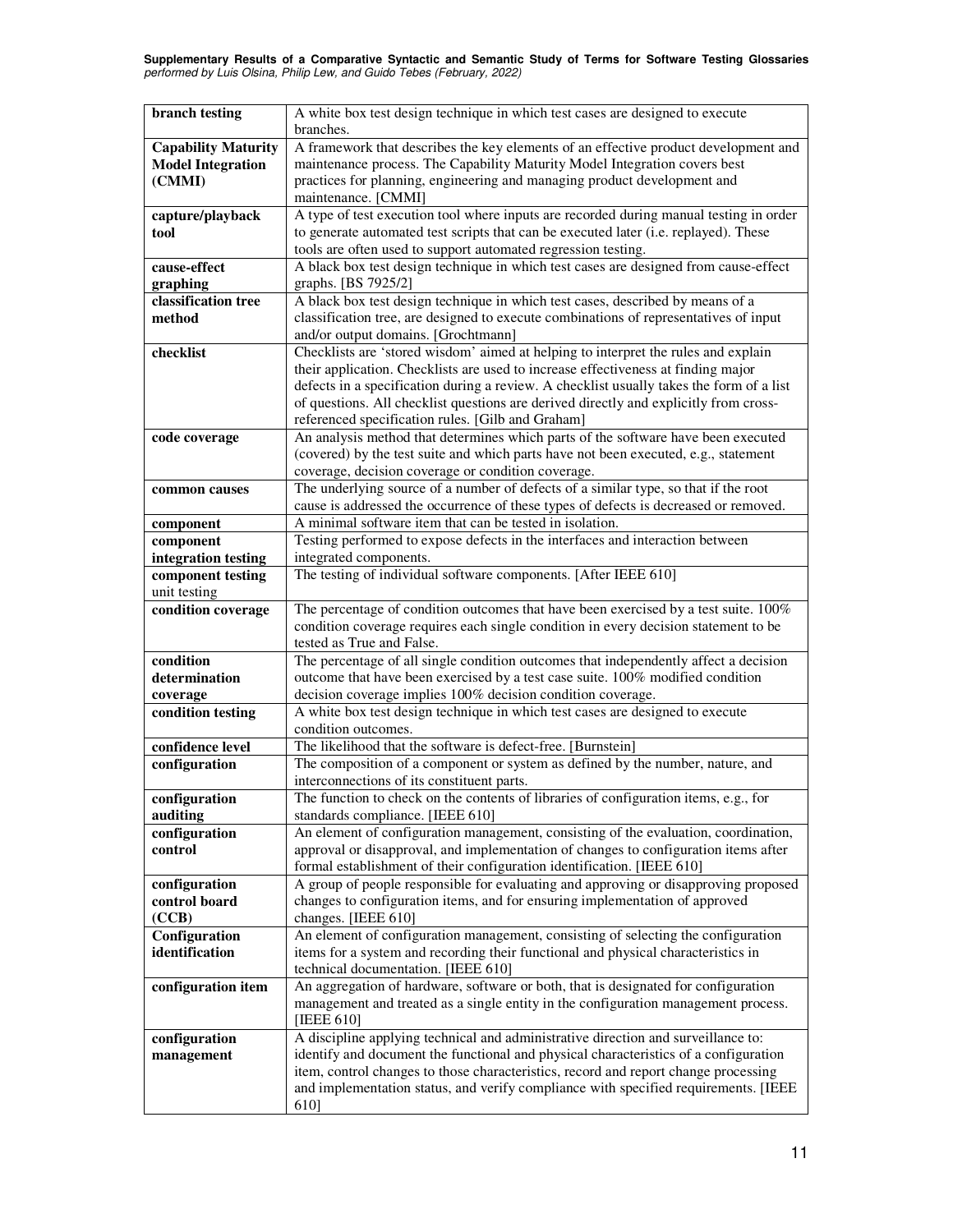| Configuration           | A tool that provides support for the identification and control of configuration items,                                                                               |
|-------------------------|-----------------------------------------------------------------------------------------------------------------------------------------------------------------------|
| management tool         | their status over changes and versions, and the release of baselines consisting of                                                                                    |
|                         | configuration items.                                                                                                                                                  |
| continuous              | A capability maturity model structure wherein capability levels provide a                                                                                             |
| representation          | recommended order for approaching process improvement within specified process                                                                                        |
|                         | areas. [CMMI]                                                                                                                                                         |
| coverage tool           | A tool that provides objective measures of what structural elements, e.g., statements                                                                                 |
|                         | and/or branches, have been exercised by a test suite.                                                                                                                 |
| debugging tool          | A tool used by programmers to reproduce failures, investigate the state of programs                                                                                   |
|                         | and find the corresponding defect. Debuggers enable programmers to execute                                                                                            |
|                         | programs step by step, to halt a program at any program statement and to set and                                                                                      |
|                         | examine program variables.                                                                                                                                            |
| decision coverage       | The percentage of decision outcomes that have been exercised by a test suite. 100%                                                                                    |
| decision table          | decision coverage implies both 100% branch coverage and 100% statement coverage.<br>A black box test design technique in which test cases are designed to execute the |
| testing                 | combinations of inputs and/or stimuli (causes) shown in a decision table.                                                                                             |
|                         | [Veenendaal]                                                                                                                                                          |
| decision testing        | A white box test design technique in which test cases are designed to execute decision                                                                                |
|                         | outcomes.                                                                                                                                                             |
| defect                  | A flaw in a component or system that can cause the component or system to fail to                                                                                     |
|                         | perform its required function, e.g., an incorrect statement or data definition. A defect,                                                                             |
|                         | if encountered during execution, may cause a failure of the component or system.                                                                                      |
| defect based test       | A procedure to derive and/or select test cases targeted at one or more defect                                                                                         |
| design technique        | categories, with tests being developed from what is known about the specific defect                                                                                   |
|                         | category. See also defect taxonomy.                                                                                                                                   |
| defect classification   | A set of categories, including phase, defect type, cause, severity, priority, to describe                                                                             |
| scheme                  | a defect in a consistent manner.                                                                                                                                      |
| defect density          | The number of defects identified in a component or system divided by the size of the                                                                                  |
|                         | component or system (expressed in standard measurement terms, e.g., lines-of-code,                                                                                    |
|                         | number of classes or function points).                                                                                                                                |
| <b>Defect Detection</b> | The number of defects found by a test phase, divided by the number found by that test                                                                                 |
| Percentage (DDP)        | phase and any other means afterwards.                                                                                                                                 |
| defect management       | The process of recognizing, investigating, taking action and disposing of defects. It                                                                                 |
|                         | involves recording defects, classifying them and identifying the impact. [After IEEE<br>1044]                                                                         |
| defect management       | A tool that facilitates the recording and status tracking of defects and changes. They                                                                                |
| tool                    | often have workflow-oriented facilities to track and control the allocation, correction                                                                               |
|                         | and re-testing of defects and provide reporting facilities. See also incident                                                                                         |
|                         | management tool.                                                                                                                                                      |
| defect masking          | An occurrence in which one defect prevents the detection of another. [After IEEE                                                                                      |
|                         | 610]                                                                                                                                                                  |
| defect prevention       | The activities involved in identifying defects or potential defects, analyzing these                                                                                  |
|                         | defects to find their root causes and preventing them from being introduced into                                                                                      |
|                         | future products. [After Burnstein]                                                                                                                                    |
| defect report           | A document reporting on any flaw in a component or system that can cause the                                                                                          |
|                         | component or system to fail to perform its required function. [After IEEE 829]                                                                                        |
| defect taxonomy         | A system of (hierarchical) categories designed to be a useful aid for reproducibly                                                                                    |
|                         | classifying defects.                                                                                                                                                  |
| defined process         | A managed process that is tailored from the organization's set of standard processes                                                                                  |
|                         | according to the organization's tailoring guidelines; has maintained process                                                                                          |
|                         | description; and contributes work products, measures, and other process improvement<br>information to the organizational process assets. [CMMI]                       |
| deliverable             | Any (work) product that must be delivered to someone other than the (work)                                                                                            |
|                         | product's author.                                                                                                                                                     |
| driver                  | A software component or test tool that replaces a component that takes care of the                                                                                    |
|                         | control and/or the calling of a component or system. [After TMap]                                                                                                     |
| dynamic analysis        | A tool that provides run-time information on the state of the software code. These                                                                                    |
| tool                    | tools are most commonly used to identify unassigned pointers, check pointer                                                                                           |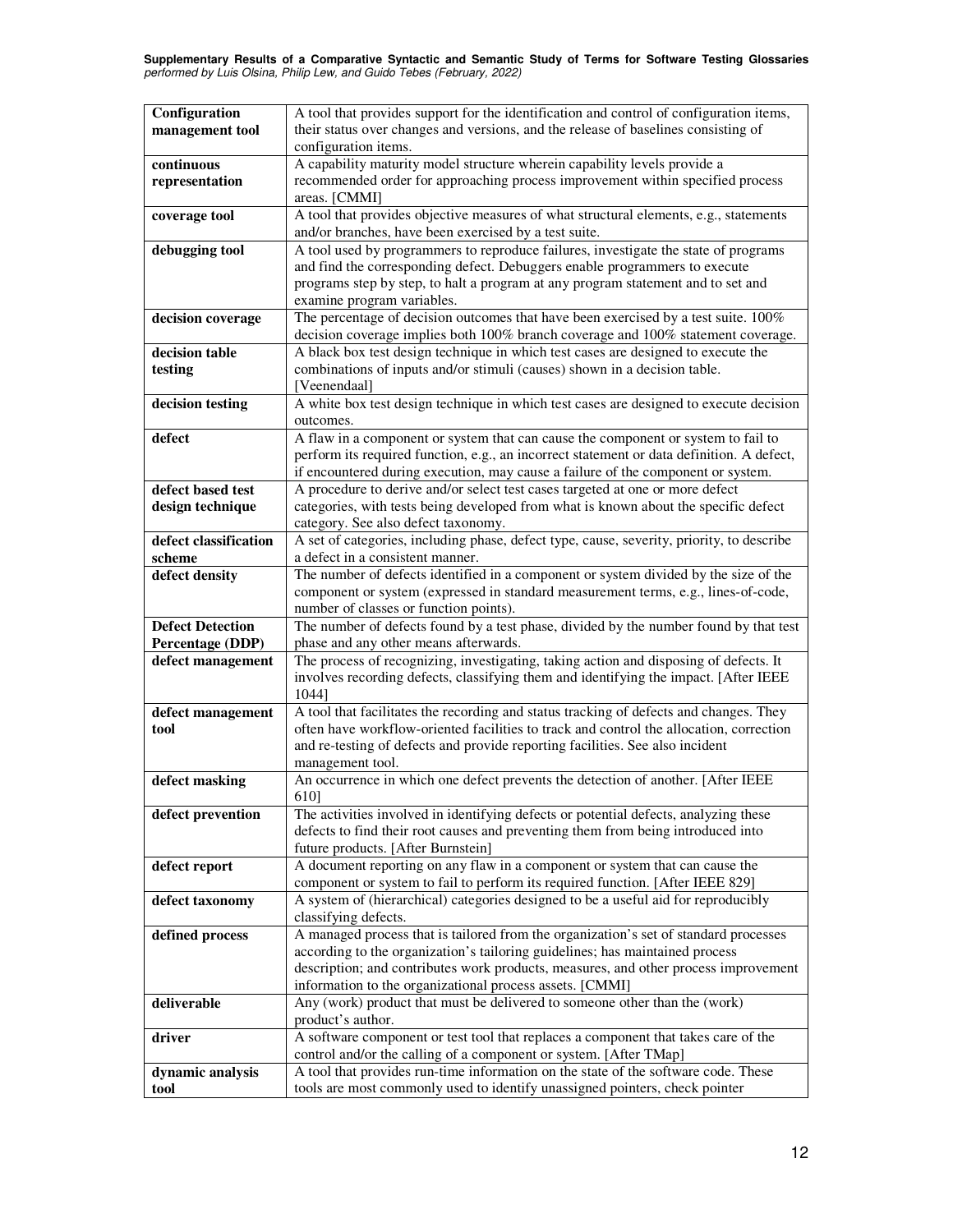|                          | arithmetic and to monitor the allocation, use and de-allocation of memory and to flag                                                                                            |
|--------------------------|----------------------------------------------------------------------------------------------------------------------------------------------------------------------------------|
|                          | memory leaks.                                                                                                                                                                    |
| dynamic testing          | Testing that involves the execution of the software of a component or system.                                                                                                    |
| efficiency               | The capability of the software product to provide appropriate performance relative to                                                                                            |
|                          | the amount of resources used under stated conditions. [ISO 9126]                                                                                                                 |
| elementary               | A black box test design technique in which test cases are designed to execute                                                                                                    |
| comparison testing       | combinations of inputs using the concept of condition determination coverage.                                                                                                    |
|                          | [TMap]                                                                                                                                                                           |
| emulator                 | A device, computer program, or system that accepts the same inputs and produces the                                                                                              |
|                          | same outputs as a given system. [IEEE 610] See also simulator.                                                                                                                   |
| entry criteria           | The set of generic and specific conditions for permitting a process to go forward with                                                                                           |
|                          | a defined task, e.g., test phase. The purpose of entry criteria is to prevent a task from                                                                                        |
|                          | starting which would entail more (wasted) effort compared to the effort needed to                                                                                                |
|                          | remove the failed entry criteria. [Gilb and Graham]<br>A portion of an input or output domain for which the behavior of a component or                                           |
| equivalence<br>partition | system is assumed to be the same, based on the specification.                                                                                                                    |
| equivalence              | A black box test design technique in which test cases are designed to execute                                                                                                    |
| partitioning             | representatives from equivalence partitions. In principle test cases are designed to                                                                                             |
|                          | cover each partition at least once.                                                                                                                                              |
| error                    | A human action that produces an incorrect result. [After IEEE 610]                                                                                                               |
| error guessing           | A test design technique where the experience of the tester is used to anticipate what                                                                                            |
|                          | defects might be present in the component or system under test as a result of errors                                                                                             |
|                          | made, and to design tests specifically to expose them.                                                                                                                           |
| exhaustive testing       | A test approach in which the test suite comprises all combinations of input values and                                                                                           |
|                          | preconditions.                                                                                                                                                                   |
| exit criteria            | The set of generic and specific conditions, agreed upon with the stakeholders, for                                                                                               |
|                          | permitting a process to be officially completed. The purpose of exit criteria is to                                                                                              |
|                          | prevent a task from being considered completed when there are still outstanding parts                                                                                            |
|                          | of the task which have not been finished. Exit criteria are used to report against and to                                                                                        |
|                          | plan when to stop testing. [After Gilb and Graham]                                                                                                                               |
| expected result          | The behavior predicted by the specification, or another source, of the component or                                                                                              |
|                          | system under specified conditions.                                                                                                                                               |
| experienced-based        | Procedure to derive and/or select test cases based on the tester's experience,                                                                                                   |
| test design              | knowledge and intuition.                                                                                                                                                         |
| technique                |                                                                                                                                                                                  |
| exploratory testing      | An informal test design technique where the tester actively controls the design of the<br>tests as those tests are performed and uses information gained while testing to design |
|                          | new and better tests. [After Bach]                                                                                                                                               |
| failure                  | Deviation of the component or system from its expected delivery, service or result.                                                                                              |
|                          | [After Fenton]                                                                                                                                                                   |
| feature                  | An attribute of a component or system specified or implied by requirements                                                                                                       |
|                          | documentation (for example reliability, usability or design constraints). [After IEEE                                                                                            |
|                          | 1008]                                                                                                                                                                            |
| formal review            | A review characterized by documented procedures and requirements, e.g., inspection.                                                                                              |
| <b>Function Point</b>    | Method aiming to measure the size of the functionality of an information system. The                                                                                             |
| <b>Analysis (FPA)</b>    | measurement is independent of the technology. This measurement may be used as a                                                                                                  |
|                          | basis for the measurement of productivity, the estimation of the needed resources, and                                                                                           |
|                          | project control.                                                                                                                                                                 |
| functional testing       | Testing based on an analysis of the specification of the functionality of a component                                                                                            |
|                          | or system. See also black box testing.                                                                                                                                           |
| functionality            | The capability of the software product to provide functions which meet stated and                                                                                                |
|                          | implied needs when the software is used under specified conditions. [ISO 9126]                                                                                                   |
| generic goal             | A required model component that describes the characteristics that must be present to                                                                                            |
|                          | institutionalize the processes that implement a process area. [CMMI]                                                                                                             |
| generic practice         | An expected model component that is considered important in achieving the<br>associated generic goal. The generic practices associated with a generic goal describe              |
|                          | the activities that are expected to result in achievement of the generic goal and                                                                                                |
|                          |                                                                                                                                                                                  |
|                          | contribute to the institutionalization of the processes associated with a process area.                                                                                          |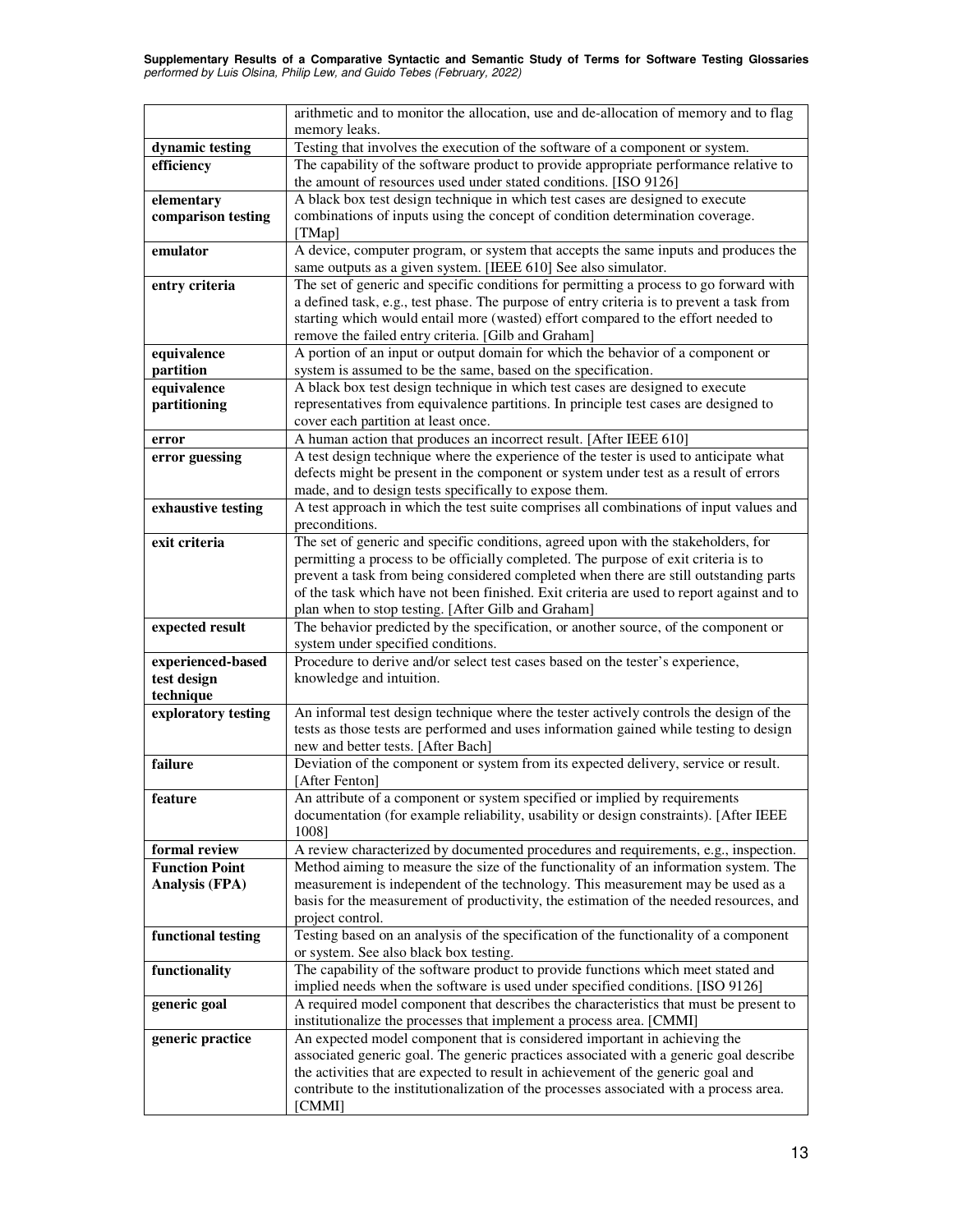| <b>Goal Question</b> | An approach to software measurement using a three-level model: conceptual level                                                     |
|----------------------|-------------------------------------------------------------------------------------------------------------------------------------|
| Metric (GQM)         | (goal), operational level (question) and quantitative level (metric).                                                               |
| heuristic evaluation | A static usability test technique to determine the compliance of a user interface with                                              |
|                      | recognized usability principles (the so-called "heuristics").                                                                       |
| higher level         | The person or persons who provide the policy and overall guidance for the process,                                                  |
| management           | but do not to provide direct day-to-day monitoring and controlling of the process.                                                  |
|                      | Such persons belong to a level of management in the organization above the                                                          |
|                      | intermediate level responsible for the process and can be (but are not necessarily)                                                 |
|                      | senior managers. [CMMI]                                                                                                             |
| horizontal           | The tracing of requirements for a test level through the layers of test documentation                                               |
| traceability         | (e.g., test plan, test design specification, test case specification and test procedure                                             |
|                      | specification or test script). The horizontal traceability is expected to be bi-                                                    |
|                      | directional.                                                                                                                        |
| impact analysis      | The assessment of change to the layers of development documentation, test                                                           |
|                      | documentation and components, in order to implement a given change to specified<br>requirements.                                    |
| improvement          | A change request that addresses a proposed process or technology improvement and                                                    |
| proposal             | typically also includes a problem statement, a plan for implementing the                                                            |
|                      | improvement, and quantitative success criteria for evaluating actual results of the                                                 |
|                      | deployment within the change process managed by the Test Process Group.                                                             |
| Incident             | Any event occurring that requires investigation. [After IEEE 1008]                                                                  |
| incident logging     | Recording the details of any incident that occurred, e.g., during testing.                                                          |
| incident             | The process of recognizing, investigating, taking action and disposing of incidents. It                                             |
| management           | includes logging incidents, classifying them and identifying the impact. [After IEEE                                                |
|                      | 1044]                                                                                                                               |
| incident             | A tool that facilitates the recording and status tracking of incidents. They often have                                             |
| management tool      | workflow-oriented facilities to track and control the allocation, correction and re-                                                |
|                      | testing of incidents and provide reporting facilities. See also defect management tool.                                             |
| incident report      | A document reporting on any event that occurred, e.g., during the testing, which                                                    |
|                      |                                                                                                                                     |
|                      | requires investigation. [After IEEE 829]                                                                                            |
| independence of      | Separation of responsibilities, which encourages the accomplishment of objective                                                    |
| testing              | testing. [After DO-178b]                                                                                                            |
| indicator            | A measure that can be used to estimate or predict another measure. [ISO 14598]                                                      |
| informal review      | A review not based on a formal (documented) procedure.                                                                              |
| input                | A variable (whether stored within a component or outside) that is read by a                                                         |
|                      | component.                                                                                                                          |
| inspection           | A type of peer review that relies on visual examination of documents to detect                                                      |
|                      | defects, e.g., violations of development standards and non-conformance to higher                                                    |
|                      | level documentation. The most formal review technique and therefore always based                                                    |
|                      | on a documented procedure. [After IEEE 610, IEEE 1028] See also peer review.                                                        |
| institutionalization | The ingrained way of doing business that an organization follows routinely as part of                                               |
| intake test          | its corporate culture.<br>A special instance of a smoke test to decide if the component or system is ready for                      |
|                      | detailed and further testing. An intake test is typically carried out at the start of the                                           |
|                      | test execution phase. See also smoke test.                                                                                          |
| integration          | The process of combining components or systems into larger assemblies.                                                              |
| integration testing  | Testing performed to expose defects in the interfaces and in the interactions between                                               |
|                      | integrated components or systems. See also component integration testing, system                                                    |
|                      | integration testing.                                                                                                                |
| level test plan      | A test plan that typically addresses one test level. See also test plan.                                                            |
| maintainability      | The ease with which a software product can be modified to correct defects, modified                                                 |
|                      | to meet new requirements, modified to make future maintenance easier, or adapted to                                                 |
|                      | a changed environment. [ISO 9126]                                                                                                   |
| managed process      | A performed process that is planned and executed in accordance with policy; employs                                                 |
|                      | skilled people having adequate resources to produce controlled outputs; involves                                                    |
|                      | relevant stakeholders; is monitored, controlled and reviewed; and is evaluated for                                                  |
| management review    | adherence to its process description. [CMMI]<br>A systematic evaluation of software acquisition, supply, development, operation, or |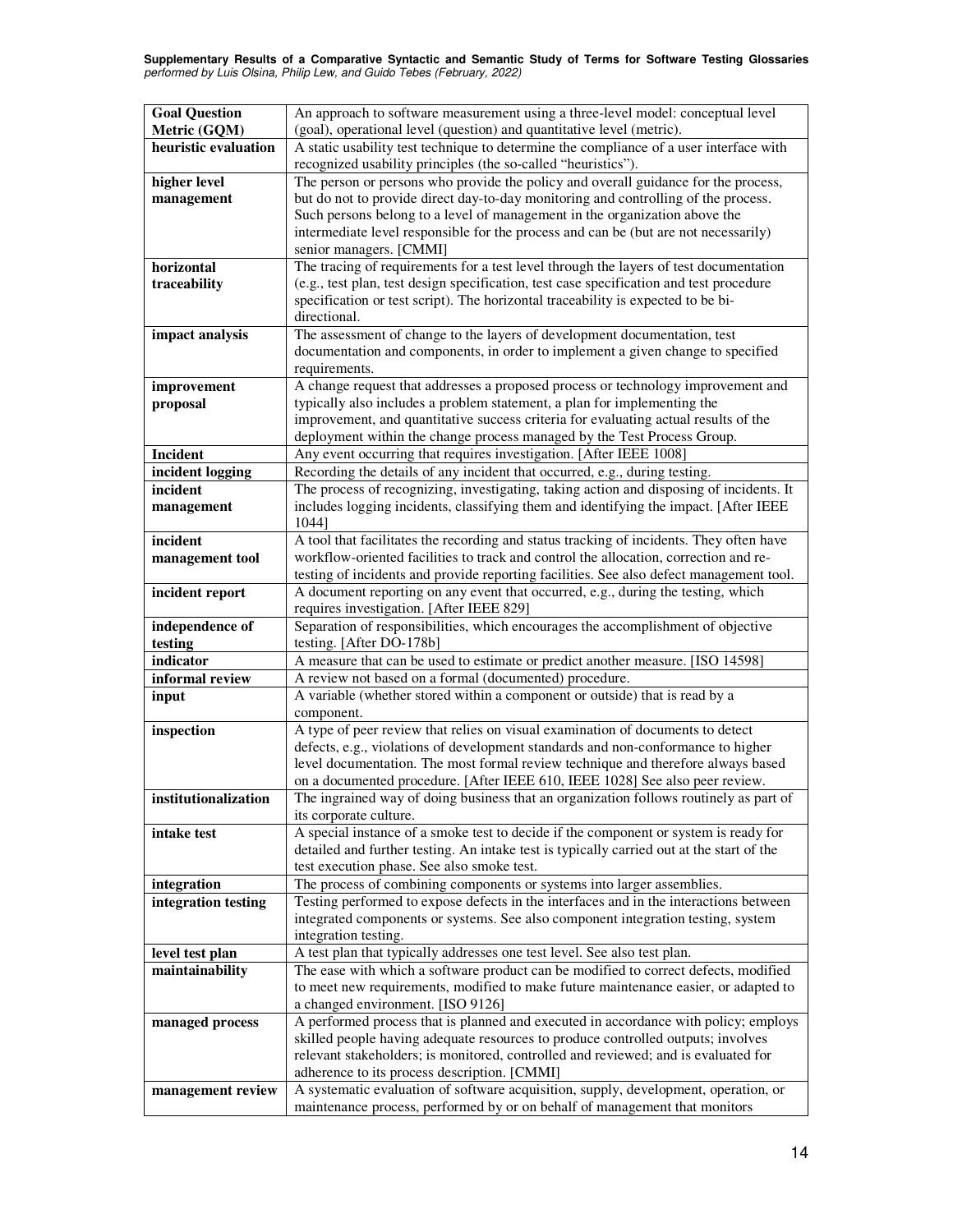|                         | progress, determines the status of plans and schedules, confirms requirements and                                                                                         |
|-------------------------|---------------------------------------------------------------------------------------------------------------------------------------------------------------------------|
|                         | their system allocation, or evaluates the effectiveness of management approaches to                                                                                       |
|                         | achieve fitness for purpose. [After IEEE 610, IEEE 1028]                                                                                                                  |
| master test plan        | A test plan that typically addresses multiple test levels. See also test plan.                                                                                            |
| project test plan       |                                                                                                                                                                           |
| maturity level          | Degree of process improvement across a predefined set of process areas in which all<br>goals in the set are attained. [CMMI]                                              |
| <b>Mean Time</b>        | The arithmetic mean (average) time between failures of a system. The MTBF is                                                                                              |
| <b>Between Failures</b> | typically part of a reliability growth model that assumes the failed system is                                                                                            |
| (MTBF)                  | immediately repaired, as a part of a defect fixing process.                                                                                                               |
| <b>Mean Time To</b>     | The arithmetic mean (average) time a system will take to recover from any failure.                                                                                        |
| <b>Repair (MTTR)</b>    | This typically includes testing to insure that the defect has been resolved.                                                                                              |
| measure                 | The number or category assigned to an attribute of an entity by making a<br>measurement. [ISO 14598]                                                                      |
| measured process        | A defined process whereby product quality and process attributes are consistently                                                                                         |
|                         | measured, and the measures are used to improve and make decisions regarding                                                                                               |
|                         | product quality and process-performance.                                                                                                                                  |
| measurement             | The process of assigning a number or category to an entity to describe an attribute of<br>that entity. [ISO 14598]                                                        |
| measurement scale       | A scale that constrains the type of data analysis that can be performed on it. [ISO                                                                                       |
|                         | 14598]                                                                                                                                                                    |
| metric                  | A measurement scale and the method used for measurement. [ISO 14598]                                                                                                      |
| milestone               | A point in time in a project at which defined (intermediate) deliverables and results                                                                                     |
|                         | should be ready.                                                                                                                                                          |
| moderator               | The leader and main person responsible for an inspection or other review process.                                                                                         |
| monitor                 | A software tool or hardware device that runs concurrently with the component or                                                                                           |
|                         | system under test and supervises, records and/or analyzes the behavior of the                                                                                             |
|                         | component or system. [After IEEE 610]                                                                                                                                     |
| non-functional          | Testing the attributes of a component or system that do not relate to functionality,                                                                                      |
| testing                 | e.g., reliability, efficiency, usability, maintainability and portability.                                                                                                |
| non-functional test     | Procedure to derive and/or select test cases for non-functional testing based on an                                                                                       |
| design techniques       | analysis of the specification of a component or system without reference to its internal                                                                                  |
|                         | structure. See also black box test design technique.                                                                                                                      |
| operational profile     | The representation of a distinct set of tasks performed by the component or system,<br>possibly based on user behavior when interacting with the component or system, and |
|                         | their probabilities of occurrence. A task is logical rather tha physical and can be                                                                                       |
|                         | executed over several machines or be executed in non-contiguous time segments.                                                                                            |
| operational profile     | Statistical testing using a model of system operations (short duration tasks) and their                                                                                   |
| testing                 | probability of typical use. [Musa]                                                                                                                                        |
| optimizing process      | A quantitatively managed process that is improved based on an understanding of the                                                                                        |
|                         | common causes of variation inherent in the process. The focus of an optimizing                                                                                            |
|                         | process is on continually improving the range of process performance through both                                                                                         |
|                         | incremental and innovative improvements.                                                                                                                                  |
| output                  | A variable (whether stored within a component or outside) that is written by a                                                                                            |
|                         | component.                                                                                                                                                                |
| Pareto analysis         | A statistical technique in decision making that is used for selection of a limited                                                                                        |
|                         | number of factors that produce significant overall effect. In terms of quality                                                                                            |
|                         | improvement, a large majority of problems (80%) are produced by a few key causes                                                                                          |
|                         | $(20\%).$                                                                                                                                                                 |
| pass/fail criteria      | Decision rules used to determine whether a test item (function) or feature has passed<br>or failed a test. [IEEE 829]                                                     |
| peer review             | A review of a software work product by colleagues of the producer of the product for                                                                                      |
|                         | the purpose of identifying defects and improvements. Examples are inspection,                                                                                             |
|                         | technical review and walkthrough.                                                                                                                                         |
| performance             | A high level metric of effectiveness and/or efficiency used to guide and control                                                                                          |
| indicator               | progressive development, e.g., lead-time slip for software development. [CMMI]                                                                                            |
| phase test plan         | A test plan that typically addresses one test phase. See also test plan.                                                                                                  |
| portability             | The ease with which the software product can be transferred from one hardware or                                                                                          |
|                         | software environment to another. [ISO 9126]                                                                                                                               |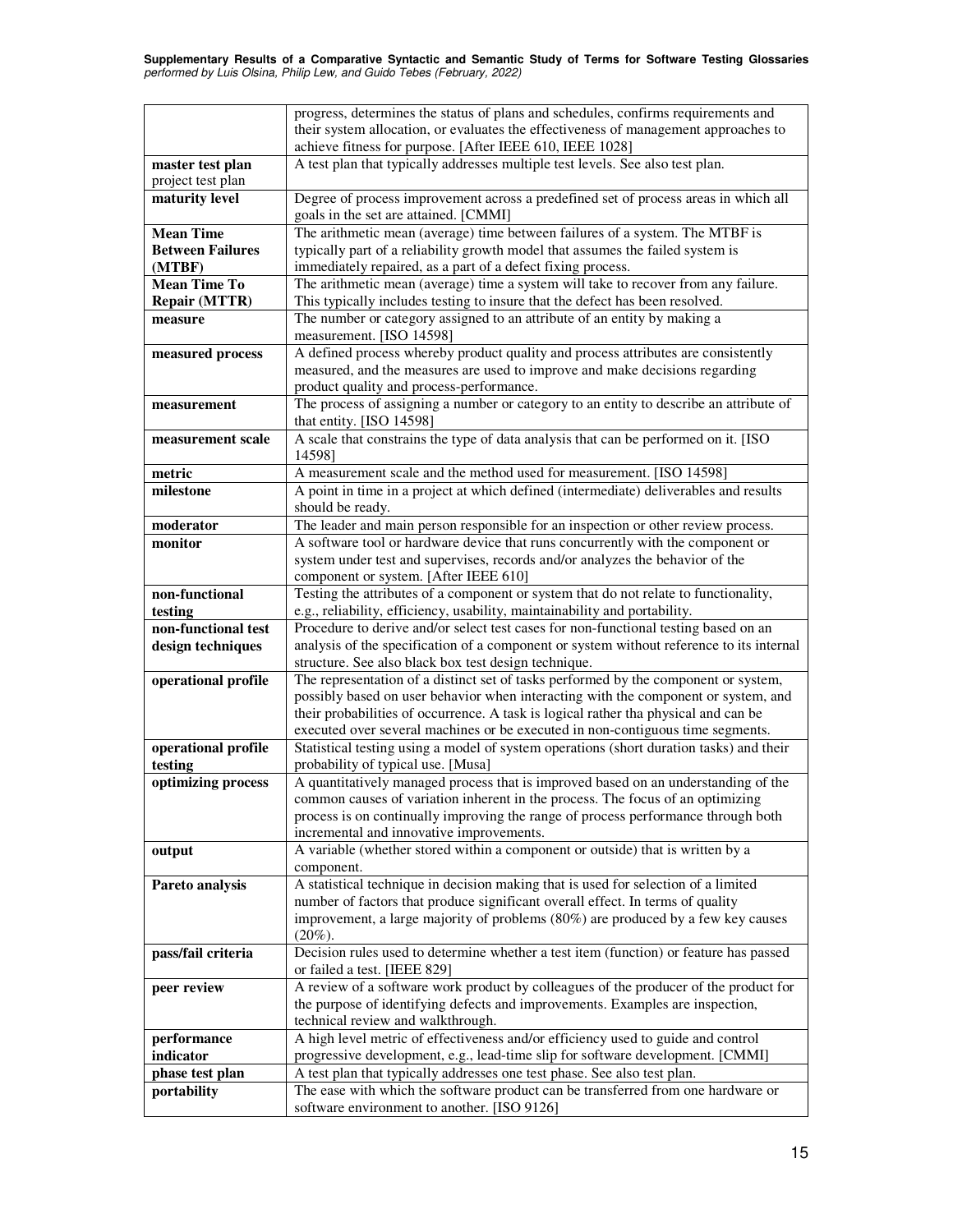| post condition      | Environmental and state conditions that must be fulfilled after the execution of a test                                                                                        |
|---------------------|--------------------------------------------------------------------------------------------------------------------------------------------------------------------------------|
|                     | or test procedure.                                                                                                                                                             |
| precondition        | Environmental and state conditions that must be fulfilled before the component or                                                                                              |
|                     | system can be executed with a particular test or test procedure.                                                                                                               |
| priority            | The level of (business) importance assigned to an item, e.g., defect.                                                                                                          |
| process             | A set of interrelated activities, which transform inputs into outputs. [ISO 12207]<br>A cluster of related practices in an area that, when implemented collectively, satisfy a |
| process area        | set of goals considered important for making improvements in that area. [CMMI]                                                                                                 |
|                     | A disciplined evaluation of an organization's software processes against a reference                                                                                           |
| process assessment  | model. [after ISO 15504]                                                                                                                                                       |
| process capability  | The range of expected results that can be achieved by following a process.                                                                                                     |
| process             | A program of activities designed to improve the performance and maturity of the                                                                                                |
| improvement         | organization's processes, and the result of such a program. [CMMI]                                                                                                             |
| process             | A measure of actual results achieved by following a process. [CMMI]                                                                                                            |
| performance         |                                                                                                                                                                                |
| process             | A documented characterization of the actual results achieved by following a process,                                                                                           |
| performance         | which is used as a benchmark for comparing actual process performance against                                                                                                  |
| baseline            | expected process performance. [CMMI]                                                                                                                                           |
| process             | Objectives and requirements for product quality, service quality and process                                                                                                   |
| performance         | performance.                                                                                                                                                                   |
| objectives          |                                                                                                                                                                                |
| product risk        | A risk directly related to the test object. See also risk.                                                                                                                     |
| project             | A project is a unique set of coordinated and controlled activities with start and finish                                                                                       |
|                     | dates undertaken to achieve an objective conforming to specific requirements,                                                                                                  |
|                     | including the constraints of time, cost and resources. [ISO 9000]                                                                                                              |
| project risk        | A risk related to management and control of the (test) project, e.g., lack of staffing,                                                                                        |
|                     | strict deadlines, changing requirements, etc. See also risk.                                                                                                                   |
| quality assurance   | Part of quality management focused on providing confidence that quality                                                                                                        |
|                     | requirements will be fulfilled. [ISO 9000]                                                                                                                                     |
| quality attribute   | A feature or characteristic that affects an item's quality. [IEEE 610]                                                                                                         |
| quantitatively      | A defined process that is controlled using statistical and other quantitative techniques.                                                                                      |
| managed             | The product quality, service quality, and process-performance attributes are measured                                                                                          |
| process             | and controlled throughout the project. [CMMI]                                                                                                                                  |
| regression testing  | Testing of a previously tested program following modification to ensure that defects                                                                                           |
|                     | have not been introduced or uncovered in unchanged areas of the software, as a result                                                                                          |
|                     | of the changes made. It is performed when the software or its environment is<br>changed.                                                                                       |
| release note        | A document identifying test items, their configuration, current status and other                                                                                               |
|                     | delivery information delivered by development to testing, and possibly other                                                                                                   |
|                     | stakeholders, at the start of a test execution phase. [After IEEE 829]                                                                                                         |
| reliability         | The capability of the software product to perform its required functions under stated                                                                                          |
|                     | conditions for a specified period of time, or for a specified number of operations.                                                                                            |
|                     | [ISO 9126]                                                                                                                                                                     |
| reliability growth  | A model that shows the growth in reliability over time during continuous testing of a                                                                                          |
| model               | component or system as a result of the removal of defects that result in reliability                                                                                           |
|                     | failures.                                                                                                                                                                      |
| requirement         | A condition or capability needed by a user to solve a problem or achieve an objective                                                                                          |
|                     | that must be met or possessed by a system or system component to satisfy a contract,                                                                                           |
|                     | standard, specification, or other formally imposed document. [After IEEE 610]                                                                                                  |
| requirements-based  | An approach to testing in which test cases are designed based on test objectives and                                                                                           |
| testing             | test conditions derived from requirements, e.g., tests that exercise specific functions                                                                                        |
|                     | or probe non-functional attributes such as reliability or usability.                                                                                                           |
| <b>Requirements</b> | A tool that supports the recording of requirements, requirements attributes (e.g.,                                                                                             |
| management tool     | priority, knowledge responsible) and annotation, facilitates traceability through layers                                                                                       |
|                     | of requirements and to test cases, and requirements change management. Some                                                                                                    |
|                     | requirements management tools also provide facilities for static analysis, such as                                                                                             |
|                     | consistency checking and violations to pre-defined requirements rules.                                                                                                         |
| requirements phase  | The period of time in the software lifecycle during which the requirements for a                                                                                               |
|                     | software product are defined and documented. [IEEE 610]                                                                                                                        |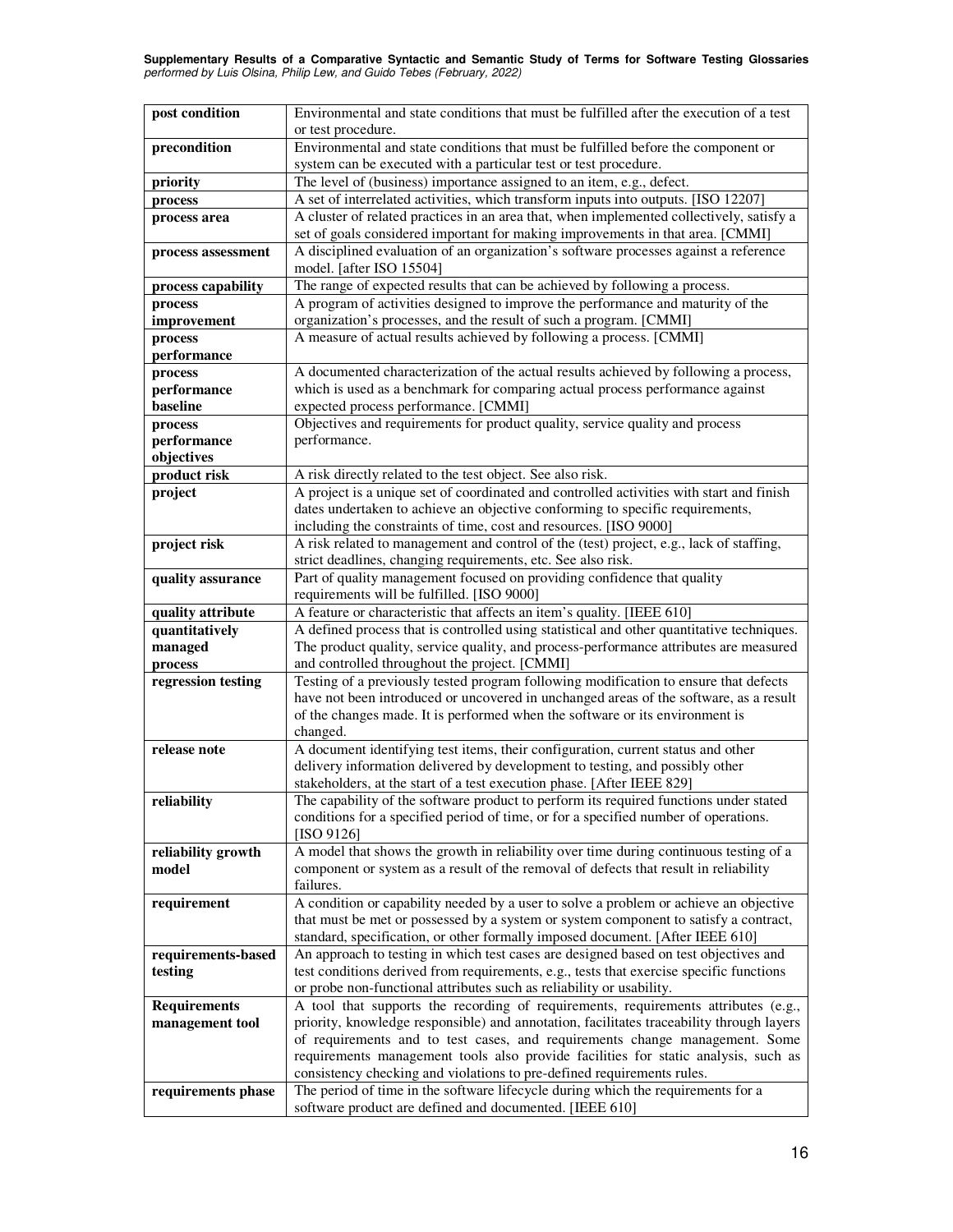| result               | The consequence/outcome of the execution of a test. It includes outputs to screens,                                                                                                 |
|----------------------|-------------------------------------------------------------------------------------------------------------------------------------------------------------------------------------|
|                      | changes to data, reports, and communication messages sent out. See also actual result,                                                                                              |
|                      | expected result.                                                                                                                                                                    |
| resumption criteria  | The testing activities that must be repeated when testing is re-started after a                                                                                                     |
|                      | suspension. [After IEEE 829]                                                                                                                                                        |
| re-testing           | Testing that runs test cases that failed the last time they were run, in order to verify                                                                                            |
| confirmation testing | the success of corrective actions.                                                                                                                                                  |
| review               | An evaluation of a product or project status to ascertain discrepancies from planned                                                                                                |
|                      | results and to recommend improvements. Examples include management review,                                                                                                          |
| reviewer             | informal review, technical review, inspection, and walkthrough. [After IEEE 1028]<br>The person involved in the review that identifies and describes anomalies in the               |
|                      | product or project under review. Reviewers can be chosen to represent different                                                                                                     |
|                      | viewpoints and roles in the review process.                                                                                                                                         |
| review tool          | A tool that provides support to the review process. Typical features include review                                                                                                 |
|                      | planning and tracking support, communication support, collaborative reviews and a                                                                                                   |
|                      | repository for collecting and reporting of metrics.                                                                                                                                 |
| risk                 | A factor that could result in future negative consequences; usually expressed as                                                                                                    |
|                      | impact and likelihood.                                                                                                                                                              |
| risk analysis        | The process of assessing identified risks to estimate their impact and probability of                                                                                               |
|                      | occurrence (likelihood).                                                                                                                                                            |
| risk-based testing   | An approach to testing to reduce the level of product risks and inform stakeholders on                                                                                              |
|                      | their status, starting in the initial stages of a project. It involves the identification of                                                                                        |
|                      | product risks and their use in guiding the test process.                                                                                                                            |
| risk control         | The process through which decisions are reached and protective measures are                                                                                                         |
| risk mitigation      | implemented for reducing risks to, or maintaining risks within, specified levels.                                                                                                   |
| risk identification  | The process of identifying risks using techniques such as brainstorming, checklists                                                                                                 |
|                      | and failure history.                                                                                                                                                                |
| risk level           | The importance of a risk as defined by its characteristics, impact and likelihood. The                                                                                              |
|                      | level of risk can be used to determine the intensity of testing to be performed. A risk<br>level can be expressed either qualitatively (e.g., high, medium, low) or quantitatively. |
| risk management      | Systematic application of procedures and practices to the tasks of identifying,                                                                                                     |
|                      | analyzing, prioritizing, and controlling risk.                                                                                                                                      |
| risk type            | A specific category of risk related to the type of testing that can mitigate (control) that                                                                                         |
|                      | category. For example the risk of user-interactions being misunderstood can be                                                                                                      |
|                      | mitigated by usability testing.                                                                                                                                                     |
| root cause           | A source of a defect such that if it is removed, the occurrence of the defect type is                                                                                               |
|                      | decreased or removed. [CMMI]                                                                                                                                                        |
| root cause analysis  | An analysis technique aimed at identifying the root causes of defects. By directing                                                                                                 |
|                      | corrective measures at root causes, it is hoped that the likelihood of defect recurrence                                                                                            |
|                      | will be minimized.                                                                                                                                                                  |
| rule                 | A rule is any statement of a standard on how to write or carry out some part of a                                                                                                   |
|                      | systems engineering or business process. [Gilb and Graham]                                                                                                                          |
| sampling             | A statistical practice concerned with the selection of an unbiased or random subset of<br>individual observations within a population of individuals intended to yield some         |
|                      | knowledge about the population of concern as a whole.                                                                                                                               |
| scribe               | The person who records each defect mentioned and any suggestions for process                                                                                                        |
|                      | improvement during a review meeting, on a logging form. The scribe has to ensure                                                                                                    |
|                      | that the logging form is readable and understandable.                                                                                                                               |
| severity             | The degree of impact that a defect has on the development or operation of a                                                                                                         |
|                      | component or system. [After IEEE 610]                                                                                                                                               |
| simulator            | A device, computer program or system used during testing, which behaves or                                                                                                          |
|                      | operates like a given system when provided with a set of controlled inputs. [After                                                                                                  |
|                      | IEEE 610, DO178b] See also emulator.                                                                                                                                                |
| smoke test           | A subset of all defined/planned test cases that cover the main functionality of a                                                                                                   |
|                      | component or system, ascertaining that the most crucial functions of a program work,                                                                                                |
|                      | but not bothering with finer details. A daily build and smoke test is among industry                                                                                                |
|                      | best practices. See also intake test.                                                                                                                                               |
| software lifecycle   | The period of time that begins when a software product is conceived and ends when                                                                                                   |
|                      | the software is no longer available for use. The software lifecycle typically includes a                                                                                            |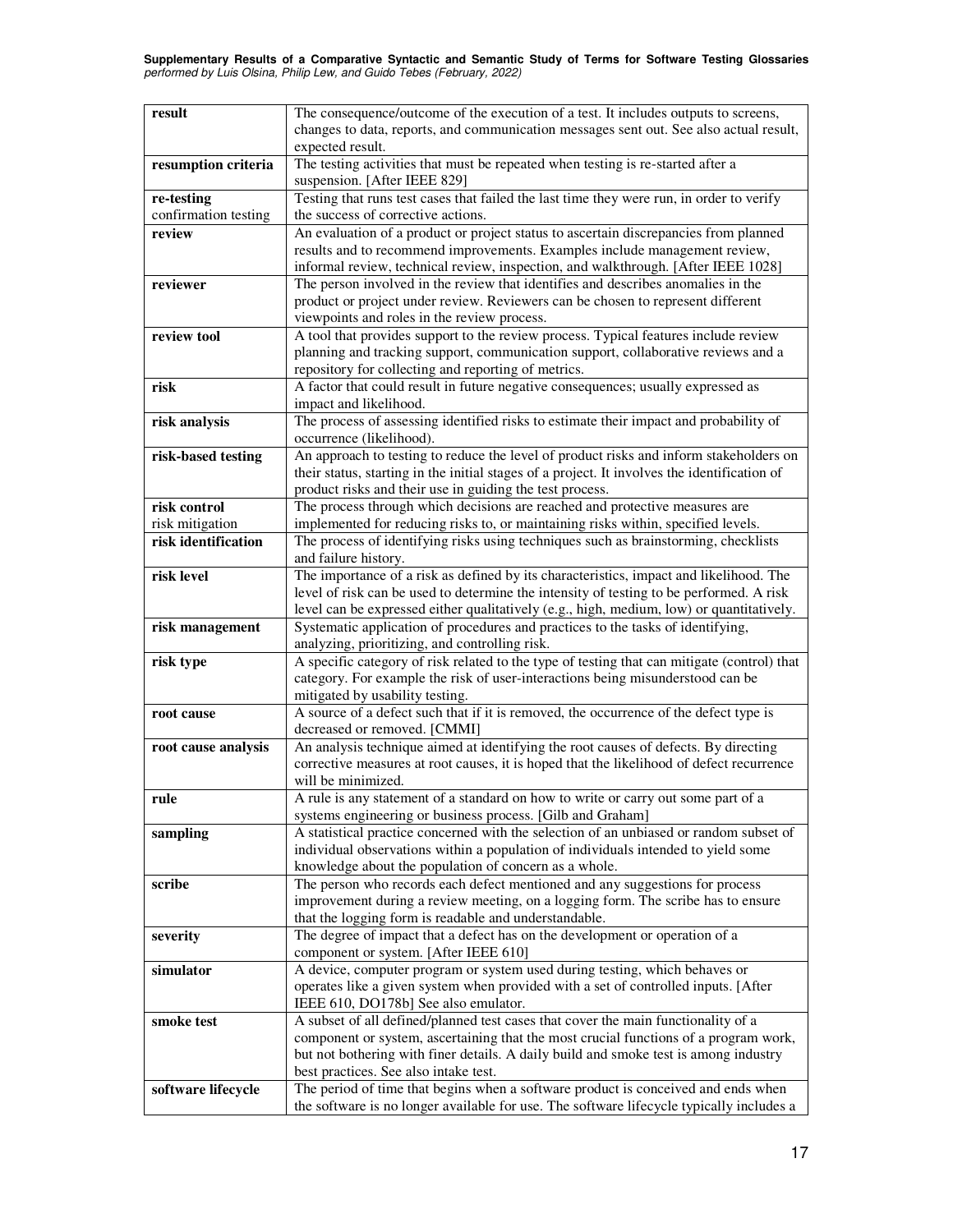|                       | concept phase, requirements phase, design phase, implementation phase, test phase,                                                                                         |
|-----------------------|----------------------------------------------------------------------------------------------------------------------------------------------------------------------------|
|                       | installation and checkout phase, operation and maintenance phase, and sometimes,                                                                                           |
|                       | retirement phase. Note these phases may overlap or be performed iteratively.                                                                                               |
| specific goal         | A required model component that describes the unique characteristics that must be                                                                                          |
|                       | present to satisfy the process area. [CMMI]                                                                                                                                |
| specific practice     | An expected model component that is considered important in achieving the                                                                                                  |
|                       | associated specific goal. The specific practices describe the activities expected to                                                                                       |
|                       | result in achievement of the specific goals of a process area. [CMMI]                                                                                                      |
| specification         | A document that specifies, ideally in a complete, precise and verifiable manner, the<br>requirements, design, behavior, or other characteristics of a component or system, |
|                       | and, often, the procedures for determining whether these provisions have been                                                                                              |
|                       | satisfied. [After IEEE 610]                                                                                                                                                |
| specified input       | An input for which the specification predicts a result.                                                                                                                    |
| staged                | A model structure wherein attaining the goals of a set of process areas establishes a                                                                                      |
| representation        | maturity level; each level builds a foundation for subsequent levels. [CMMI]                                                                                               |
| standard              | Formal, possibly mandatory, set of requirements developed and used to prescribe                                                                                            |
|                       | consistent approaches to the way of working or to provide guidelines (e.g., ISO/IEC                                                                                        |
|                       | standards, IEEE standards, and organizational standards). [After CMMI]                                                                                                     |
| state transition      | A black box test design technique in which test cases are designed to execute valid                                                                                        |
| testing               | and invalid state transitions.                                                                                                                                             |
| statement coverage    | The percentage of executable statements that have been exercised by a test suite.                                                                                          |
| statement testing     | A white box test design technique in which test cases are designed to execute                                                                                              |
|                       | statements.                                                                                                                                                                |
| static analysis       | Analysis of software artifacts, e.g., requirements or code, carried out without                                                                                            |
|                       | execution of these software artifacts.                                                                                                                                     |
| static code analyzer  | A tool that carries out static code analysis. The tool checks source code, for certain                                                                                     |
|                       | properties such as conformance to coding standards, quality metrics or data flow                                                                                           |
|                       | anomalies.                                                                                                                                                                 |
| static testing        | Testing of a component or system at specification or implementation level without                                                                                          |
|                       | execution of that software, e.g., reviews or static code analysis.                                                                                                         |
| statistical process   | Statistically based analysis of a process and measurements of process performance,                                                                                         |
| control               | which will identify common and special causes of variation in the process                                                                                                  |
|                       | performance, and maintain process performance within limits. [CMMI]                                                                                                        |
| statistical technique | An analytical technique that employs statistical methods (e.g., statistical process                                                                                        |
|                       | control, confidence intervals, and prediction intervals). [CMMI]                                                                                                           |
| statistical testing   | A test design technique in which a model of the statistical distribution of the input is                                                                                   |
|                       | used to construct representative test cases.                                                                                                                               |
| statistically         | A process that is managed by a statistically based technique in which processes are                                                                                        |
| managed process       | analyzed, special causes of process variation are identified, and process performance                                                                                      |
|                       | is contained within well-defined limits. [CMMI]                                                                                                                            |
| status accounting     | An element of configuration management, consisting of the recording and reporting<br>of information needed to manage a configuration effectively. This information         |
|                       | includes a listing of the approved configuration identification, the status of proposed                                                                                    |
|                       | changes to the configuration, and the implementation status of the approved changes.                                                                                       |
|                       | [IEEE 610]                                                                                                                                                                 |
| stub                  | A skeletal or special-purpose implementation of a software component, used to                                                                                              |
|                       | develop or test a component that calls or is otherwise dependent on it. It replaces a                                                                                      |
|                       | called component. [After IEEE 610]                                                                                                                                         |
| sub-practice          | An informative model component that provides guidance for interpreting and                                                                                                 |
|                       | implementing a specific or generic practice. Sub-practices may be worded as if                                                                                             |
|                       | prescriptive, but are actually meant only to provide ideas that may be useful for                                                                                          |
|                       | process improvement. [CMMI]                                                                                                                                                |
| suspension criteria   | The criteria used to (temporarily) stop all or a portion of the testing activities on the                                                                                  |
|                       | test items. [After IEEE 829]                                                                                                                                               |
| syntax testing        | A black box test design technique in which test cases are designed based upon the                                                                                          |
|                       | definition of the input domain and/or output domain.                                                                                                                       |
| system                | A collection of components organized to accomplish a specific function or set of                                                                                           |
|                       | functions. [IEEE 610]                                                                                                                                                      |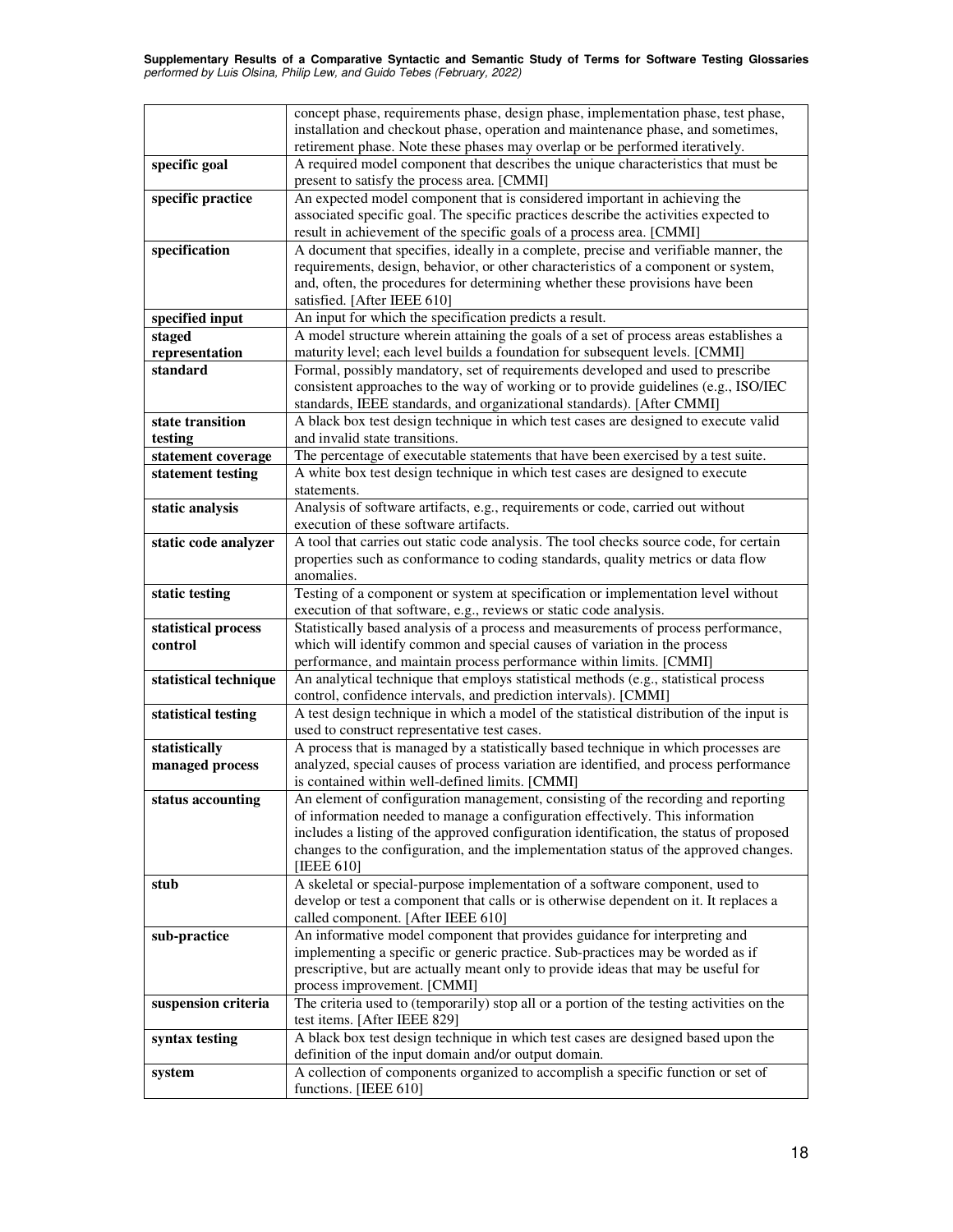| system integration      | Testing the integration of systems and packages; testing interfaces to external                                                   |
|-------------------------|-----------------------------------------------------------------------------------------------------------------------------------|
| testing                 | organizations (e.g., Electronic Data Interchange, Internet).                                                                      |
| system testing          | The process of testing an integrated system to verify that it meets specified                                                     |
|                         | requirements. [Hetzel]                                                                                                            |
| technical review        | A peer group discussion activity that focuses on achieving consensus on the technical                                             |
|                         | approach to be taken. [Gilb and Graham, IEEE 1028] See also peer review.                                                          |
| test                    | A set of one or more test cases. [IEEE 829]                                                                                       |
| test approach           | The implementation of the test strategy for a specific project. It typically includes the                                         |
|                         | decisions made that consider the (test) project's goal and the risk assessment carried                                            |
|                         | out, starting points regarding the test process, the test design techniques to be applied,                                        |
|                         | exit criteria and test types to be performed.<br>All documents from which the requirements of a component or system can be        |
| test basis              | inferred. The documentation on which the test cases are based. If a document can be                                               |
|                         | amended only by way of a formal amendment procedure, then the test basis is called a                                              |
|                         | frozen test basis. [After TMap]                                                                                                   |
| test case               | A set of input values, execution preconditions, expected results and execution post                                               |
|                         | conditions, developed for a particular objective or test condition, such as to exercise a                                         |
|                         | particular program path or to verify compliance with a specific requirement. [After                                               |
|                         | <b>IEEE 610</b>                                                                                                                   |
| test case               | A document specifying a set of test cases (objective, inputs, test actions, expected                                              |
| specification           | results, and execution preconditions) for a test item. [After IEEE 829]                                                           |
| test charter            | A statement of test objectives, and possibly test ideas about how to test. Test charters                                          |
|                         | are used in exploratory testing. See also exploratory testing.                                                                    |
| test closure            | During the test closure phase of a test process data is collected from completed                                                  |
|                         | activities to consolidate experience, test ware, facts and numbers. The test closure                                              |
|                         | phase consists of finalizing and archiving the test ware and evaluating the test                                                  |
|                         | process, including preparation of a test evaluation report. See also test process.                                                |
| test comparator         | A test tool to perform automated test comparison of actual results with expected                                                  |
|                         | results.                                                                                                                          |
| test condition          | An item or event of a component or system that could be verified by one or more test                                              |
|                         | cases, e.g., a function, transaction, feature, quality attribute, or structural element.                                          |
| test control            | A test management task that deals with developing and applying a set of corrective                                                |
|                         | actions to get a test project on track when monitoring shows a deviation from what                                                |
|                         | was planned. See also test management.<br>Execution of the test process against a single identifiable release of the test object. |
| test cycle<br>test data | Data that exists (for example, in a database) before a test is executed, and that affects                                         |
|                         | or is affected by the component or system under test.                                                                             |
| test data               | A type of test tool that enables data to be selected from existing databases or created,                                          |
| preparation tool        | generated, manipulated and edited for use in testing.                                                                             |
| test design             | (1) See test design specification.                                                                                                |
|                         | (2) The process of transforming general testing objectives into tangible test conditions                                          |
|                         | and test cases.                                                                                                                   |
| test design             | A document specifying the test conditions (coverage items) for a test item, the                                                   |
| specification           | detailed test approach and identifying the associated high level test cases. [After IEEE                                          |
|                         | 829]                                                                                                                              |
| test design             | Procedure used to derive and/or select test cases.                                                                                |
| technique               |                                                                                                                                   |
| test design tool        | A tool that supports the test design activity by generating test inputs from a                                                    |
|                         | specification that may be held in a CASE tool repository, e.g., requirements                                                      |
|                         | management tool, from specified test conditions held in the tool itself, or from code.                                            |
| test environment        | An environment containing hardware, instrumentation, simulators, software tools, and                                              |
|                         | other support elements needed to conduct a test. [After IEEE 610]                                                                 |
| test estimation         | The calculated approximation of a result (e.g., effort spent, completion date, costs                                              |
|                         | involved, number of test cases, etc.) which is usable even if input data may be<br>incomplete, uncertain, or noisy.               |
| test evaluation         | A document produced at the end of the test process summarizing all testing activities                                             |
| report                  | and results. It also contains an evaluation of the test process and lessons learned.                                              |
| test execution          | The process of running a test on the component or system under test, producing actual                                             |
|                         | $result(s)$ .                                                                                                                     |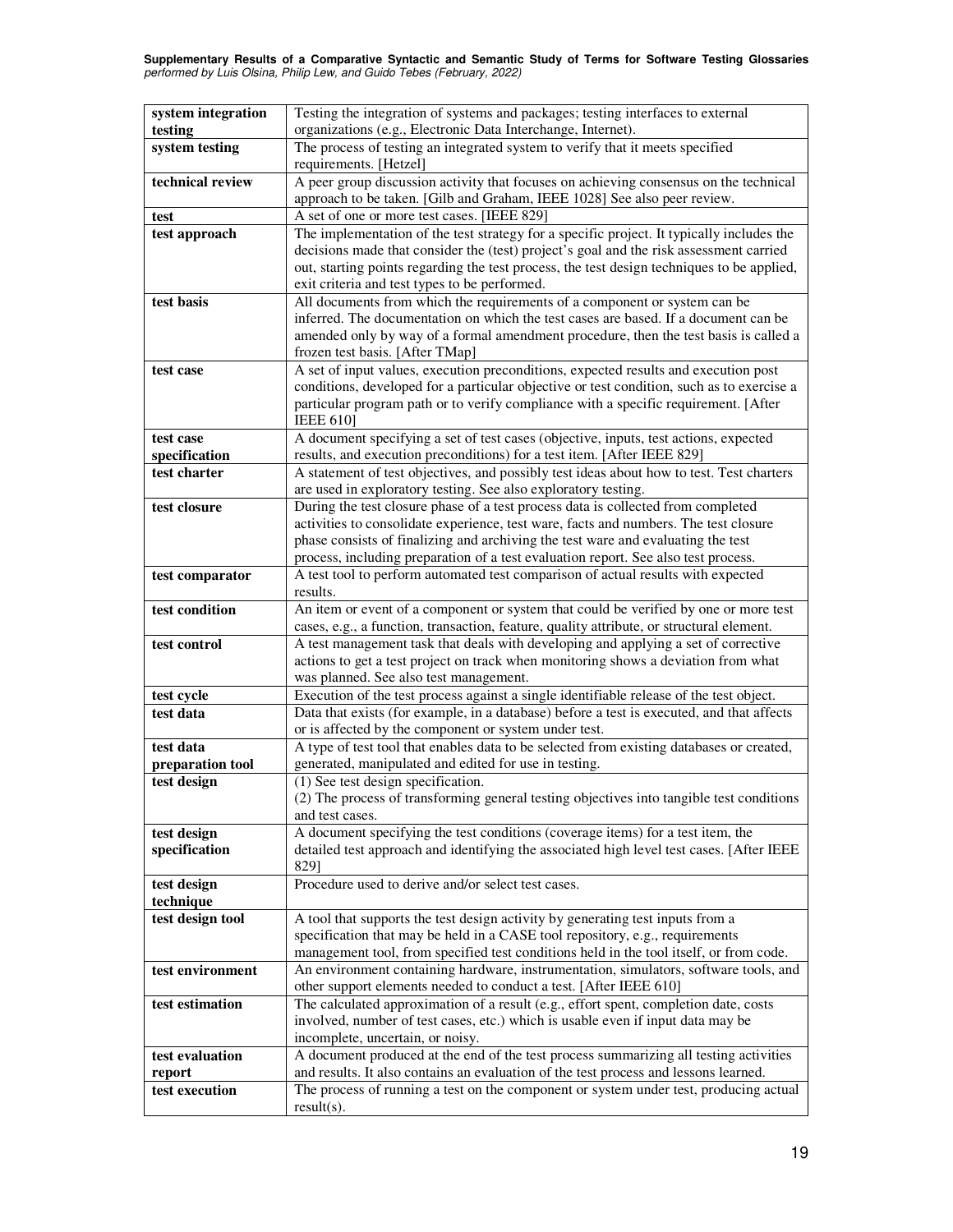| test execution phase       | The period of time in a software development lifecycle during which the components                                                                                                |
|----------------------------|-----------------------------------------------------------------------------------------------------------------------------------------------------------------------------------|
|                            | of a software product are executed, and the software product is evaluated to determine                                                                                            |
|                            | whether or not requirements have been satisfied. [IEEE 610]                                                                                                                       |
| test execution             | A scheme for the execution of test procedures. The test procedures are included in the                                                                                            |
| schedule                   | test execution schedule in their context and in the order in which they are to be                                                                                                 |
|                            | executed.                                                                                                                                                                         |
| test execution tool        | A type of test tool that is able to execute other software using an automated test script,                                                                                        |
|                            | e.g., capture/playback. [Fewster and Graham]                                                                                                                                      |
| test harness               | A test environment comprised of stubs and drivers needed to execute a test.                                                                                                       |
| test implementation        | The process of developing and prioritizing test procedures, creating test data and,                                                                                               |
|                            | optionally, preparing test harnesses and writing automated test scripts.                                                                                                          |
| test improvement           | A plan for achieving organizational test process improvement objectives based on a                                                                                                |
| plan                       | thorough understanding of the current strengths and weaknesses of the organization's<br>test processes and test process assets. [After CMMI]                                      |
| test infrastructure        | The organizational artifacts needed to perform testing, consisting of test                                                                                                        |
|                            | environments, test tools, office environment and procedures.                                                                                                                      |
| test input                 | The data received from an external source by the test object during test execution.                                                                                               |
|                            | The external source can be hardware, software or human.                                                                                                                           |
| test item                  | The individual element to be tested. There usually is one test object and many test                                                                                               |
|                            | items. See also test object.                                                                                                                                                      |
| test level                 | A group of test activities that are organized and managed together. A test level is                                                                                               |
|                            | linked to the responsibilities in a project. Examples of test levels are component test,                                                                                          |
|                            | integration test, system test and acceptance test. [After TMap]                                                                                                                   |
| test log                   | A chronological record of relevant details about the execution of tests. [IEEE 829]                                                                                               |
| test logging               | The process of recording information about tests executed into a test log.                                                                                                        |
| test manager               | The person responsible for project management of testing activities and resources,                                                                                                |
|                            | and evaluation of a test object. The individual who directs, controls, administers,                                                                                               |
|                            | plans and regulates the evaluation of a test object.                                                                                                                              |
| test management            | The planning, estimating, monitoring and control of test activities, typically carried                                                                                            |
|                            | out by a test manager.                                                                                                                                                            |
| test management            | A tool that provides support to the test management and control part of a test process.                                                                                           |
| tool                       | It often has several capabilities, such as test ware management, scheduling of tests,                                                                                             |
| <b>Test Maturity</b>       | the logging of results, progress tracking, incident management and test reporting.<br>A five level staged framework for test process improvement, related to the Capability       |
| Model (TMM)                | Maturity Model (CMM), which describes the key elements of an effective test                                                                                                       |
|                            | process.                                                                                                                                                                          |
| <b>Test Maturity</b>       | A five level staged framework for test process improvement, related to the Capability                                                                                             |
| <b>Model integration</b>   | Maturity Model Integration (CMMI), which describes the key elements of an                                                                                                         |
| (TMMi)                     | effective test process.                                                                                                                                                           |
| test monitoring            | A test management task that deals with the activities related to periodically checking                                                                                            |
|                            | the status of a test project. Reports are prepared that compare the actuals to that which                                                                                         |
|                            | was planned. See also test management.                                                                                                                                            |
| test object                | The component or system to be tested. See also test item.                                                                                                                         |
| test objective             | A reason or purpose for designing and executing a test.                                                                                                                           |
| test performance           | A high level metric of effectiveness and/or efficiency used to guide and control                                                                                                  |
| indicator                  | progressive test development, e.g., Defect Detection Percentage (DDP).                                                                                                            |
| test phase                 | A distinct set of test activities collected into a manageable phase of a project, e.g., the                                                                                       |
|                            | execution activities of a test level. [After Gerrard]                                                                                                                             |
| test plan                  | A document describing the scope, approach, resources and schedule of intended test<br>activities. It identifies amongst others test items, the features to be tested, the testing |
|                            | tasks, who will do each task, degree of tester independence, the test environment, the                                                                                            |
|                            | test design techniques and entry and exit criteria to be used, and the rationale for their                                                                                        |
|                            | choice, and any risks requiring contingency planning. It is a record of the test                                                                                                  |
|                            | planning process. [After IEEE 829]                                                                                                                                                |
| test planning              | The activity of establishing or updating a test plan.                                                                                                                             |
| test policy                | A high level document describing the principles, approach and major objectives of the                                                                                             |
|                            | organization regarding testing.                                                                                                                                                   |
| <b>Test Point Analysis</b> | A formula based test estimation method based on function point analysis. [TMap]                                                                                                   |
| (TPA)                      |                                                                                                                                                                                   |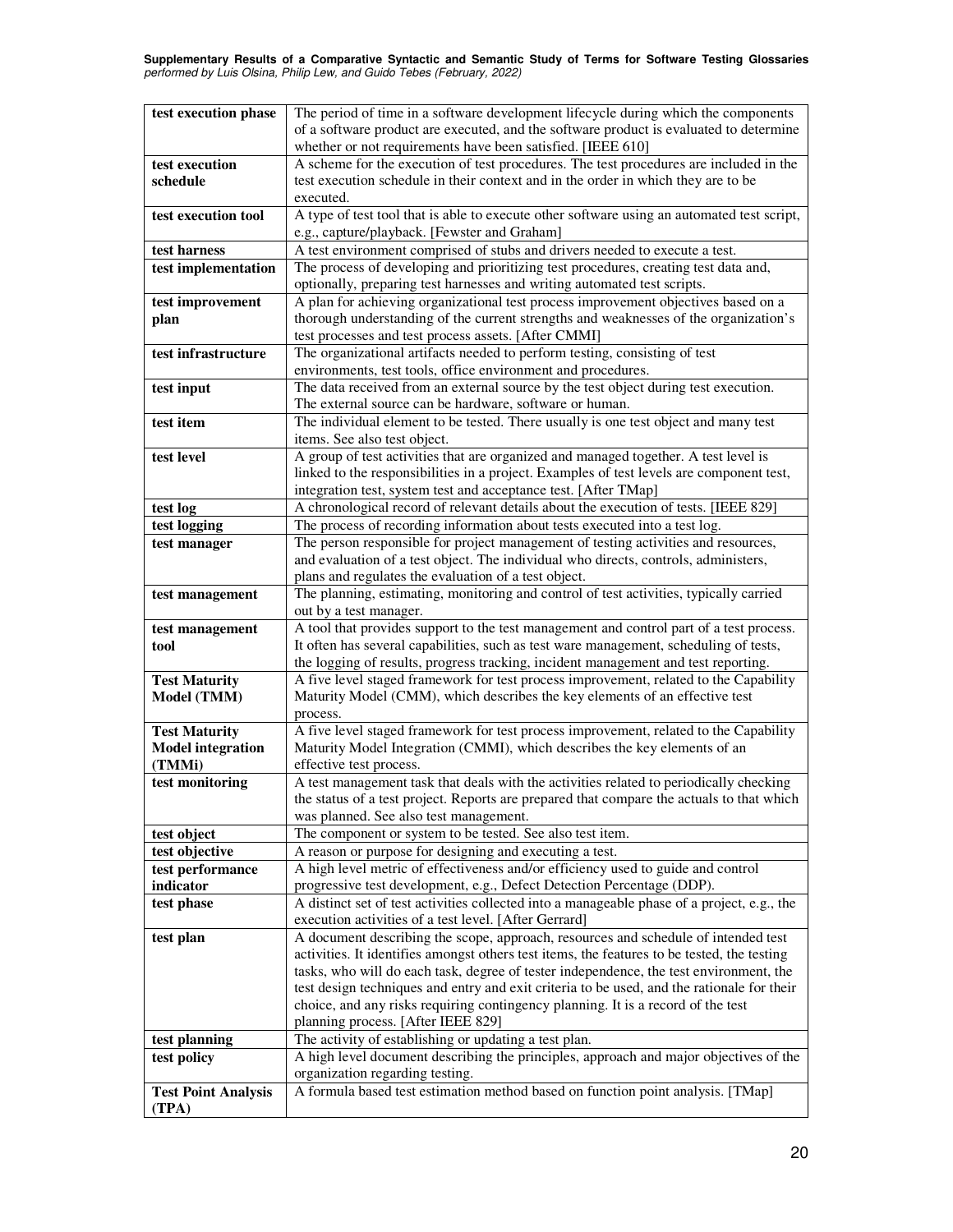| test procedure            | A document specifying a sequence of actions for the execution of a test. Also known                                        |
|---------------------------|----------------------------------------------------------------------------------------------------------------------------|
| specification             | as test script or manual test script. [After IEEE 829]                                                                     |
| test process              | The fundamental test process comprises test planning and control, test analysis and                                        |
|                           | design, test implementation and execution, evaluating exit criteria and reporting, and                                     |
|                           | test closure activities.                                                                                                   |
| test process asset        | A collection of test process asset holdings that can be used by an organization or                                         |
| library                   | project. [CMMI]                                                                                                            |
| <b>Test Process Group</b> | A permanent or virtual entity in the organization responsible for test process related                                     |
| (TPG)                     | activities such as process definition, analysis and assessment, action planning and                                        |
|                           | evaluation. It has the overall test process ownership as defined in an organization's                                      |
| <b>Test Process</b>       | test policy.<br>A continuous framework for test process improvement that describes the key                                 |
| <b>Improvement (TPI)</b>  | elements of an effective test process, especially targeted at system testing and                                           |
|                           | acceptance testing.                                                                                                        |
| test progress report      | A document summarizing testing activities and results, produced at regular intervals,                                      |
|                           | to report progress of testing activities against a baseline (such as the original test plan)                               |
|                           | and to communicate risks and alternatives requiring a decision to management.                                              |
| test run                  | Execution of a test on a specific version of the test object.                                                              |
| test schedule             | A list of activities, tasks or events of the test process, identifying their intended start                                |
|                           | and finish dates and/or times, and interdependencies.                                                                      |
| test script               | Commonly used to refer to a test procedure specification, especially an automated                                          |
|                           | one.                                                                                                                       |
| test session              | An uninterrupted period of time spent in executing tests. In exploratory testing, each                                     |
|                           | test session is focused on a charter, but testers can also explore new opportunities or                                    |
|                           | issues during a session. The tester creates and executes test cases on the fly and                                         |
|                           | records their progress. See also exploratory testing.                                                                      |
| test specification        | A document that consists of a test design specification, test case specification and/or                                    |
|                           | test procedure specification.                                                                                              |
| test strategy             | A high-level description of the test levels to be performed and the testing within those                                   |
|                           | levels for an organization or programme (one or more projects).                                                            |
| test suite                | A set of several test cases for a component or system under test, where the post                                           |
|                           | condition of one test is often used as the precondition for the next one.                                                  |
| test summary              | A document summarizing testing activities and results. It also contains an evaluation                                      |
| report                    | of the corresponding test items against exit criteria. [After IEEE 829]                                                    |
| test tool                 | A software product that supports one or more test activities, such as planning and                                         |
|                           | control, specification, building initial files and data, test execution and test analysis.<br>[TMap]                       |
|                           | A group of test activities aimed at testing a component or system focused on a                                             |
| test type                 | specific test objective, i.e. functional test, usability test, regression test etc. A test type                            |
|                           | may take place on one or more test levels or test phases. [After TMap]                                                     |
| testability review        | A detailed check of the test basis to determine whether the test basis is at an adequate                                   |
|                           | quality level to act as an input document for the test process. [After TMap]                                               |
| tester                    | A skilled professional who is involved in the testing of a component or system.                                            |
| testing                   | The process consisting of all lifecycle activities, both static and dynamic, concerned                                     |
|                           | with planning, preparation and evaluation of software products and related work                                            |
|                           | products to determine that they satisfy specified requirements, to demonstrate that                                        |
|                           | they are fit for purpose and to detect defects.                                                                            |
| testware                  | Artifacts produced during the test process required to plan, design, and execute tests,                                    |
|                           | such as documentation, scripts, inputs, expected results, set-up and clear-up                                              |
|                           | procedures, files, databases, environment, and any additional software or utilities used                                   |
|                           | in testing. [After Fewster and Graham]                                                                                     |
| traceability              | The ability to identify related items in documentation and software, such as                                               |
|                           | requirements with associated tests. See also horizontal traceability, vertical                                             |
|                           | traceability.                                                                                                              |
| trustworthiness           | The probability that there are no defects in the software that will cause the system to                                    |
|                           | fail catastrophically. [Burnstein]<br>The capability of the software to be understood, learned, used and attractive to the |
| usability                 | user when used under specified conditions. [ISO 9126]                                                                      |
|                           |                                                                                                                            |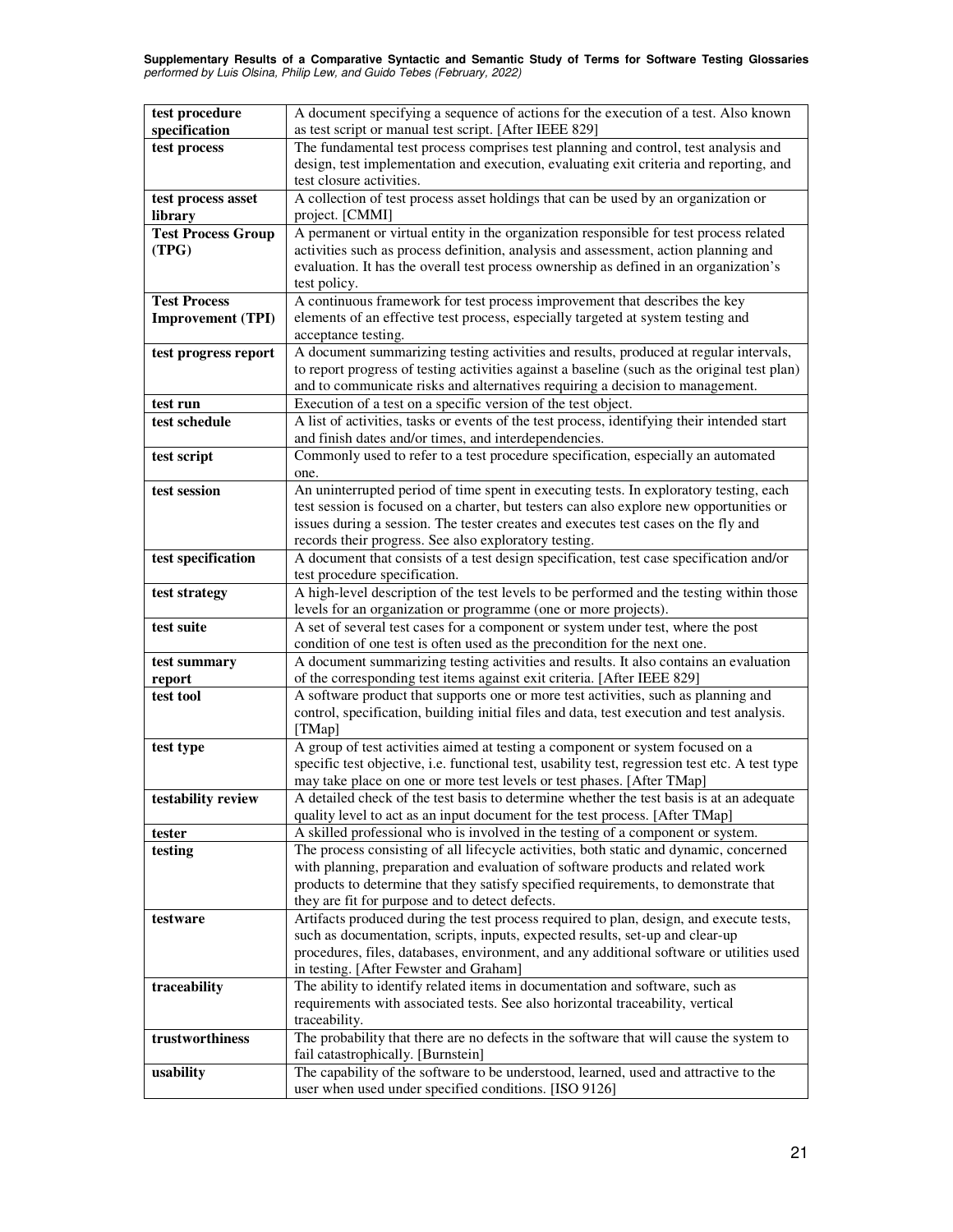| use case testing        | A black box test design technique in which test cases are designed to execute user<br>scenarios. |
|-------------------------|--------------------------------------------------------------------------------------------------|
| V-model                 | A framework to describe the software development lifecycle activities from                       |
|                         | requirements specification to maintenance. The V-model illustrates how testing                   |
|                         | activities can be integrated into each phase of the software development lifecycle.              |
| validation              | Confirmation by examination and through provision of objective evidence that the                 |
|                         | requirements for a specific intended use or application have been fulfilled. [ISO 9000]          |
| verification            | Confirmation by examination and through provision of objective evidence that                     |
|                         | specified requirements have been fulfilled. [ISO 9000]                                           |
| vertical traceability   | The tracing of requirements through the layers of development documentation to                   |
|                         | components.                                                                                      |
| walkthrough             | A step-by-step presentation by the author of a document in order to gather                       |
|                         | information and to establish a common understanding of its content. [Freedman and                |
|                         | Weinberg, IEEE 1028] See also peer review.                                                       |
| white-box test          | Procedure to derive and/or select test cases based on an analysis of the internal                |
| design technique        | structure of a component or system.                                                              |
| white-box testing       | Testing based on an analysis of the internal structure of the component or system.               |
| <b>Wide Band Delphi</b> | An expert based test estimation technique that aims at making an accurate estimation             |
|                         | using the collective wisdom of the team members.                                                 |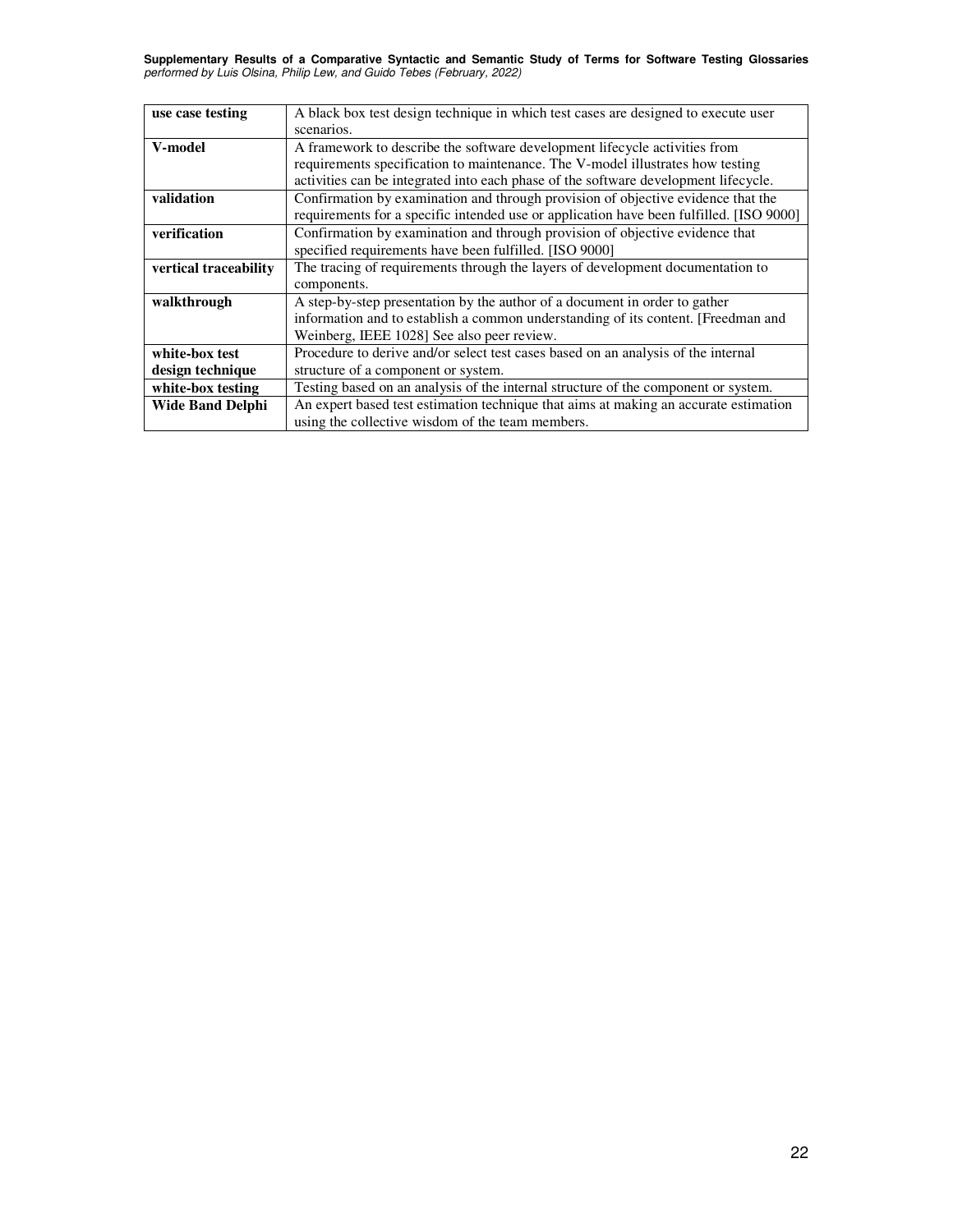# Appendix IV: ISTQB glossary terms and their classification

*This Appendix contains all terms, synonyms and definitions of the ISQTB software testing glossary. Also, we included the classification of all terms considering the 8 categories mentioned in Appendix I.* 

 $\mathbf{r}$ 

| <b>ISTQB Glossary</b> | <b>ISTQB Terms Classified into 8 Categories or Conceptual Blocks for</b>                                                                                                                                                    |
|-----------------------|-----------------------------------------------------------------------------------------------------------------------------------------------------------------------------------------------------------------------------|
| v3.5                  | <b>Testing.</b>                                                                                                                                                                                                             |
|                       | Note that we include the synonyms of the terms in parentheses and not in bold.                                                                                                                                              |
|                       | Cat#1 (C1): Test Project-, Strategy-, Organizational Test-related Terms                                                                                                                                                     |
|                       | Agile testing; analytical test strategy; bug hunting; capture/playback (capture/replay; record/playback);                                                                                                                   |
|                       | Computer Aided Software Testing (CAST); consultative test strategy (directed test strategy); continuous                                                                                                                     |
|                       | testing; crowd testing; exhaustive testing (complete testing); independence of testing; independent test                                                                                                                    |
|                       | lab (ITL); methodical test strategy; model-based test strategy; offline MBT; online MBT (on-the-fly                                                                                                                         |
|                       | MBT); process-compliant test strategy; load management; PRISMA; reactive test strategy; regression-                                                                                                                         |
|                       | averse test strategy; requirements-based testing; session-based testing; standard-compliant test                                                                                                                            |
|                       | strategy; test approach; test infrastructure; test management; test phase; test policy (organizational test                                                                                                                 |
|                       | policy); test process group (TPG); test process improvement; test schedule; test automation strategy;                                                                                                                       |
|                       | test strategy (organizational test strategy); Systematic Test and Evaluation Process (STEP); Test                                                                                                                           |
|                       | Maturity Model integration (TMMi); test mission; TPI Next; exploratory testing                                                                                                                                              |
|                       | Cat#2 (C2): Testing Work Process-, Activity-related Terms                                                                                                                                                                   |
|                       | risk-based testing; acceptance testing; accessibility testing; alpha testing; API testing; audio testing;                                                                                                                   |
|                       | back-to-back-testing; beta testing; capacity testing; change-related testing; CLI testing; compliance                                                                                                                       |
|                       | testing (conformance testing; regulation testing; standards testing); <b>component integration testing</b> (link                                                                                                            |
|                       | testing); component testing (unit testing; module testing); concurrency testing; confirmation testing (re-                                                                                                                  |
|                       | testing); contractual acceptance testing; control flow analysis; Critical Testing Processes (CTP); data                                                                                                                     |
|                       | flow analysis; device-based testing; dynamic testing (XiL test environment); end-to-end testing (E2E                                                                                                                        |
|                       | testing); endurance testing; experience-based testing; expert usability review; field testing; formal                                                                                                                       |
|                       | review; functional testing; GUI testing; hardware in the loop (HiL); fault injection; fault seeding (error                                                                                                                  |
|                       | seeding; bebugging); informal review; insourced testing; inspection; integration testing; interface                                                                                                                         |
|                       | testing; interoperability testing; load testing; maintenance testing; math testing; model in the loop                                                                                                                       |
|                       | (MiL); model-based testing (MBT); multiplayer testing; negative testing (invalid testing; dirty testing);                                                                                                                   |
|                       | neighborhood integration testing; non-functional testing; operational acceptance testing (production                                                                                                                        |
|                       | acceptance testing); outsourced testing; pairwise integration testing; par sheet testing; peer review;                                                                                                                      |
|                       | performance testing; player perspective testing; post-release testing; proximity-based testing; malware                                                                                                                     |
|                       | scanning; static analysis; pair testing; reactive testing; regression testing; regulatory acceptance testing;                                                                                                               |
|                       | review; scalability testing; scripted testing; security testing; software in the loop (SiL); software                                                                                                                       |
|                       | qualification test; spike testing; static code analysis; static testing; stress testing; suitability testing;                                                                                                               |
|                       | system integration testing; system qualification test; system testing; technical review; test analysis; test                                                                                                                |
|                       | completion; test control; test cycle; test data preparation; test design; test execution; test                                                                                                                              |
|                       | implementation; test level (test stage); test logging (test recording); test monitoring; test planning; test                                                                                                                |
|                       | process; test session; test type; testing; usability test session; usability test task; usability testing; user                                                                                                             |
|                       | acceptance testing (UAT); user-agent based testing; white-box testing (clear-box testing; code-based<br>testing; glass-box testing; logic-coverage testing; logic-driven testing; structural testing; structure-based       |
|                       | testing); test closure; test reporting; test run                                                                                                                                                                            |
|                       |                                                                                                                                                                                                                             |
|                       | Cat#3 (C3): Test Goal-, Requirements-, Entity-related Terms                                                                                                                                                                 |
|                       | Component (Module; unit); Driver (test driver); stub; system under test (SUT); test environment (test<br>bed; test rig); test harness; test item; test object; test objective; test condition (test situation; test         |
|                       |                                                                                                                                                                                                                             |
| requirement)          |                                                                                                                                                                                                                             |
|                       | Cat#4 (C4): Test Work Product-related Terms (e.g. Artifacts, Reports, Results, Specifications)                                                                                                                              |
|                       | actual result (actual outcome); automation code defect density; boundary value coverage; branch                                                                                                                             |
|                       | coverage; build verification test (BVT); classification tree; code coverage; condition coverage (branch<br>condition coverage); convergence metric; Coverage (test coverage); coverage item; decision coverage;             |
|                       | defect density (fault density); Defect Detection Percentage (DDP) (Fault Detection Percentage (FDP));                                                                                                                       |
|                       |                                                                                                                                                                                                                             |
|                       | defect report (bug report); equivalence partition coverage; expected result (predicted outcome; expected<br>outcome); false-negative result (false-pass result); false-positive result (false-fail result); high-level test |
|                       |                                                                                                                                                                                                                             |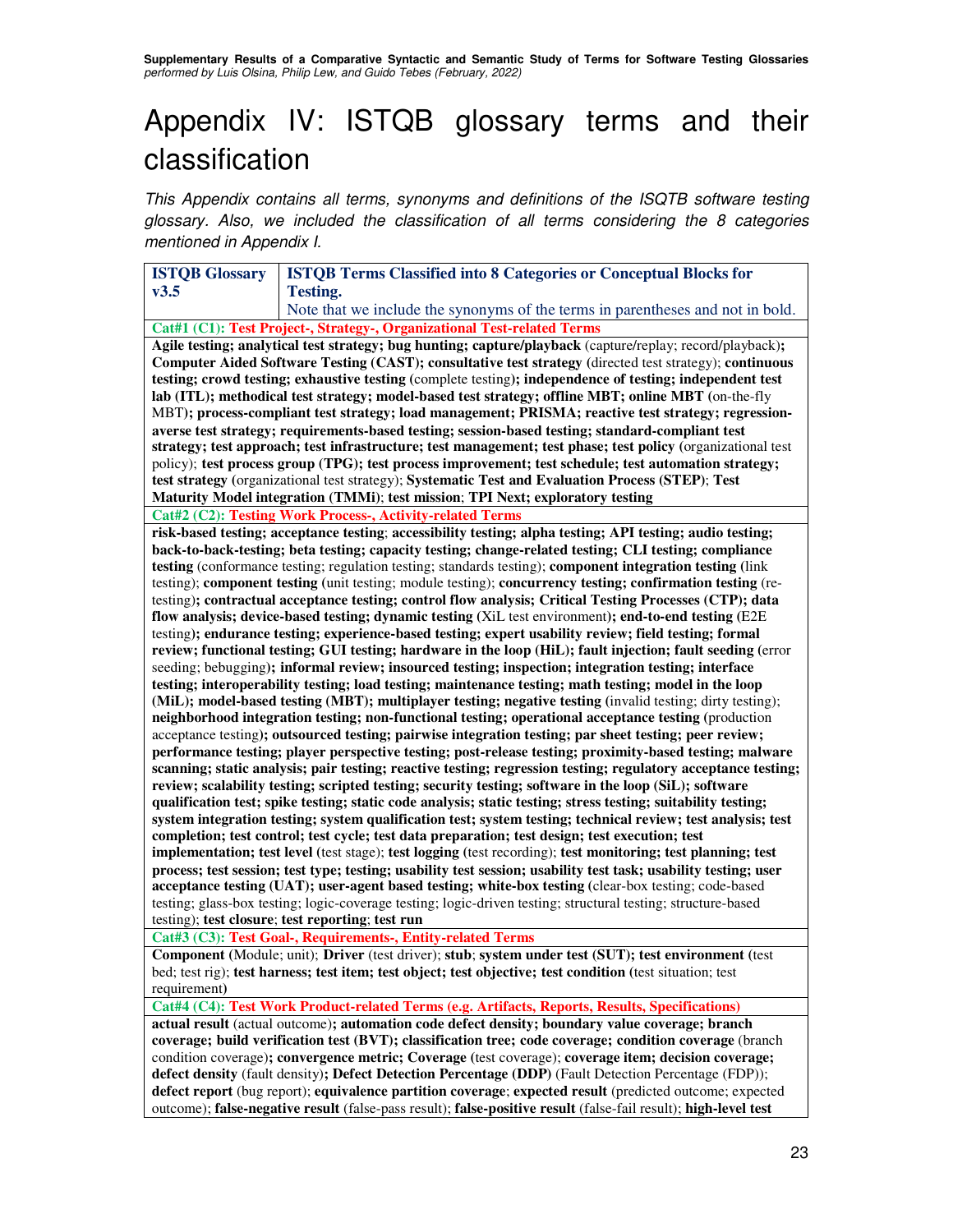**case** (logical test case; abstract test case); **Incident** (test incident; software test incident; deviation); **incident report** (software test incident report; test incident report; deviation report); **equivalent manual test effort (EMTE)**; **failed**; **level test plan; low-level test case (**concrete test case); **master test plan**; **MBT model**; **modified condition / decision coverage (MC/DC)** (modified multiple condition coverage; MC/DC coverage; condition determination coverage); **multiple condition coverage (**branch condition combination coverage; condition combination coverage); **N-switch coverage (**Chow's coverage metrics); **path coverage; load profile; model coverage; passed; review plan; smoke test (**sanity test; intake test; confidence test); **statement coverage; structural coverage; test; test basis; test case; test case specification; test charter (**charter**); test data; test design specification; test estimation; test execution schedule; test improvement plan; test log (**test record; test run log); **test model; test plan; test progress report (**test status report); **test report; test result (**outcome; test outcome; result); **test script; test specification; test suite (**test set; test case suite); **test summary report; testware; usability test script; test Oracle (**oracle**); tour** 

**Cat#5 (C5): Testing Method-, Technique-related, Procedure-related, Rule-related Terms** 

**ad hoc review; authentication; black-box test technique** (specification-based technique; black-box technique; specification-based test technique)**; boundary value analysis; cause-effect graphing** (causeeffect analysis); **checklist-based review; checklist-based testing; classification tree technique**  (classification tree method)**; combinatorial testing; control flow testing; data-driven testing; decision condition testing; decision table testing; decision testing; defect-based test technique (**defect-based test design technique; defect-based technique); **equivalence partitioning**

(partition testing); **error guessing**; **experience-based test technique** (experience-based test design technique; experience-based technique); **fuzz testing** (fuzzing); **Fault Tree Analysis (FTA)** (Software Fault Tree Analysis); **keyword-driven testing (**action word-driven testing); **linear scripting; modified condition / decision testing (**modified multiple condition testing; condition determination testing); **multiple condition testing (**branch condition combination testing; condition combination testing); **pairwise testing; pass/fail criteria; path testing; penetration testing; perspective-based Reading** 

(perspective-based reviewing); **process-driven scripting; random testing; role-based reviewing; scenariobased review; session-based test management (SBTM); state transition testing (**finite state testing**); statement testing; structured scripting; Test Point Analysis (TPA); test technique (**test design technique; test specification technique; test case design technique); **think aloud usability testing; use case testing (**user scenario testing; scenario testing); user story testing; white-box test technique (structure-based technique; structure-based test technique; structural test technique; white-box technique); **test procedure**; **test selection criteria**; **Walkthrough** (structured walkthrough)

**Cat#6 (C6): Testing Agent-, Role-,Tool-related Terms** 

**capture/playback tool** (capture/replay tool; record/playback tool); **ethical hacker**; **hyperlink test tool; incident management tool; fault seeding tool (**error seeding tool); **load generator**; **Moderator** (facilitator); **monitoring tool; performance testing tool; Reviewer (**Checker; inspector); **Scribe (**recorder); **simulator; Software Usability Measurement Inventory (SUMI); static analyzer (**static analysis tool; analyzer**); test automation engineer; test automation framework; test automation manager; test data preparation tool (**test generator); **test director; test execution tool; test leader (**lead tester); **test management tool; test manager; test process improver; test tool; tester; unit test framework; usability test participant; vulnerability scanner; test architect; test automation; test execution automation** 

**Cat#7 (C7): Other Terms somewhat related to Test (e.g., anomaly, defect, etc.)**

**abnormal end** (abnormal termination); **abuse case**; **acceptance criteria**; **account harvesting; anomaly; anti-malware; attack vector; attacker; audit; boundary value; cause-effect graph; code injection; codependent behavior; computer forensics; content-based model** (content reference model)**; continuous integration; cross-site scripting (XSS); defect** (bug; fault)**; defect management; defect management committee** (defect triage committee)**; defect taxonomy** (bug taxonomy)**; denial of service (DoS); entry criteria (**definition of ready); **exit criteria (**test completion criteria; completion criteria; definition of done); **failure**; **mean time between failures (MTBF)**; **equivalence partition**

(equivalence class); **escaped defect**; **failure mode**; **Failure Mode and Effect Analysis (FMEA)** (Software Failure Mode and Effect Analysis); **failure rate**; **generic test automation architecture**; **product risk**; **project risk**; **level of intrusion**; **method table; phase containment**; **postcondition; precondition**; **risk; risk impact** (impact); **risk level** (risk exposure); **risk likelihood** (likelihood); **risk type** (risk category); **remote test lab**; **test adaptation layer**; **test automation architecture; test automation solution**; **test case explosion**; **test definition layer**; **test execution layer; test generation layer; test hook; test process improvement manifesto; test pyramid; testing quadrants; usability lab** 

**Cat#8 (C8): Terms beyond to the Test Domain related to Quality and Software Engineering**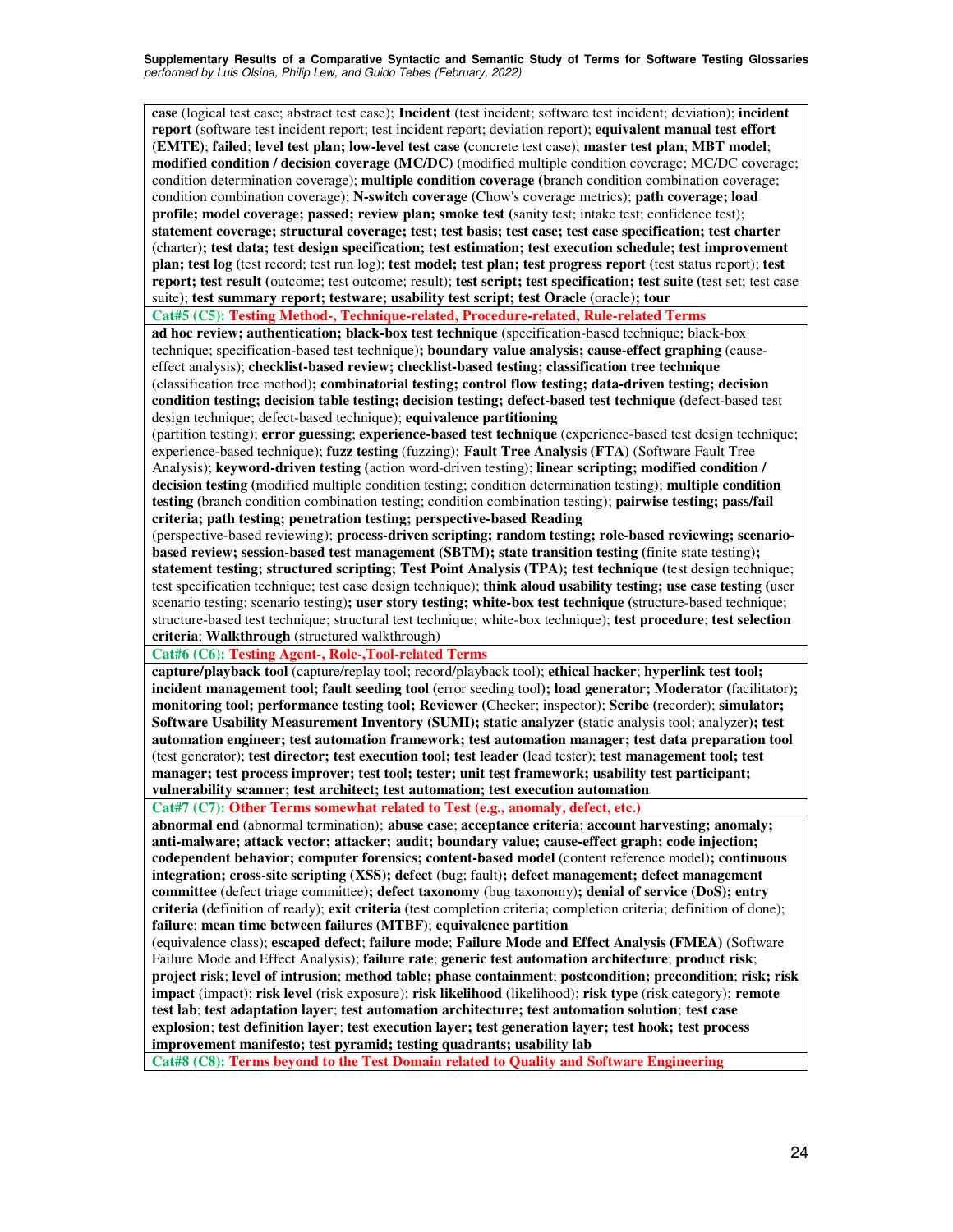**acceptance test-driven development (ATDD); accessibility; accountability; acting (IDEAL); adaptability; Agile Manifesto; Agile software development; analyzability; anti-pattern; Appropriateness recognizability** (understandability); **assessment report; Assessor; atomic condition; authenticity; authorization; automotive safety integrity level (ASIL); automotive SPICE (ASPICE); availability; balanced scorecard; behavior-driven development (BDD); botnet; branch; call graph; Capability Maturity Model Integration (CMMI); capacity; cause-effect diagram** (fishbone diagram; Ishikawa diagram); **certification; change management; closed-loop-system; co-existence; coding standard; command-line interface (CLI); commercial off-the-shelf (COTS)** (off-the-shelf software)**; compatibility; compiler; complexity; compliance; concurrency; confidence interval; confidentiality; configuration item; configuration management; connectivity; context of use; continuous representation; control chart** (Shewhart chart)**; control flow; corporate dashboard; cost of quality; critical success factor; cross-browser compatibility; custom tool; cyclomatic complexity** (cyclomatic number)**; dashboard; data obfuscation; data privacy; debugging; debugging tool (**debugger); **decision; definition-use pair; demilitarized zone (DMZ); Deming cycle; diagnosing (IDEAL); dynamic analysis; effectiveness; efficiency; mean time to repair (MTTR)**; **emulator**; **encryption**; **environment model**; **epic**; **Error** (Mistake); **establishing (IDEAL)**; **European Foundation for Quality Management excellence model (EFQM)**; **Extreme Programming (XP)**; **failover**; **feature-driven development**; **firewall**; **formative evaluation**; **functional appropriateness** (suitability); **functional completeness**; **functional correctness** (accuracy); **functional safety** (safety); **functional suitability** (functionality); **Goal Question Metric (GQM**); **graphical user interface (GUI)**; **hacker**; **hashing**; **heuristic**; **heuristic evaluation**; **human-centered design**; **hyperlink**; **IDEAL**; **impact analysis**; **emotional intelligence**; **error tolerance**; **fault tolerance**; **finding**; **incremental development model**; **indicator**; **information assurance**; **initiating (IDEAL)**; **insider threat**; **installability; integrity; interoperability**; **intrusion detection system (IDS); iterative development model**; **lead assessor; learnability; learning (IDEAL)**; **maintainability; maintenance**; **malware**; **man-inthe-middle attack**; **management review**; **manufacturing-based quality**; **maturity; maturity level; maturity model**; **measure; measurement; memory leak**; **metric; mind map (**Mind-Map); **Modifiability** (changeability); **modularity**; **Myers-Briggs Type Indicator (MBTI)**; **network zone**; **non-repudiation**; **open-source tool** (open source tool); **open–loop-system; operability**; **operational profile; operational profiling**; **Pareto analysis**; **password cracking; Path** (control flow path); **performance efficiency; performance indicator** (key performance indicator); **pharming**; **phishing; planning poker**; **pointer; portability**; **priority**; **process assessment; process model; product-based quality; load generation; risk analysis; risk assessment; risk identification; risk management; risk mitigation; probe effect; quality; quality assurance (QA); quality characteristic (**quality attribute; software quality characteristic; software product characteristic**); quality control (QC); quality function deployment (QFD); quality management; quality risk; RACI matrix; ramp-down; ramp-up; Rational Unified Process (RUP); Reconnaissance (**footprinting**); recoverability; reliability; reliability growth model; replaceability; requirement; resource utilization (**storage**); retrospective meeting (**post-project meeting; project retrospective**); reusability; robustness; root cause; root cause analysis (**causal analysis**); S.M.A.R.T. goal methodology (SMART); salting; scalability; script kiddie; scrum; security (**information security); **security attack; security audit; security policy; security procedure; security risk; security vulnerability; sequential development model; service virtualization; severity; short-circuiting; social engineering; software development lifecycle (SDLC); software lifecycle; software process improvement (SPI); specification by example (SBE); SQL injection; staged representation; standard; Statement (**source statement**); summative evaluation; system hardening; system of systems (**multi-system**); system throughput; System Usability Scale (SUS); test-driven development (TDD); test-first approach; think time; time behavior; Total Quality Management (TQM); traceability; traceability matrix; transactional analysis; transcendent-based quality; usability; usability evaluation; usability requirement; user error protection; user experience; user interface; user interface aesthetics (**attractiveness**); user interface guideline; user story; user survey; user-based quality; V-model; validation; value-based quality; verification; virtual user; Web Content Accessibility Guidelines (WCAG); Website Analysis and Measurement Inventory (WAMMI); Wideband Delphi; wild pointer; testability Term name** 

| тегии наше          |                                                                                         |
|---------------------|-----------------------------------------------------------------------------------------|
| synonyms            | <b>Definition</b>                                                                       |
| abnormal end        | The unintended termination of the execution of a component or system prior to           |
| abnormal            | completion.                                                                             |
| termination         |                                                                                         |
| abuse case          | A use case in which some actors with malicious intent are causing harm to the system    |
|                     | or to other actors.                                                                     |
| acceptance criteria | The criteria that a component or system must satisfy in order to be accepted by a user, |
|                     | customer, or other authorized entity.                                                   |
|                     |                                                                                         |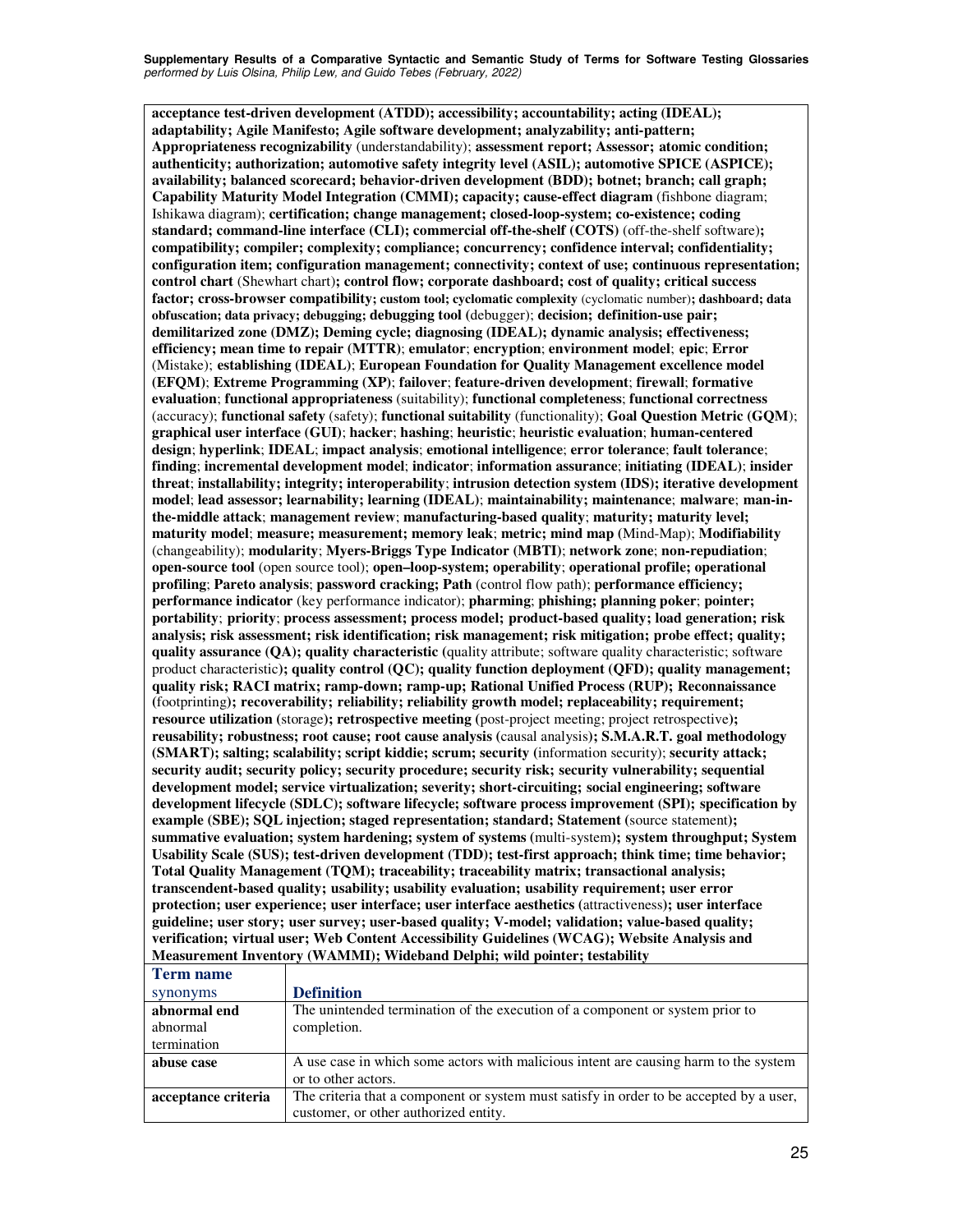| acceptance test-       | A collaborative approach to development in which the team and customers are using                     |
|------------------------|-------------------------------------------------------------------------------------------------------|
| driven development     | the customers own domain language to understand their requirements, which forms                       |
| (ATDD)                 | the basis for testing a component or system.                                                          |
| acceptance testing     | A test level that focuses on determining whether to accept the system.                                |
| accessibility          | The degree to which a component or system can be used by people with the widest                       |
|                        | range of characteristics and capabilities to achieve a specified goal in a specified                  |
|                        | context of use.                                                                                       |
| accessibility testing  | Testing to determine the ease by which users with disabilities can use a component or                 |
|                        | system.                                                                                               |
| account harvesting     | The process of obtaining user account information based on trial and error with the                   |
|                        | intention of using that information in a security attack.                                             |
| accountability         | The degree to which the actions of an entity can be traced uniquely to that entity.                   |
| acting (IDEAL)         | The phase within the IDEAL model where the improvements are developed, put into                       |
|                        | practice, and deployed across the organization. The acting phase consists of the                      |
|                        | activities: create solution, pilot/test solution, refine solution and implement solution.             |
| actual result          | The behavior produced/observed when a component or system is tested.                                  |
| actual outcome         |                                                                                                       |
| ad hoc review          | A review technique performed informally without a structured process.                                 |
| adaptability           | The degree to which a component or system can be adapted for different or evolving                    |
|                        | hardware, software or other operational or usage environments.                                        |
| <b>Agile Manifesto</b> | A statement on the values that underpin Agile software development. The values are:                   |
|                        | individuals and interactions over processes and tools, working software over                          |
|                        | comprehensive documentation, customer collaboration over contract negotiation,                        |
|                        | responding to change over following a plan.                                                           |
| <b>Agile software</b>  | A group of software development methodologies based on iterative incremental                          |
| development            | development, where requirements and solutions evolve through collaboration between                    |
|                        | self-organizing cross-functional teams.                                                               |
| <b>Agile testing</b>   | Testing practice for a project using Agile software development methodologies,                        |
|                        | incorporating techniques and methods, such as extreme programming (XP), treating                      |
|                        | development as the customer of testing and emphasizing the test-first design<br>paradigm.             |
| alpha testing          | A type of acceptance testing performed in the developer's test environment by roles                   |
|                        | outside the development organization.                                                                 |
| analytical test        | A test strategy whereby the test team analyzes the test basis to identify the test                    |
| strategy               | conditions to cover.                                                                                  |
| analyzability          | The degree to which an assessment can be made for a component or system of either                     |
|                        | the impact of one or more intended changes, the diagnosis of deficiencies or causes of                |
|                        | failures, or the identification of parts to be modified.                                              |
| anomaly                | Any condition that deviates from expectation based on requirements specifications,                    |
|                        | design documents, user documents, standards, etc., or from someone's perception or                    |
|                        | experience. Anomalies may be found during, but not limited to, reviewing, testing,                    |
|                        | analysis, compilation, or use of software products or applicable documentation.                       |
| anti-malware           | Software that is used to detect and inhibit malware.                                                  |
| anti-pattern           | Repeated action, process, structure or reusable solution that initially appears to be                 |
|                        | beneficial and is commonly used but is ineffective and/or counterproductive in                        |
|                        | practice.                                                                                             |
| <b>API</b> testing     | Testing performed by submitting commands to the software under test using                             |
|                        | programming interfaces of the application directly.                                                   |
| <b>Appropriateness</b> | The degree to which users can recognize whether a component or system is                              |
| recognizability        | appropriate for their needs.                                                                          |
| understandability      |                                                                                                       |
| assessment report      | A document summarizing the assessment results, e.g., conclusions, recommendations                     |
|                        | and findings.                                                                                         |
| assessor               | A person who conducts an assessment. Any member of an assessment team.                                |
| atomic condition       | A condition that does not contain logical operators.                                                  |
| attack vector          | A path or means by which an attacker can gain access to a system for malicious                        |
|                        | purposes.<br>A person or process that attempts to access data, functions or other restricted areas of |
| attacker               | the system without authorization, potentially with malicious intent.                                  |
|                        |                                                                                                       |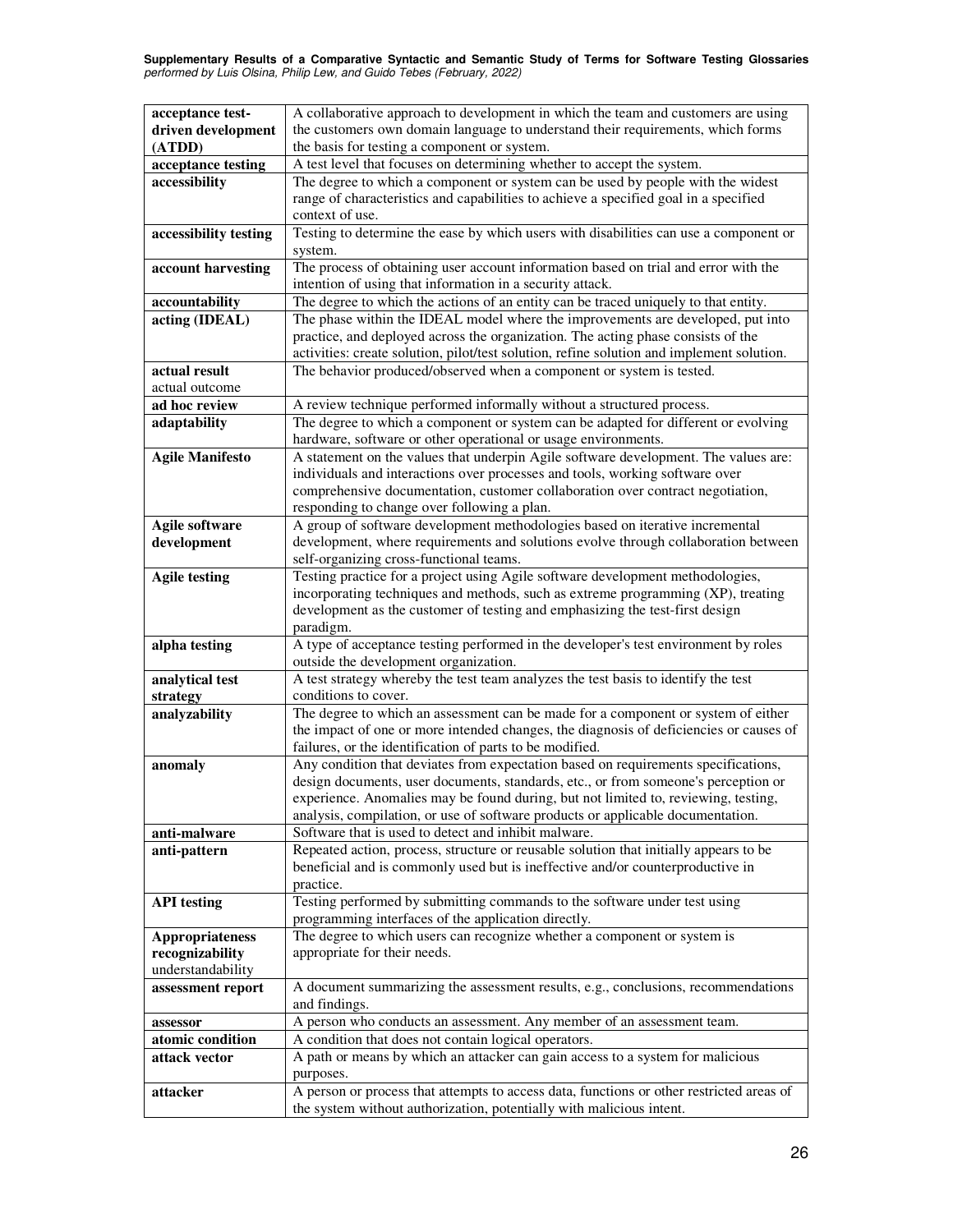| audio testing                       | Testing to determine if the game music and sound effects will engage the user in the                                                                               |
|-------------------------------------|--------------------------------------------------------------------------------------------------------------------------------------------------------------------|
|                                     | game and enhance the game play.                                                                                                                                    |
| audit                               | An independent examination of a work product or process performed by a third party                                                                                 |
|                                     | to assess whether it complies with specifications, standards, contractual agreements,                                                                              |
|                                     | or other criteria.                                                                                                                                                 |
| authentication                      | A procedure determining whether a person or a process is, in fact, who or what it is<br>declared to be.                                                            |
| authenticity                        | The degree to which the identity of a subject or resource can be proved to be the one                                                                              |
|                                     | claimed.                                                                                                                                                           |
| authorization                       | Permission given to a user or process to access resources.                                                                                                         |
| automation code                     | Defect density of a component of the test automation code.                                                                                                         |
| defect density                      |                                                                                                                                                                    |
| automotive safety                   | One of four levels that specify the item's or element's necessary requirements of ISO                                                                              |
| integrity level                     | 26262 and safety measures to avoid an unreasonable residual risk.                                                                                                  |
| (ASIL)                              |                                                                                                                                                                    |
| automotive SPICE                    | A process reference model and an associated process assessment model in the                                                                                        |
| (ASPICE)                            | automotive industry that conforms with the requirements of ISO/IEC 33002:2015.                                                                                     |
| availability                        | The degree to which a component or system is operational and accessible when                                                                                       |
|                                     | required for use.                                                                                                                                                  |
| back-to-back-                       | Testing to compare two or more variants of a test item or a simulation model of the                                                                                |
| testing                             | same test item by executing the same test cases on all variants and comparing the<br>results.                                                                      |
| balanced scorecard                  | A strategic tool for measuring whether the operational activities of a company are                                                                                 |
|                                     | aligned with its objectives in terms of business vision and strategy.                                                                                              |
| behavior-driven                     | A collaborative approach to development in which the team is focusing on delivering                                                                                |
| development (BDD)                   | expected behavior of a component or system for the customer, which forms the basis                                                                                 |
|                                     | for testing.                                                                                                                                                       |
| beta testing                        | A type of acceptance testing performed at an external site to the developer's test                                                                                 |
|                                     | environment by roles outside the development organization.                                                                                                         |
| black-box test<br>technique         | A test technique based on an analysis of the specification of a component or system.                                                                               |
|                                     |                                                                                                                                                                    |
|                                     |                                                                                                                                                                    |
| specification-based                 |                                                                                                                                                                    |
| technique;<br>black-box technique;  |                                                                                                                                                                    |
| specification-based                 |                                                                                                                                                                    |
| test technique                      |                                                                                                                                                                    |
| botnet                              | A network of compromised computers, called bots or robots, which is controlled by a                                                                                |
|                                     | third party and used to transmit malware or spam, or to launch attacks.                                                                                            |
| boundary value                      | A minimum or maximum value of an ordered equivalence partition.                                                                                                    |
| boundary value                      | A black-box test technique in which test cases are designed based on boundary values.                                                                              |
| analysis                            |                                                                                                                                                                    |
| boundary value                      | The coverage of boundary values.                                                                                                                                   |
| coverage<br>branch                  |                                                                                                                                                                    |
| branch coverage                     | A transfer of control from a decision point.<br>The coverage of branches.                                                                                          |
| bug hunting                         | An approach to testing in which gamification and awards for defects found are used as                                                                              |
|                                     | a motivator.                                                                                                                                                       |
| build verification                  | A set of automated tests which validates the integrity of each new build and verifies                                                                              |
| test (BVT)                          | its key/core functionality, stability and testability.                                                                                                             |
| call graph                          | An abstract representation of calling relationships between subroutines in a program.                                                                              |
| Capability                          | A framework that describes the key elements of an effective product development and                                                                                |
| <b>Maturity Model</b>               | maintenance process. The Capability Maturity Model Integration covers best-practices                                                                               |
| Integration                         | for planning, engineering and managing product development and maintenance.                                                                                        |
| (CMMI)                              |                                                                                                                                                                    |
| capacity                            | The degree to which the maximum limits of a component or system parameter meet<br>requirements.                                                                    |
| capacity testing                    | Testing to evaluate the capacity of a system.                                                                                                                      |
| capture/playback<br>capture/replay; | A test automation approach in which inputs to the test object are recorded during<br>manual testing to generate automated test scripts that can be executed later. |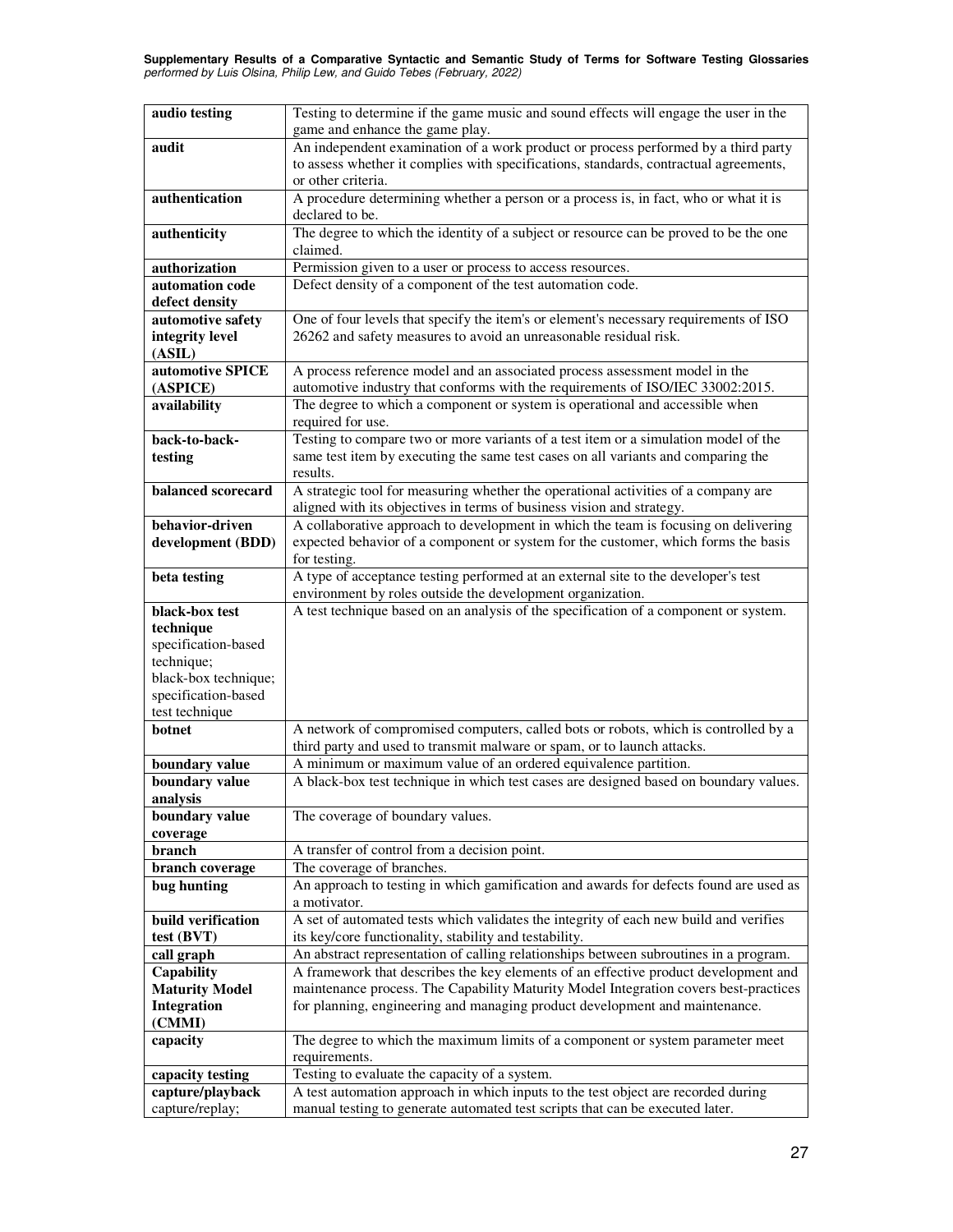| record/playback       |                                                                                           |
|-----------------------|-------------------------------------------------------------------------------------------|
| capture/playback      | A type of test execution tool where inputs are recorded during manual testing in order    |
| tool                  | to generate automated test scripts that can be executed later (i.e. replayed). These      |
| capture/replay tool;  | tools are often used to support automated regression testing.                             |
| record/playback tool  |                                                                                           |
| cause-effect          | A graphical representation used to organize and display the interrelationships of         |
| diagram               | various possible root causes of a problem. Possible causes of a real or potential defect  |
| fishbone diagram;     | or failure are organized in categories and subcategories in a horizontal tree-structure,  |
| Ishikawa diagram      | with the (potential) defect or failure as the root node.                                  |
| cause-effect graph    | A graphical representation of logical relationships between inputs (causes) and their     |
|                       | associated outputs (effects).                                                             |
| cause-effect          | A black-box test technique in which test cases are designed from cause-effect graphs.     |
| graphing              |                                                                                           |
| cause-effect analysis |                                                                                           |
| certification         | The process of confirming that a component, system or person complies with its            |
|                       | specified requirements.                                                                   |
| change                | (1) A structured approach to transitioning individuals and organizations from a current   |
| management            | state to a desired future state. (2) Controlled way to effect a change, or a proposed     |
|                       | change, to a product or service.                                                          |
| change-related        | A type of testing initiated by modification to a component or system.                     |
| testing               |                                                                                           |
| checklist-based       | A review technique guided by a list of questions or required attributes.                  |
| review                |                                                                                           |
| checklist-based       | An experience-based test technique whereby the experienced tester uses a high-level       |
| testing               | list of items to be noted, checked, or remembered, or a set of rules or criteria against  |
|                       | which a product has to be verified.                                                       |
| classification tree   | A tree diagram representing test data domains of a test object.                           |
| classification tree   | A black-box test technique in which test cases are designed using a classification tree.  |
| technique             |                                                                                           |
| classification tree   |                                                                                           |
| method                |                                                                                           |
| <b>CLI</b> testing    | Testing performed by submitting commands to the software under test using a               |
|                       | dedicated command-line interface.                                                         |
| closed-loop-system    | A system in which the controlling action or input is dependent on the output or           |
|                       | changes in output.                                                                        |
| co-existence          | The degree to which a component or system can perform its required functions while        |
|                       | sharing an environment and resources with other components or systems without a           |
|                       | negative impact on any of them.                                                           |
| code coverage         | The coverage of code.                                                                     |
| code injection        | A type of security attack performed by inserting malicious code at an interface into an   |
|                       | application to exploit poor handling of untrusted data.                                   |
| codependent           | Excessive emotional or psychological dependence on another person, specifically in        |
| behavior              | trying to change that person's current (undesirable) behavior while supporting them in    |
|                       | continuing that behavior. For example, in software testing, complaining about late        |
|                       | delivery to test and yet enjoying the necessary "heroism", working additional hours to    |
|                       | make up time when delivery is running late, therefore reinforcing the lateness.           |
| coding standard       | A standard that describes the characteristics of a design or a design description of data |
|                       | or program components.                                                                    |
| combinatorial         | A black-box test technique in which test cases are designed to exercise specific          |
| testing               | combinations of values of several parameters                                              |
| command-line          | A type of interface in which the information is passed in form of command lines.          |
| interface (CLI)       |                                                                                           |
| commercial off-the-   | A type of product developed in an identical format for a large number of customers in     |
| shelf (COTS)          | the general market.                                                                       |
| off-the-shelf         |                                                                                           |
| software              |                                                                                           |
| compatibility         | The degree to which a component or system can exchange information with other             |
|                       | components or systems, and/or perform its required functions while sharing the same       |
|                       | hardware or software environment.                                                         |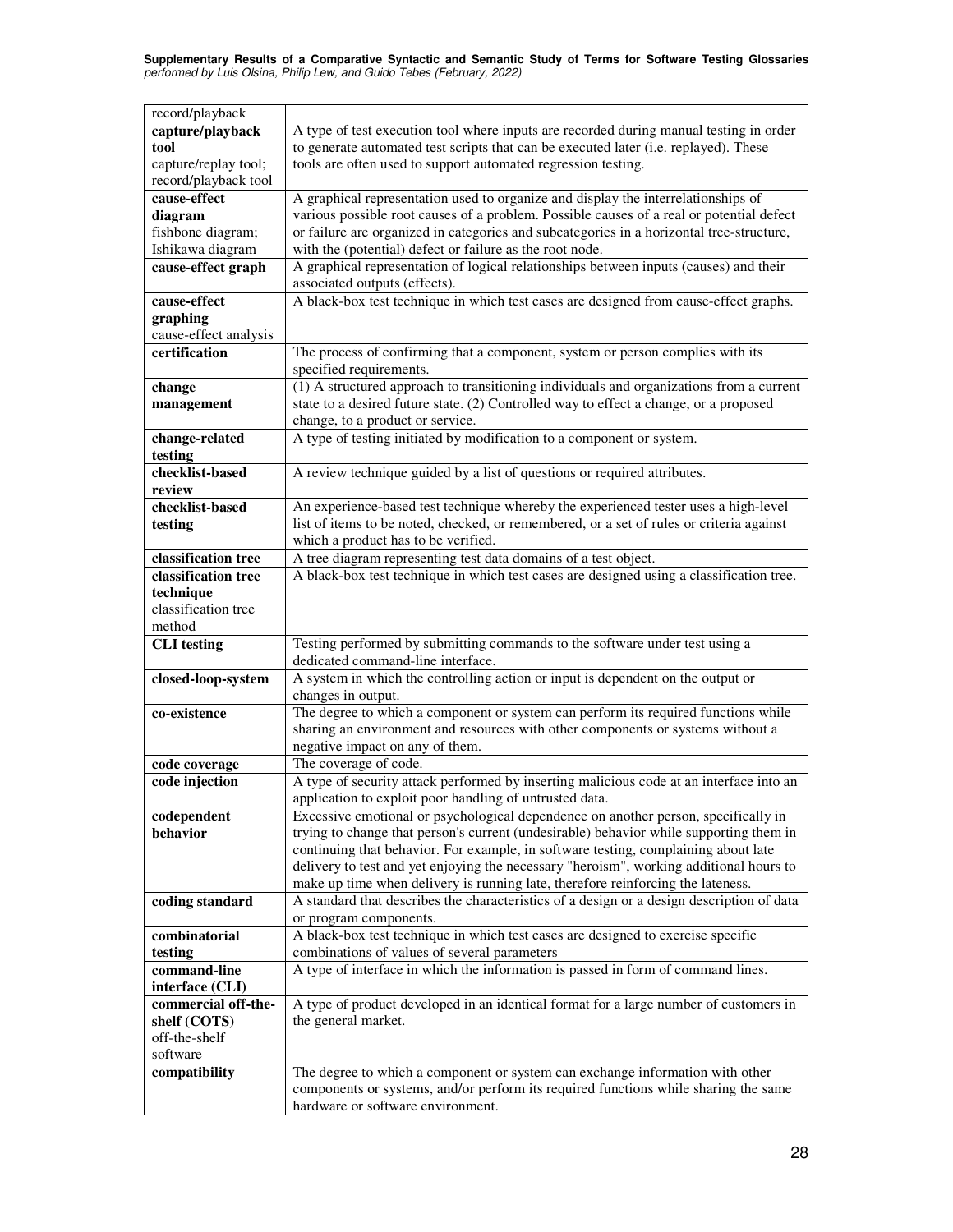| compiler                                   | A software tool that translates programs expressed in a high-order language into their<br>machine language equivalents.                                               |
|--------------------------------------------|-----------------------------------------------------------------------------------------------------------------------------------------------------------------------|
|                                            |                                                                                                                                                                       |
| complexity                                 | The degree to which a component or system has a design and/or internal structure that<br>is difficult to understand, maintain and verify.                             |
|                                            | Adherence of a work product to standards, conventions or regulations in laws and                                                                                      |
| compliance                                 | similar prescriptions.                                                                                                                                                |
|                                            | Testing to determine the compliance of the component or system.                                                                                                       |
| compliance testing<br>conformance testing; |                                                                                                                                                                       |
| regulation testing;                        |                                                                                                                                                                       |
| standards testing                          |                                                                                                                                                                       |
| Component                                  | A part of a system that can be tested in isolation.                                                                                                                   |
| Module;                                    |                                                                                                                                                                       |
| unit                                       |                                                                                                                                                                       |
| component                                  | Testing in which the test items are interfaces and interactions between integrated                                                                                    |
| integration testing                        | components.                                                                                                                                                           |
| link testing                               |                                                                                                                                                                       |
| component testing                          | A test level that focuses on individual hardware or software components.                                                                                              |
| unit testing;                              |                                                                                                                                                                       |
| module testing                             |                                                                                                                                                                       |
| <b>Computer Aided</b>                      | The computing-based processes, techniques, and tools to support testing.                                                                                              |
| <b>Software Testing</b>                    |                                                                                                                                                                       |
| (CAST)                                     |                                                                                                                                                                       |
| computer forensics                         | The practice of determining how a security attack has succeeded and assessing the                                                                                     |
|                                            | damage caused.                                                                                                                                                        |
| concurrency                                | The simultaneous execution of multiple independent threads by a component or                                                                                          |
|                                            | system.                                                                                                                                                               |
| concurrency testing                        | Testing to evaluate if a component or system involving concurrency behaves as                                                                                         |
|                                            | specified.                                                                                                                                                            |
| condition coverage                         | The coverage of condition outcomes.                                                                                                                                   |
| branch condition                           |                                                                                                                                                                       |
| coverage                                   |                                                                                                                                                                       |
| confidence interval                        | In managing project risks, the period of time within which a contingency action must                                                                                  |
|                                            | be implemented in order to be effective in reducing the impact of the risk.                                                                                           |
| confidentiality                            | The degree to which a component or system ensures that data are accessible only to                                                                                    |
|                                            | those authorized to have access.                                                                                                                                      |
| configuration item                         | An aggregation of work products that is designated for configuration management and                                                                                   |
|                                            | treated as a single entity in the configuration management process.                                                                                                   |
| configuration                              | A discipline applying technical and administrative direction and surveillance to                                                                                      |
| management                                 | identify and document the functional and physical characteristics of a configuration                                                                                  |
|                                            | item, control changes to those characteristics, record and report change processing and                                                                               |
| confirmation                               | implementation status, and verify that it complies with specified requirements.<br>A type of change-related testing performed after fixing a defect to confirm that a |
| testing                                    | failure caused by that defect does not reoccur.                                                                                                                       |
| re-testing                                 |                                                                                                                                                                       |
| connectivity                               | The degree to which a component or system can connect to other components or                                                                                          |
|                                            | systems.                                                                                                                                                              |
| consultative test                          | A test strategy whereby the test team relies on the input of one or more key                                                                                          |
| strategy                                   | stakeholders to determine the details of the strategy.                                                                                                                |
| directed test strategy                     |                                                                                                                                                                       |
| content-based                              | A process model providing a detailed description of good engineering practices, e.g.,                                                                                 |
| model                                      | test practices.                                                                                                                                                       |
| content reference                          |                                                                                                                                                                       |
| model                                      |                                                                                                                                                                       |
| context of use                             | Users, tasks, equipment (hardware, software and materials), and the physical and                                                                                      |
|                                            | social environments in which a software product is used.                                                                                                              |
| continuous                                 | An automated software development procedure that merges, integrates and tests all                                                                                     |
| integration                                | changes as soon as they are committed.                                                                                                                                |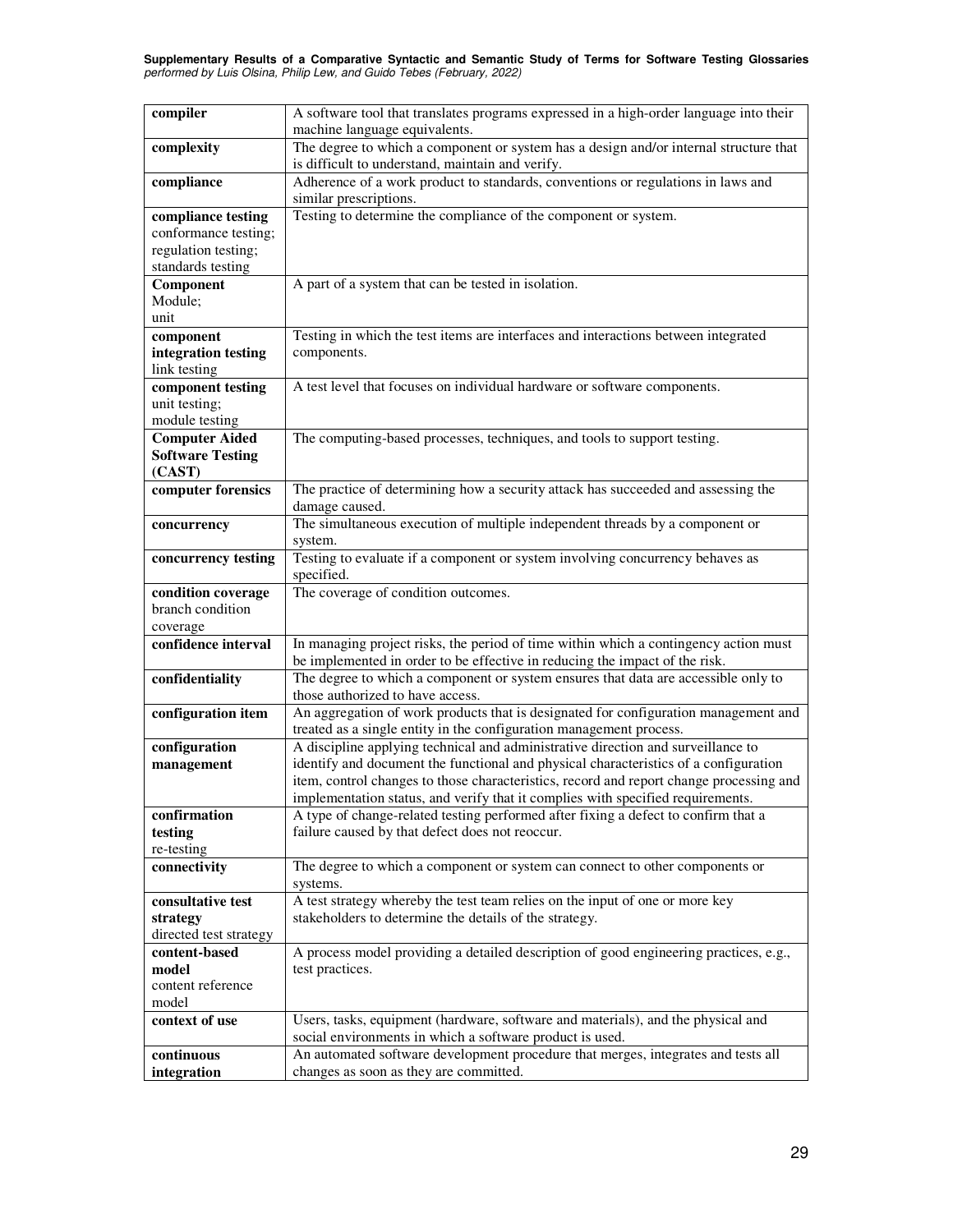| continuous                            | A capability maturity model structure wherein capability levels provide a                                           |
|---------------------------------------|---------------------------------------------------------------------------------------------------------------------|
| representation                        | recommended order for approaching process improvement within specified process                                      |
|                                       | areas.                                                                                                              |
| continuous testing                    | An approach that involves a process of testing early, testing often, test everywhere,                               |
|                                       | and automate to obtain feedback on the business risks associated with a software                                    |
|                                       | release candidate as rapidly as possible.                                                                           |
| contractual                           | A type of acceptance testing performed to verify whether a system satisfies its                                     |
| acceptance testing                    | contractual requirements.                                                                                           |
| control chart                         | A statistical process control tool used to monitor a process and determine whether it is                            |
| Shewhart chart                        | statistically controlled. It graphically depicts the average value and the upper and                                |
|                                       | lower control limits (the highest and lowest values) of a process.                                                  |
| control flow                          | The sequence in which operations are performed by a business process, component or                                  |
|                                       | system.                                                                                                             |
| control flow                          | A type of static analysis based on a representation of unique paths for executing a                                 |
| analysis                              | component or system.                                                                                                |
| control flow testing                  | A white-box test technique in which test cases are designed based on control flows.                                 |
| convergence metric                    | A metric that shows progress toward a defined criterion, e.g., convergence of the total                             |
|                                       | number of tests executed to the total number of tests planned for execution.                                        |
| corporate                             | A dashboard-style representation of the status of corporate performance data.                                       |
| dashboard                             |                                                                                                                     |
| cost of quality                       | The total costs incurred on quality activities and issues and often split into prevention                           |
|                                       | costs, appraisal costs, internal failure costs and external failure costs.                                          |
| Coverage                              | The degree to which specified coverage items have been determined or have been                                      |
| test coverage                         | exercised by a test suite expressed as a percentage.                                                                |
| coverage item                         | An attribute or combination of attributes derived from one or more test conditions by                               |
|                                       | using a test technique.                                                                                             |
| critical success                      | An element necessary for an organization or project to achieve its mission. Critical                                |
| factor                                | success factors are the critical factors or activities required for ensuring the success.                           |
| <b>Critical Testing</b>               | A content-based model for test process improvement built around twelve critical                                     |
| Processes (CTP)                       | processes. These include highly visible processes, by which peers and management                                    |
|                                       | judge competence and mission-critical processes in which performance affects the                                    |
| cross-browser                         | company's profits and reputation.<br>The degree to which a website or web application can function across different |
|                                       | browsers and degrade gracefully when browser features are absent or lacking.                                        |
| compatibility<br>cross-site scripting | A vulnerability that allows attackers to inject malicious code into an otherwise benign                             |
| (XSS)                                 | website.                                                                                                            |
| crowd testing                         | An approach to testing in which testing is distributed to a large group of testers.                                 |
| custom tool                           | A software tool developed specifically for a set of users or customers.                                             |
| cyclomatic                            | The maximum number of linear, independent paths through a program.                                                  |
| complexity                            |                                                                                                                     |
| cyclomatic number                     |                                                                                                                     |
| dashboard                             | A representation of dynamic measurements of operational performance for some                                        |
|                                       | organization or activity, using metrics represented via metaphors such as visual dials,                             |
|                                       | counters, and other devices resembling those on the dashboard of an automobile, so                                  |
|                                       | that the effects of events or activities can be easily understood and related to                                    |
|                                       | operational goals.                                                                                                  |
| data flow analysis                    | A type of static analysis based on the lifecycle of variables.                                                      |
| data obfuscation                      | Data transformation that makes it difficult for a human to recognize the original data.                             |
| data privacy                          | The protection of personally identifiable information or otherwise sensitive                                        |
|                                       | information from undesired disclosure.                                                                              |
| data-driven testing                   | A scripting technique that uses data files to contain the test data and expected results                            |
|                                       | needed to execute the test scripts.                                                                                 |
| debugging                             | The process of finding, analyzing and removing the causes of failures in a component                                |
|                                       | or system.                                                                                                          |
| debugging tool                        | A tool used by programmers to reproduce failures, investigate the state of programs                                 |
| debugger                              | and find the corresponding defect. Debuggers enable programmers to execute                                          |
|                                       | programs step by step, to halt a program at any program statement and to set and                                    |
|                                       | examine program variables.                                                                                          |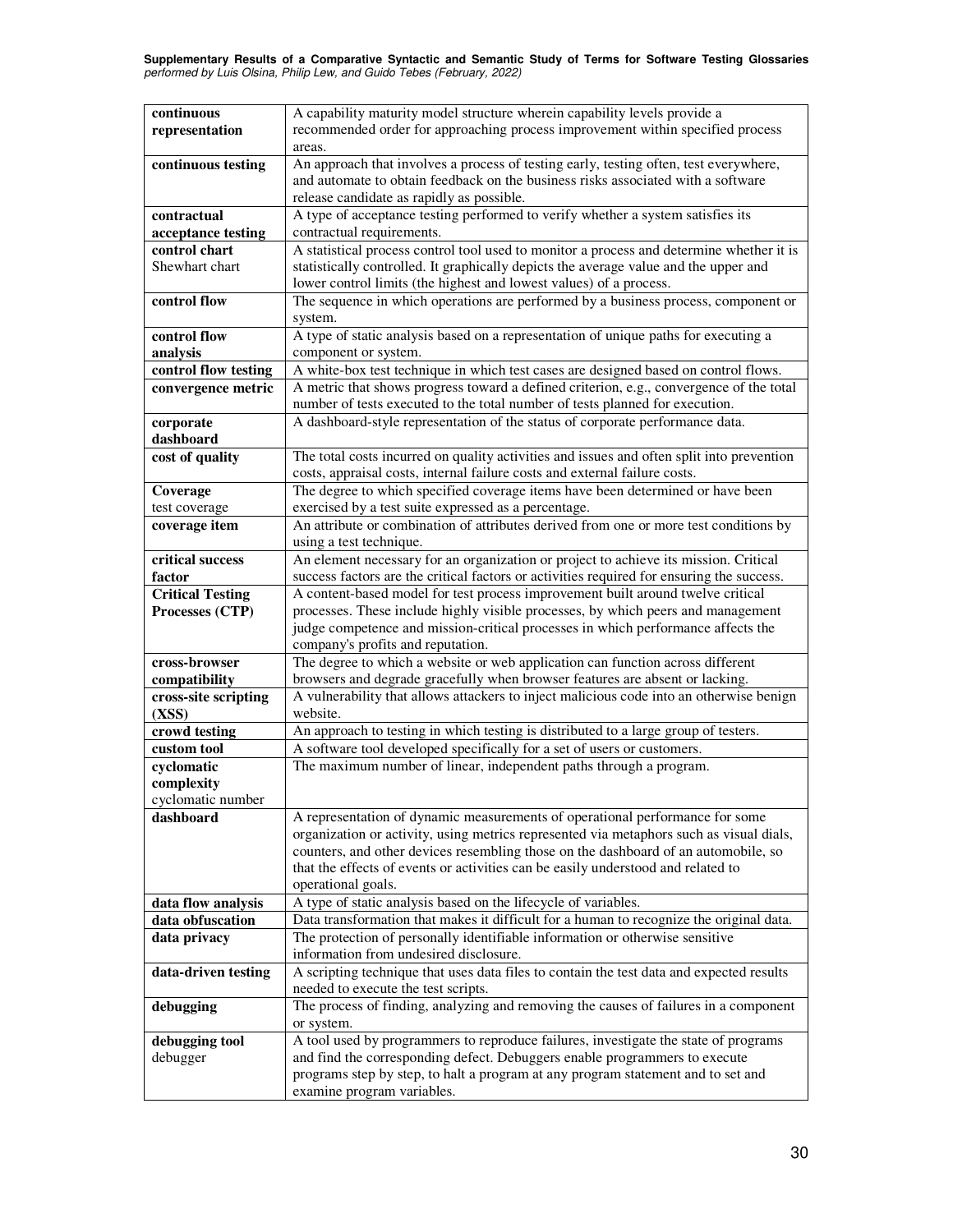| decision                       | A type of statement in which a choice between two or more possible outcomes                                                                                            |
|--------------------------------|------------------------------------------------------------------------------------------------------------------------------------------------------------------------|
|                                | controls which set of actions will result.                                                                                                                             |
| decision condition             | A white-box test technique in which test cases are designed to execute condition                                                                                       |
| testing                        | outcomes and decision outcomes.                                                                                                                                        |
| decision coverage              | The coverage of decision outcomes.                                                                                                                                     |
| decision table                 | A black-box test technique in which test cases are designed to exercise the                                                                                            |
| testing                        | combinations of conditions and the resulting actions shown in a decision table.                                                                                        |
| decision testing               | A white-box test technique in which test cases are designed to execute decision<br>outcomes.                                                                           |
| <b>Defect</b>                  | An imperfection or deficiency in a work product where it does not meet its                                                                                             |
| bug, fault                     | requirements or specifications.                                                                                                                                        |
| defect density                 | The number of defects per unit size of a work product.                                                                                                                 |
| fault density                  |                                                                                                                                                                        |
| <b>Defect Detection</b>        | The number of defects found by a test level, divided by the number found by that test                                                                                  |
| Percentage (DDP)               | level and any other means afterwards.                                                                                                                                  |
| <b>Fault Detection</b>         |                                                                                                                                                                        |
| Percentage (FDP)               |                                                                                                                                                                        |
| defect management              | The process of recognizing, recording, classifying, investigating, resolving and                                                                                       |
|                                | disposing of defects.                                                                                                                                                  |
| defect management              | A cross-functional team of stakeholders who manage reported defects from initial                                                                                       |
| committee                      | detection to ultimate resolution (defect removal, defect deferral, or report                                                                                           |
| defect triage                  | cancellation). In some cases, the same team as the configuration control board.                                                                                        |
| committee                      |                                                                                                                                                                        |
| defect report                  | Documentation of the occurrence, nature, and status of a defect.                                                                                                       |
| bug report                     |                                                                                                                                                                        |
| defect taxonomy                | A list of categories designed to identify and classify defects.                                                                                                        |
| bug taxonomy                   |                                                                                                                                                                        |
| defect-based test              | A test technique in which test cases are developed from what is known about a                                                                                          |
| technique<br>defect-based test | specific defect type.                                                                                                                                                  |
| design technique;              |                                                                                                                                                                        |
| defect-based                   |                                                                                                                                                                        |
| technique                      |                                                                                                                                                                        |
| definition-use pair            | The association of a definition of a variable with the subsequent use of that variable.                                                                                |
| demilitarized zone             | A physical or logical subnetwork that contains and exposes an organization's external-                                                                                 |
| (DMZ)                          | facing services to an untrusted network, commonly the Internet.                                                                                                        |
| Deming cycle                   | An iterative four-step problem-solving process (plan-do-check-act) typically used in                                                                                   |
|                                | process improvement.                                                                                                                                                   |
| denial of service              | A security attack that is intended to overload the system with requests such that                                                                                      |
| (DoS)                          | legitimate requests cannot be serviced.                                                                                                                                |
| device-based testing           | A type of testing in which test suites are executed on physical or virtual devices.                                                                                    |
| diagnosing                     | The phase within the IDEAL model where it is determined where one is, relative to                                                                                      |
| (IDEAL)                        | where one wants to be. The diagnosing phase consists of the activities to characterize                                                                                 |
|                                | current and desired states and develop recommendations.                                                                                                                |
| <b>Driver</b>                  | A temporary component or tool that replaces another component and controls or calls                                                                                    |
| test driver                    | a test item in isolation.                                                                                                                                              |
| dynamic analysis               | The process of evaluating a component or system based on its behavior during                                                                                           |
|                                | execution.                                                                                                                                                             |
| dynamic testing                | Testing that involves the execution of the test item.                                                                                                                  |
| effectiveness                  | Extent to which correct and complete goals are achieved.<br>The degree to which resources are expended in relation to results achieved.                                |
| efficiency<br>emotional        | The ability, capacity, and skill to identify, assess, and manage the emotions of one's                                                                                 |
| intelligence                   |                                                                                                                                                                        |
|                                |                                                                                                                                                                        |
|                                | self, of others, and of groups.                                                                                                                                        |
| emulator                       | A device, computer program, or system that accepts the same inputs and produces the                                                                                    |
|                                | same outputs as a given system.                                                                                                                                        |
| encryption                     | The process of encoding information so that only authorized parties can retrieve the                                                                                   |
| end-to-end testing             | original information, usually by means of a specific decryption key or process.<br>A type of testing in which business processes are tested from start to finish under |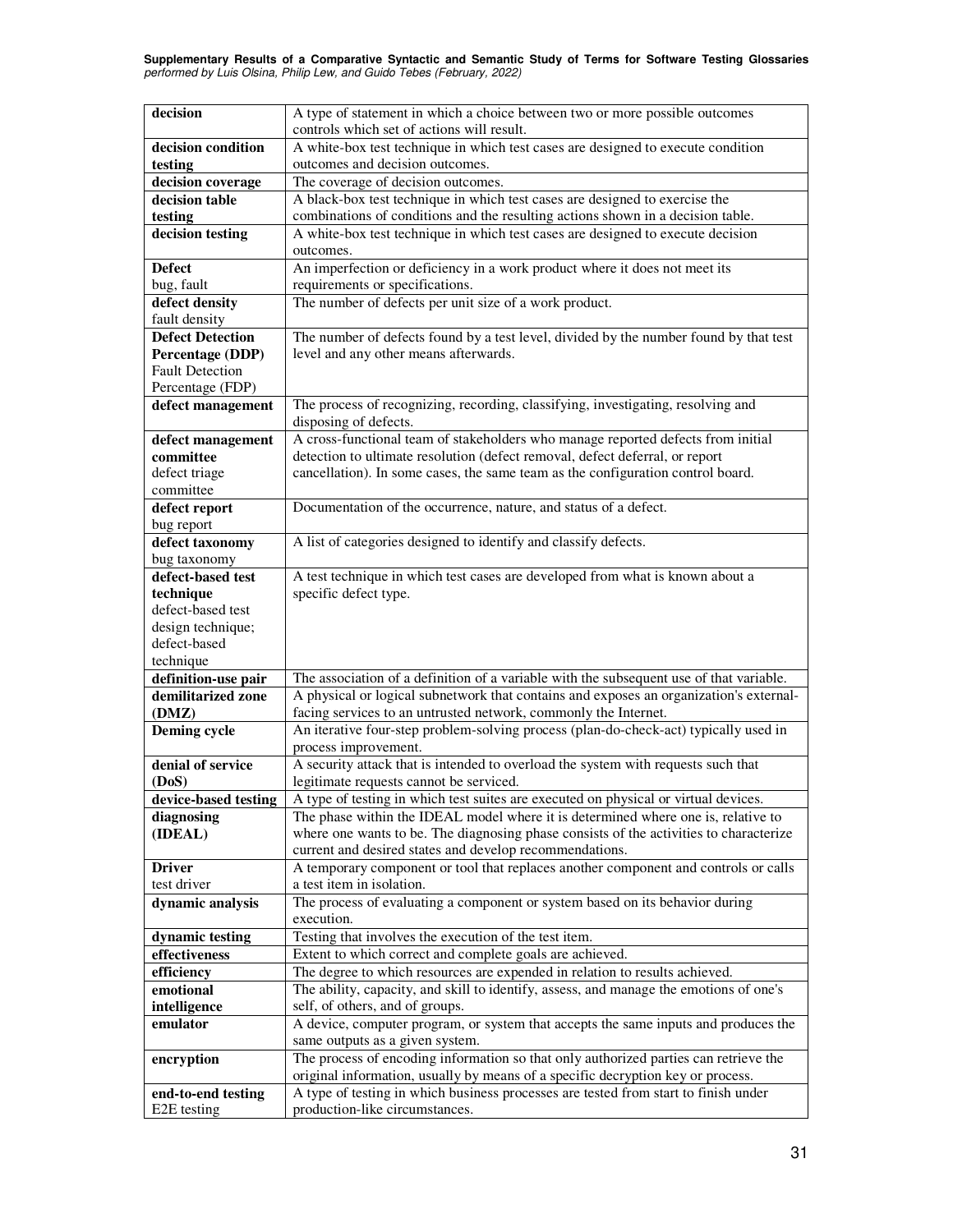| endurance testing                 | Testing to determine the stability of a system under a significant load over a                                                                          |
|-----------------------------------|---------------------------------------------------------------------------------------------------------------------------------------------------------|
|                                   | significant period of time within the system's operational context.                                                                                     |
| entry criteria                    | The set of conditions for officially starting a defined task.                                                                                           |
| definition of ready               |                                                                                                                                                         |
| environment model                 | An abstraction of the real environment of a component or system including other                                                                         |
|                                   | components, processes, and environment conditions, in a real-time simulation.                                                                           |
| epic                              | A large user story that cannot be delivered as defined within a single iteration or is                                                                  |
|                                   | large enough that it can be split into smaller user stories.                                                                                            |
| equivalence                       | A subset of the value domain of a variable within a component or system in which all                                                                    |
| partition                         | values are expected to be treated the same based on the specification.                                                                                  |
| equivalence class                 |                                                                                                                                                         |
| equivalence                       | The coverage of equivalence partitions.                                                                                                                 |
| partition coverage<br>equivalence |                                                                                                                                                         |
| partitioning                      | A black-box test technique in which test cases are designed to exercise equivalence<br>partitions by using one representative member of each partition. |
| partition testing                 |                                                                                                                                                         |
| equivalent manual                 | Effort required for running tests manually.                                                                                                             |
| test effort (EMTE)                |                                                                                                                                                         |
| Error                             | A human action that produces an incorrect result.                                                                                                       |
| mistake                           |                                                                                                                                                         |
| error guessing                    | A test technique in which tests are derived on the basis of the tester's knowledge of                                                                   |
|                                   | past failures, or general knowledge of failure modes.                                                                                                   |
| error tolerance                   | The degree to which a component or system can continue normal operation despite                                                                         |
|                                   | the presence of erroneous inputs.                                                                                                                       |
| escaped defect                    | A defect that was not detected by a testing activity that is supposed to find that defect.                                                              |
| establishing                      | The phase within the IDEAL model where the specifics of how an organization will                                                                        |
| (IDEAL)                           | reach its destination are planned. The establishing phase consists of the activities set                                                                |
|                                   | priorities, develop approach and plan actions.                                                                                                          |
| ethical hacker                    | A security tester using hacker techniques.                                                                                                              |
| <b>European</b>                   | A non-prescriptive framework for an organization's quality management system,                                                                           |
| <b>Foundation for</b>             | defined and owned by the European Foundation for Quality Management, based on                                                                           |
| Quality                           | five 'Enabling' criteria (covering what an organization does), and four 'Results' criteria                                                              |
| <b>Management</b>                 | (covering what an organization achieves).                                                                                                               |
| excellence model                  |                                                                                                                                                         |
| (EFQM)                            |                                                                                                                                                         |
| exhaustive testing                | A test approach in which the test suite comprises all combinations of input values and                                                                  |
| complete testing                  | preconditions.                                                                                                                                          |
| exit criteria                     | The set of conditions for officially completing a defined task.                                                                                         |
| test completion                   |                                                                                                                                                         |
| criteria;                         |                                                                                                                                                         |
| completion criteria;              |                                                                                                                                                         |
| definition of done                |                                                                                                                                                         |
| expected result                   | The observable predicted behavior of a test item under specified conditions based on                                                                    |
| predicted outcome;                | its test basis.                                                                                                                                         |
| expected outcome                  |                                                                                                                                                         |
| experience-based                  | A test technique only based on the tester's experience, knowledge and intuition.                                                                        |
| test technique                    |                                                                                                                                                         |
| experience-based                  |                                                                                                                                                         |
| test design                       |                                                                                                                                                         |
| technique;                        |                                                                                                                                                         |
| experience-based                  |                                                                                                                                                         |
| technique                         |                                                                                                                                                         |
| experience-based                  | Testing based on the tester's experience, knowledge and intuition.                                                                                      |
| testing                           |                                                                                                                                                         |
| expert usability                  | An informal usability review in which the reviewers are experts. Experts can be                                                                         |
| review                            | usability experts or subject matter experts, or both.                                                                                                   |
| exploratory testing               | An approach to testing whereby the testers dynamically design and execute tests                                                                         |
|                                   | based on their knowledge, exploration of the test item and the results of previous tests.                                                               |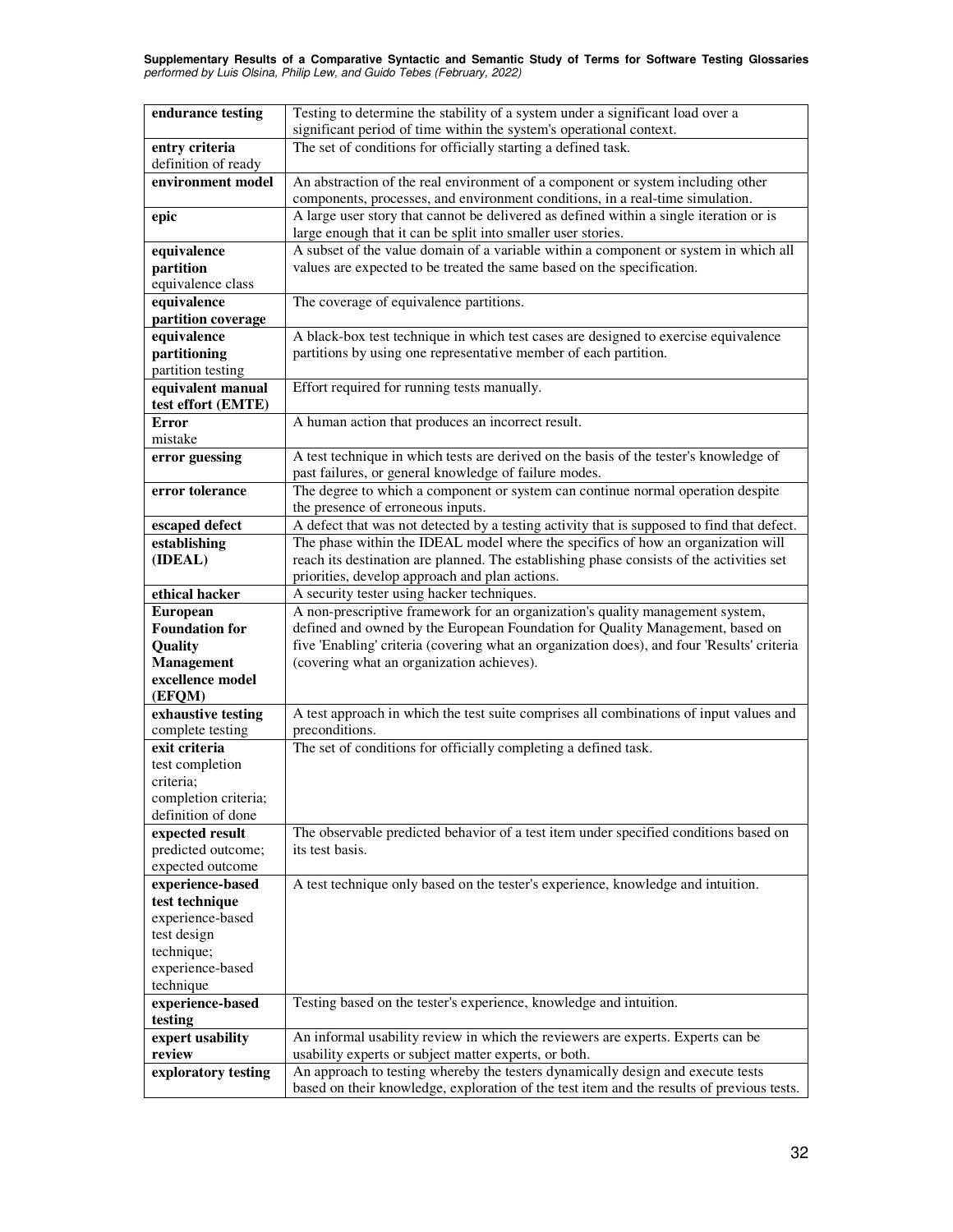| <b>Extreme</b>                   | A software engineering methodology used within Agile software development                      |
|----------------------------------|------------------------------------------------------------------------------------------------|
| Programming (XP)                 | whereby core practices are programming in pairs, doing extensive code review, unit             |
|                                  | testing of all code, and simplicity and clarity in code.                                       |
| failed                           | The status of a test result in which the actual result does not match the expected result.     |
| failover                         | The backup operational mode in which the functions of a system that becomes                    |
|                                  | unavailable are assumed by a secondary system.                                                 |
| failure                          | An event in which a component or system does not perform a required function within            |
|                                  | specified limits.                                                                              |
| failure mode                     | The physical or functional manifestation of a failure.                                         |
| <b>Failure Mode and</b>          | A systematic approach to risk identification and analysis of identifying possible              |
| <b>Effect Analysis</b><br>(FMEA) | modes of failure and attempting to prevent their occurrence.                                   |
| Software Failure                 |                                                                                                |
| Mode and Effect                  |                                                                                                |
| Analysis                         |                                                                                                |
| failure rate                     | The ratio of the number of failures of a given category to a given unit of measure.            |
| false-negative result            | A test result which fails to identify the presence of a defect that is actually present in     |
| false-pass result                | the test object.                                                                               |
| false-positive result            | A test result in which a defect is reported although no such defect actually exists in         |
| false-fail result                | the test object.                                                                               |
| fault injection                  | The process of intentionally adding defects to a system for the purpose of finding out         |
|                                  | whether the system can detect, and possibly recover from, a defect. Fault injection is         |
|                                  | intended to mimic failures that might occur in the field.                                      |
| fault seeding                    | The process of intentionally adding known faults to those already in a component or            |
| error seeding;                   | system to monitor the rate of detection and removal, and to estimate the number of             |
| bebugging                        | faults remaining.                                                                              |
| fault seeding tool               | A tool for seeding (i.e., intentionally inserting) faults in a component or system.            |
| error seeding tool               |                                                                                                |
| fault tolerance                  | The degree to which a component or system operates as intended despite the presence            |
|                                  | of hardware or software faults.                                                                |
| <b>Fault Tree Analysis</b>       | A technique used to analyze the causes of faults (defects). The technique visually             |
| (FTA)                            | models how logical relationships between failures, human errors, and external events           |
| Software Fault Tree              | can combine to cause specific faults to disclose.                                              |
| Analysis<br>feature-driven       | An iterative and incremental software development process driven from a client-                |
| development                      | valued functionality (feature) perspective. Feature-driven development is mostly used          |
|                                  | in Agile software development.                                                                 |
| field testing                    | A type of testing conducted to evaluate the system behavior under productive                   |
|                                  | connectivity conditions in the field.                                                          |
| finding                          | A result of an evaluation that identifies some important issue, problem, or                    |
|                                  | opportunity.                                                                                   |
| firewall                         | A component or set of components that controls incoming and outgoing network                   |
|                                  | traffic based on predetermined security rules.                                                 |
| formal review                    | A type of review that follows a defined process with a formally documented output.             |
| formative                        | A type of evaluation designed and used to improve the quality of a component or                |
| evaluation                       | system, especially when it is still being designed.                                            |
| functional                       | The degree to which the functions facilitate the accomplishment of specified tasks and         |
| appropriateness                  | objectives.                                                                                    |
| suitability                      |                                                                                                |
| functional                       | The degree to which the set of functions covers all the specified tasks and user               |
| completeness<br>functional       | objectives.<br>The degree to which a component or system provides the correct results with the |
| correctness                      | needed degree of precision.                                                                    |
| accuracy                         |                                                                                                |
| functional safety                | The absence of unreasonable risk due to hazards caused by malfunctioning behavior              |
| safety                           | of Electric/Electronic(E/E) - Systems.                                                         |
| functional                       | The degree to which a component or system provides functions that meet stated and              |
| suitability                      | implied needs when used under specified conditions.                                            |
| functionality                    |                                                                                                |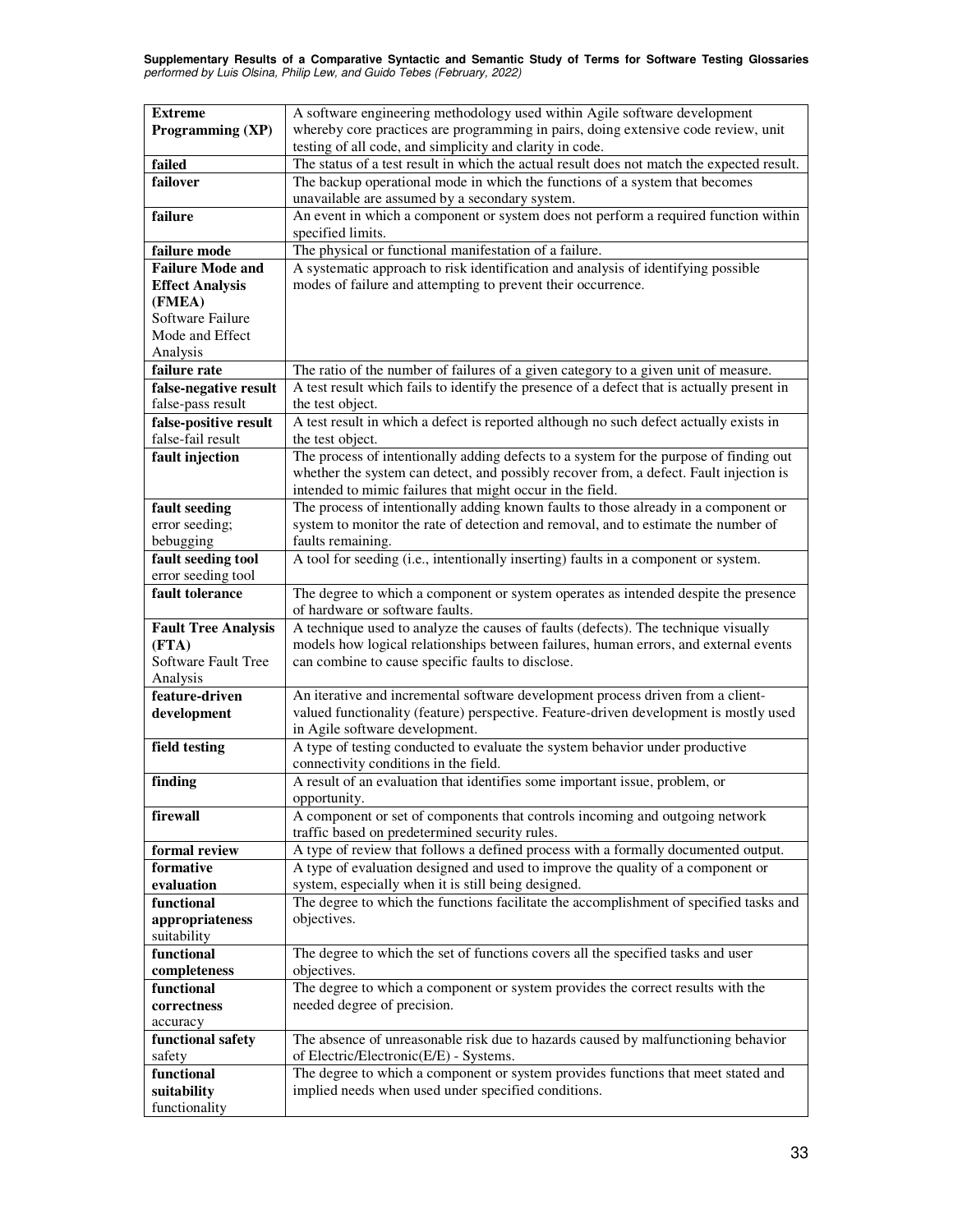| functional testing                 | Testing performed to evaluate if a component or system satisfies functional                        |
|------------------------------------|----------------------------------------------------------------------------------------------------|
|                                    | requirements.                                                                                      |
| fuzz testing                       | A software testing technique used to discover security vulnerabilities by inputting                |
| fuzzing                            | massive amounts of random data, called fuzz, to the component or system.                           |
| generic test                       | Representation of the layers, components, and interfaces of a test automation                      |
| automation                         | architecture, allowing for a structured and modular approach to implement test                     |
| architecture                       | automation.                                                                                        |
| <b>Goal Question</b>               | An approach to software measurement using a three-level model conceptual level                     |
| Metric (GQM)                       | (goal), operational level (question) and quantitative level (metric).                              |
| graphical user                     | A type of interface that allows users to interact with a component or system through               |
| interface (GUI)                    | graphical icons and visual indicators.                                                             |
| <b>GUI</b> testing                 | Testing performed by interacting with the software under test via the graphical user<br>interface. |
| hacker                             | A person or organization who is actively involved in security attacks, usually with                |
|                                    | malicious intent.                                                                                  |
| hardware in the                    | Dynamic testing performed using real hardware with integrated software in a                        |
| loop (HiL)                         | simulated environment.                                                                             |
| hashing                            | Transformation of a variable length string of characters into a usually shorter fixed-             |
|                                    | length value or key. Hashed values, or hashes, are commonly used in table or database              |
|                                    | lookups. Cryptographic hash functions are used to secure data.                                     |
| heuristic                          | A generally recognized rule of thumb that helps to achieve a goal.                                 |
| heuristic evaluation               | An evaluation of a work product that uses a heuristic.                                             |
| high-level test case               | A test case with abstract preconditions, input data, expected results, postconditions,             |
| logical test case;                 | and actions (where applicable).                                                                    |
| abstract test case                 |                                                                                                    |
| human-centered                     | An approach to design that aims to make software products more usable by focusing                  |
| design                             | on the use of the software products and applying human factors, ergonomics, and                    |
|                                    | usability knowledge and techniques.                                                                |
| hyperlink                          | A pointer within a web page that leads to other web pages.                                         |
|                                    |                                                                                                    |
|                                    |                                                                                                    |
| hyperlink test tool                | A tool used to check that no broken hyperlinks are present on a web site.                          |
| <b>IDEAL</b>                       | An organizational improvement model that serves as a roadmap for initiating,                       |
|                                    | planning, and implementing improvement actions. The IDEAL model is named for                       |
|                                    | the five phases it describes: initiating, diagnosing, establishing, acting, and learning.          |
| impact analysis                    | The identification of all work products affected by a change, including an estimate of             |
|                                    | the resources needed to accomplish the change.                                                     |
| Incident                           | An event occurring that requires investigation.                                                    |
| test incident;<br>software test    |                                                                                                    |
|                                    |                                                                                                    |
| incident;<br>deviation             |                                                                                                    |
| incident                           |                                                                                                    |
|                                    | A tool that facilitates the recording and status tracking of incidents.                            |
| management tool<br>incident report |                                                                                                    |
| software test                      | Documentation of the occurrence, nature, and status of an incident.                                |
| incident report;                   |                                                                                                    |
| test incident report;              |                                                                                                    |
| deviation report                   |                                                                                                    |
| incremental                        | A type of software development lifecycle model in which the component or system is                 |
| development model                  | developed through a series of increments.                                                          |
| independence of                    | Separation of responsibilities, which encourages the accomplishment of objective                   |
| testing                            | testing.                                                                                           |
| independent test                   | An organization responsible to test and certify that the software, hardware, firmware,             |
| lab (ITL)                          | platform, and operating system follow all the jurisdictional rules for each location               |
|                                    | where the product will be used.                                                                    |
| indicator                          | A measure that provides an estimate or evaluation of specified attributes derived from             |
|                                    | a model with respect to defined information needs.                                                 |
| informal review                    | A type of review that does not follow a defined process and has no formally                        |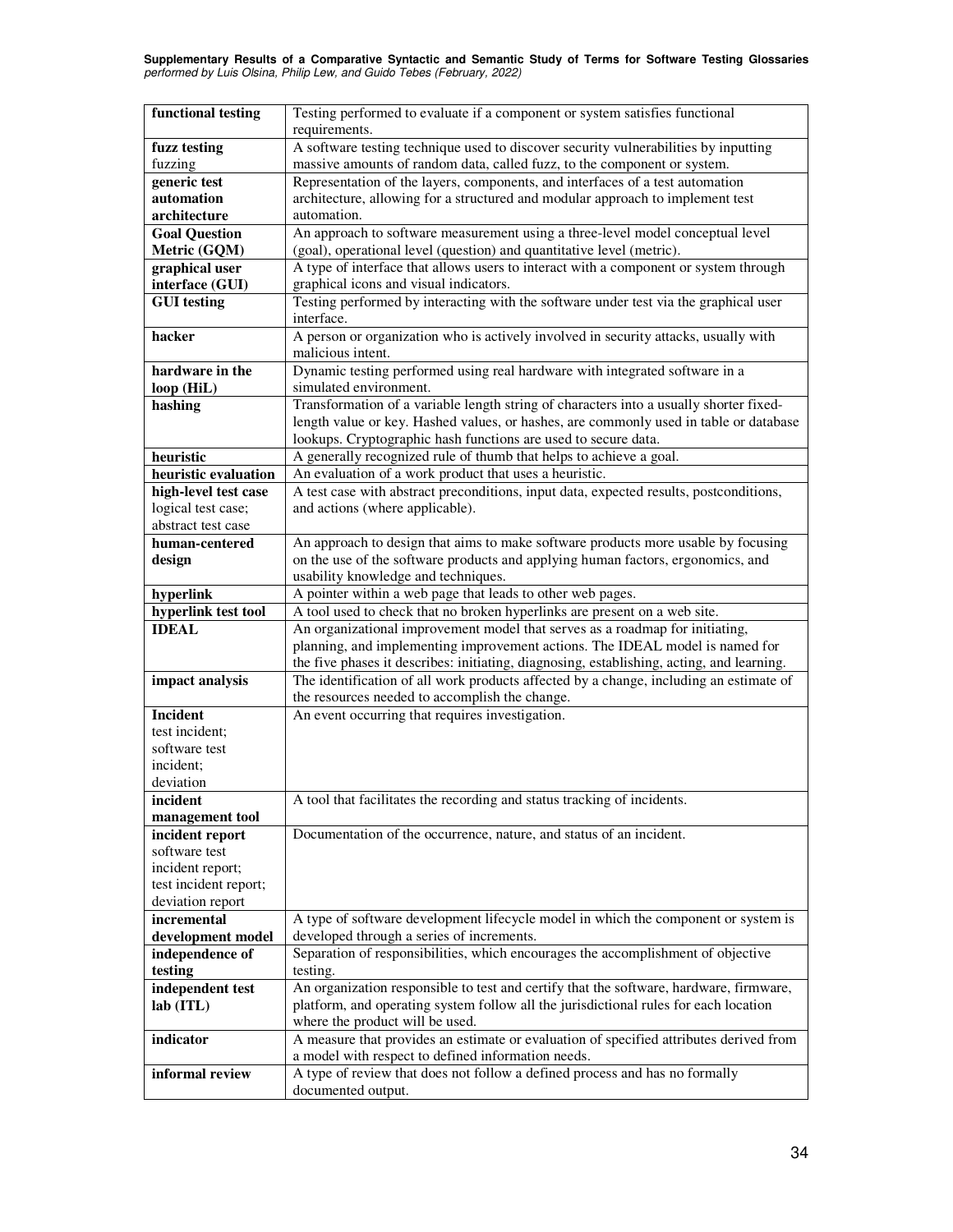| information                           | Measures that protect and defend information and information systems by ensuring                                                                    |
|---------------------------------------|-----------------------------------------------------------------------------------------------------------------------------------------------------|
| assurance                             | their availability, integrity, authentication, confidentiality, and nonrepudiation. These                                                           |
|                                       | measures include providing for restoration of information systems by incorporating                                                                  |
|                                       | protection, detection, and reaction capabilities.                                                                                                   |
| initiating (IDEAL)                    | The phase within the IDEAL model where the groundwork is laid for a successful                                                                      |
|                                       | improvement effort. The initiating phase consists of the activities: set context, build                                                             |
| insider threat                        | sponsorship and charter infrastructure.                                                                                                             |
|                                       | A security threat originating from within the organization, often by an authorized<br>system user.                                                  |
| insourced testing                     | Testing performed by people who are co-located with the project team but are not                                                                    |
|                                       | fellow employees.                                                                                                                                   |
| inspection                            | A type of formal review to identify issues in a work product, which provides                                                                        |
|                                       | measurement to improve the review process and the software development process.                                                                     |
| installability                        | The degree to which a component or system can be successfully installed and/or                                                                      |
|                                       | uninstalled in a specified environment.                                                                                                             |
| integration testing                   | A test level that focuses on interactions between components or systems.                                                                            |
| integrity                             | The degree to which a component or system allows only authorized access and                                                                         |
|                                       | modification to a component, a system or data.                                                                                                      |
| interface testing                     | A type of integration testing performed to determine whether components or systems                                                                  |
|                                       | pass data and control correctly to one another.                                                                                                     |
| interoperability                      | The degree to which two or more components or systems can exchange information                                                                      |
|                                       | and use the information that has been exchanged.                                                                                                    |
| interoperability                      | Testing to determine the interoperability of a software product.                                                                                    |
| testing                               |                                                                                                                                                     |
| intrusion detection                   | A system which monitors activities on the 7 layers of the OSI model from network to                                                                 |
| system (IDS)                          | application level, to detect violations of the security policy.                                                                                     |
| iterative<br>development model        | A type of software development lifecycle model in which the component or system is<br>developed through a series of repeated cycles.                |
| keyword-driven                        | A scripting technique in which test scripts contain high-level keywords and                                                                         |
| testing                               | supporting files that contain low-level scripts that implement those keywords.                                                                      |
|                                       |                                                                                                                                                     |
|                                       |                                                                                                                                                     |
| action word-driven                    |                                                                                                                                                     |
| testing<br>lead assessor              | The person who leads an assessment. In some cases, for instance CMMI and TMMi                                                                       |
|                                       | when formal assessments are conducted, the lead assessor must be accredited and                                                                     |
|                                       | formally trained.                                                                                                                                   |
| learnability                          | The degree to which a component or system can be used by specified users to achieve                                                                 |
|                                       | specified goals of learning with satisfaction and freedom from risk in a specified                                                                  |
|                                       | context of use.                                                                                                                                     |
| learning (IDEAL)                      | The phase within the IDEAL model where one learns from experiences and improves                                                                     |
|                                       | one's ability to adopt new processes and technologies in the future. The learning phase                                                             |
|                                       | consists of the activities: analyze and validate, and propose future actions.                                                                       |
| level of intrusion                    | The level to which a test object is modified by adjusting it for testability.                                                                       |
| level test plan                       | A test plan that typically addresses one test level.                                                                                                |
| linear scripting                      | A simple scripting technique without any control structure in the test scripts.                                                                     |
| load generation                       | The process of simulating a defined set of activities at a specified load to be submitted<br>to a component or system.                              |
| load generator                        | A tool that generates a load for a system under test.                                                                                               |
| load management                       | The control and execution of load generation, and performance monitoring and                                                                        |
|                                       | reporting of the component or system.                                                                                                               |
| load profile                          | Documentation defining a designated number of virtual users who process a defined                                                                   |
|                                       | set of transactions in a specified time period that a component or system being tested                                                              |
|                                       | may experience in production.                                                                                                                       |
| load testing                          | A type of performance testing conducted to evaluate the behavior of a component or                                                                  |
|                                       | system under varying loads, usually between anticipated conditions of low, typical,                                                                 |
|                                       | and peak usage.                                                                                                                                     |
| low-level test case                   | A test case with concrete values for preconditions, input data, expected results and                                                                |
| concrete test case<br>maintainability | postconditions and detailed description of actions (where applicable).<br>The degree to which a component or system can be modified by the intended |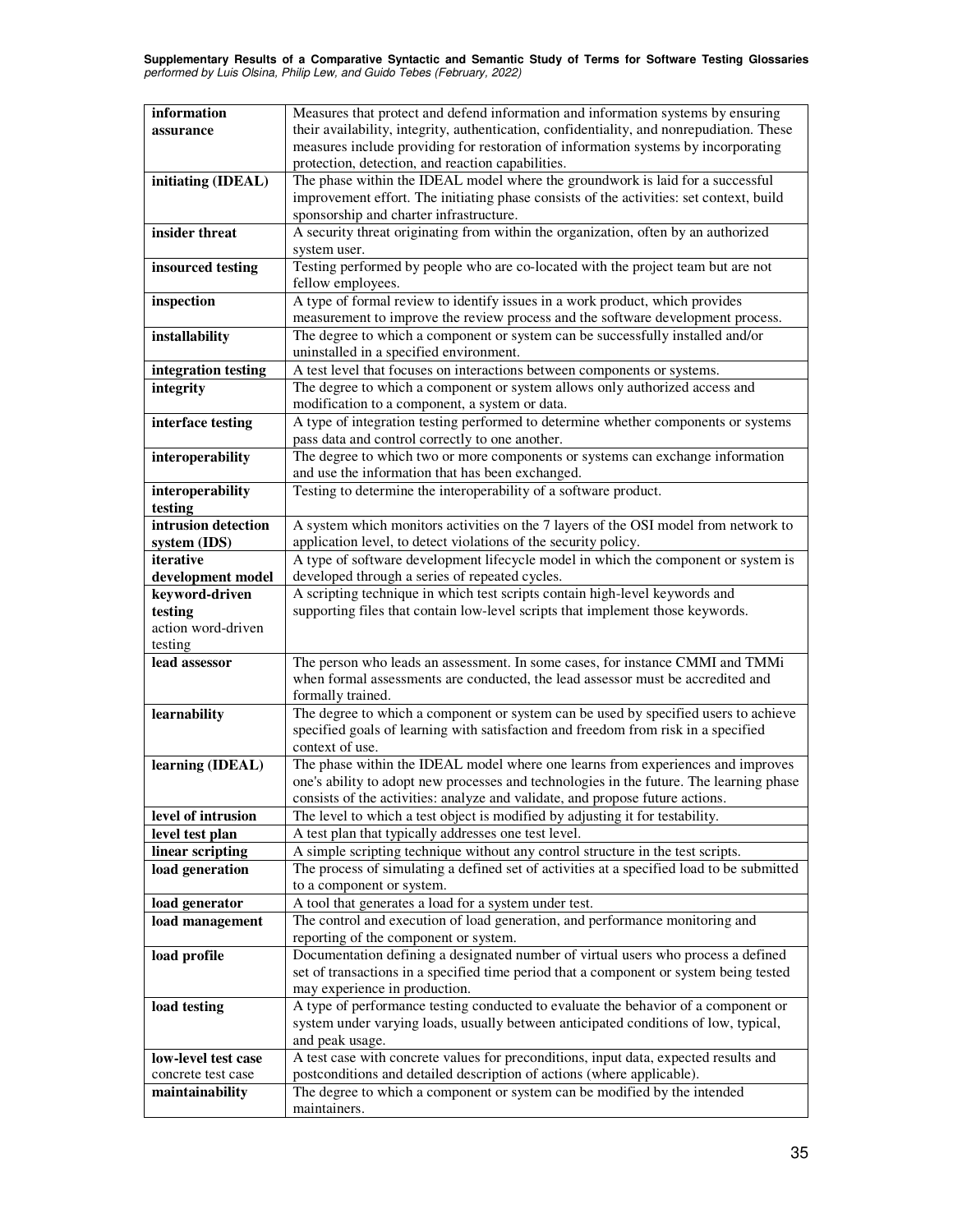| maintenance                           | The process of modifying a component or system after delivery to correct defects,                                                         |
|---------------------------------------|-------------------------------------------------------------------------------------------------------------------------------------------|
|                                       | improve quality characteristics, or adapt to a changed environment.                                                                       |
| maintenance testing                   | Testing the changes to an operational system or the impact of a changed environment                                                       |
|                                       | to an operational system.                                                                                                                 |
| malware                               | Software that is intended to harm a system or its components.                                                                             |
| malware scanning                      | Static analysis aiming to detect and remove malicious code received at an interface.                                                      |
| man-in-the-middle                     | The interception, mimicking and/or altering and subsequent relaying of                                                                    |
| attack                                | communications (e.g., credit card transactions) by a third party such that a user<br>remains unaware of that third party's presence.      |
| management                            | A systematic evaluation of software acquisition, supply, development, operation, or                                                       |
| review                                | maintenance process, performed by or on behalf of management that monitors                                                                |
|                                       | progress, determines the status of plans and schedules, confirms requirements and                                                         |
|                                       | their system allocation, or evaluates the effectiveness of management approaches to                                                       |
|                                       | achieve fitness for purpose.                                                                                                              |
| manufacturing-                        | A view of quality, whereby quality is measured by the degree to which a product or                                                        |
| based quality                         | service conforms to its intended design and requirements. Quality arises from the                                                         |
|                                       | process(es) used.                                                                                                                         |
| master test plan                      | A test plan that is used to coordinate multiple test levels or test types.                                                                |
| math testing                          | Testing to determine the correctness of the pay table implementation, the random                                                          |
|                                       | number generator results, and the return to player computations.                                                                          |
| maturity                              | (1) The capability of an organization with respect to the effectiveness and efficiency                                                    |
|                                       | of its processes and work practices. (2) The degree to which a component or system<br>meets needs for reliability under normal operation. |
| maturity level                        | Degree of process improvement across a predefined set of process areas in which all                                                       |
|                                       | goals in the set are attained.                                                                                                            |
| maturity model                        | A structured collection of elements that describe certain aspects of maturity in an                                                       |
|                                       | organization, and aid in the definition and understanding of an organization's                                                            |
|                                       | processes.                                                                                                                                |
| <b>MBT</b> model                      | Any model used in model-based testing.                                                                                                    |
| mean time between                     | The average time between failures of a component or system.                                                                               |
| failures (MTBF)                       |                                                                                                                                           |
| mean time to repair                   | The average time a component or system will take to recover from a failure.                                                               |
| (MTTR)                                |                                                                                                                                           |
| measure                               | The number or category assigned to an attribute of an entity by making a<br>measurement.                                                  |
| measurement                           | The process of assigning a number or category to an entity to describe an attribute of                                                    |
|                                       | that entity.                                                                                                                              |
| memory leak                           | A memory access failure due to a defect in a program's dynamic store allocation logic                                                     |
|                                       | that causes it to fail to release memory after it has finished using it.                                                                  |
| method table                          | A table containing different test approaches, testing techniques and test types that are                                                  |
|                                       | required depending on the Automotive Safety Integrity Level (ASIL) and on the                                                             |
|                                       | context of the test object.                                                                                                               |
| methodical test                       | A test strategy whereby the test team uses a pre-determined set of test conditions such                                                   |
| strategy                              | as a quality standard, a checklist, or a collection of generalized, logical test conditions                                               |
| metric                                | which may relate to a particular domain, application or type of testing.                                                                  |
| mind map                              |                                                                                                                                           |
|                                       | A measurement scale and the method used for measurement.                                                                                  |
|                                       | A diagram arranged around a general theme that represents ideas, tasks, words or                                                          |
| Mind-Map                              | other items.                                                                                                                              |
| model coverage                        | The coverage of model elements.                                                                                                           |
| model in the loop<br>(MiL)            | Dynamic testing performed using a simulation model of the system in a simulated<br>environment.                                           |
| model-based test                      | A test strategy whereby the test team derives testware from models.                                                                       |
| strategy                              |                                                                                                                                           |
| model-based testing                   | Testing based on or involving models.                                                                                                     |
| (MBT)                                 |                                                                                                                                           |
| Moderator                             | (1) The person responsible for running review meetings. (2) The person who conducts                                                       |
| facilitator                           | a usability test session.                                                                                                                 |
| <b>Modifiability</b><br>changeability | The degree to which a component or system can be changed without introducing<br>defects or degrading existing product quality.            |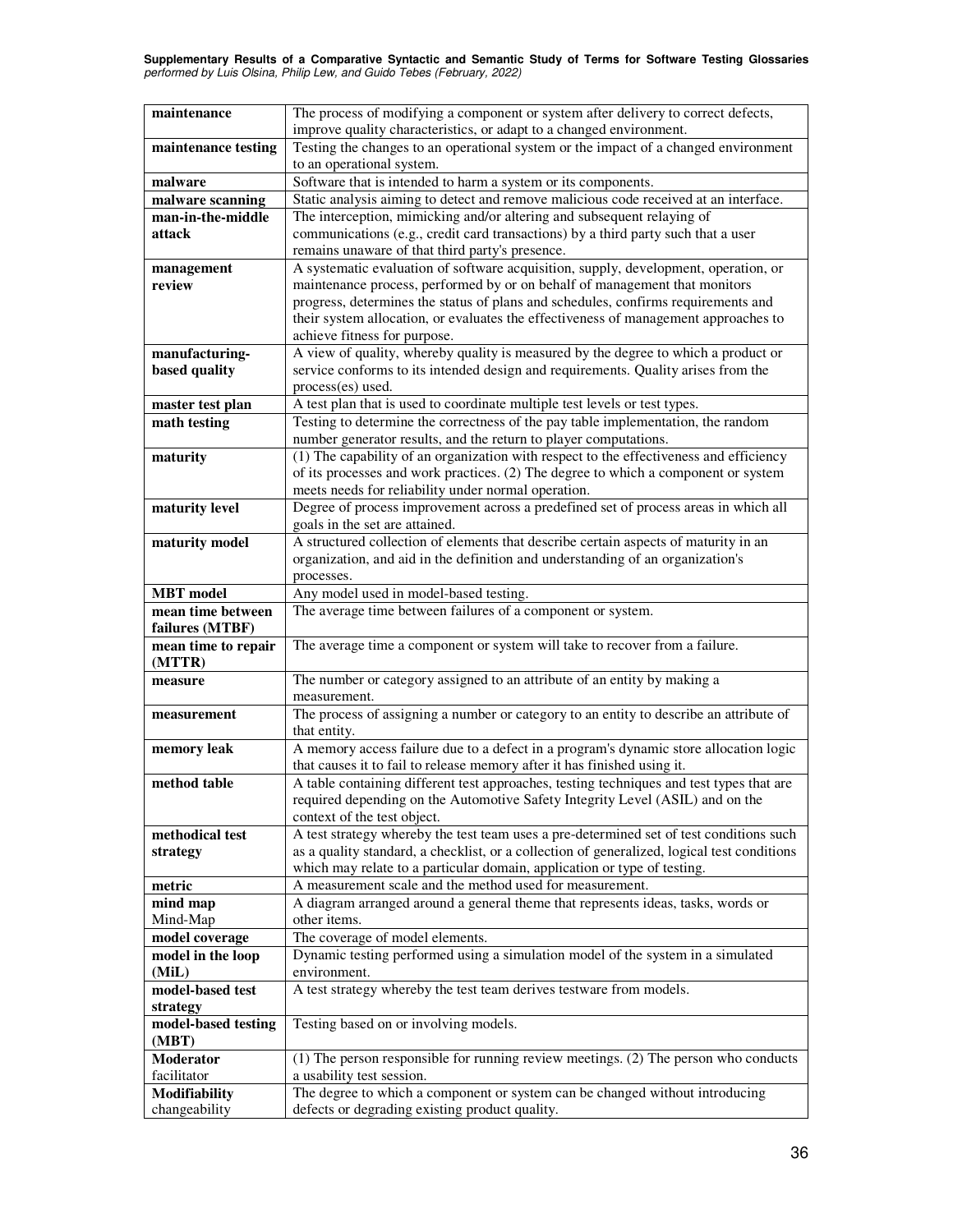| modified condition                   | The coverage of all outcomes of the atomic conditions that independently affect the                                                                    |
|--------------------------------------|--------------------------------------------------------------------------------------------------------------------------------------------------------|
| / decision coverage                  | overall decision outcome.                                                                                                                              |
| (MC/DC)<br>modified multiple         |                                                                                                                                                        |
| condition coverage;                  |                                                                                                                                                        |
| MC/DC coverage;                      |                                                                                                                                                        |
| condition                            |                                                                                                                                                        |
| determination                        |                                                                                                                                                        |
| coverage<br>modified condition       |                                                                                                                                                        |
| / decision testing                   | A white-box test technique in which test cases are designed to exercise outcomes of<br>atomic conditions that independently affect a decision outcome. |
| modified multiple                    |                                                                                                                                                        |
| condition testing;                   |                                                                                                                                                        |
| condition                            |                                                                                                                                                        |
| determination testing                |                                                                                                                                                        |
| modularity                           | The degree to which a system is composed of discrete components such that a change<br>to one component has minimal impact on other components.         |
| monitoring tool                      | A software tool or hardware device that runs concurrently with the component or                                                                        |
|                                      | system under test and supervises, records and/or analyzes the behavior of the                                                                          |
|                                      | component or system.                                                                                                                                   |
| multiplayer testing                  | Testing to determine if many players can simultaneously interact with the casino                                                                       |
|                                      | game world, with computer-controlled opponents, game servers, and with each other,                                                                     |
| multiple condition                   | as expected according to the game design.<br>The coverage of all possible combinations of all single condition outcomes within one                     |
| coverage                             | statement.                                                                                                                                             |
| branch condition                     |                                                                                                                                                        |
| combination                          |                                                                                                                                                        |
| coverage;                            |                                                                                                                                                        |
| condition                            |                                                                                                                                                        |
| combination<br>coverage              |                                                                                                                                                        |
| multiple condition                   | A white-box test technique in which test cases are designed to exercise outcome                                                                        |
| testing                              | combinations of atomic conditions.                                                                                                                     |
| branch condition                     |                                                                                                                                                        |
| combination testing;                 |                                                                                                                                                        |
| condition<br>combination testing     |                                                                                                                                                        |
| <b>Myers-Briggs Type</b>             | An indicator of psychological preference representing the different personalities and                                                                  |
| <b>Indicator (MBTI)</b>              | communication styles of people.                                                                                                                        |
| N-switch coverage                    | The coverage of sequences of N+1 transitions.                                                                                                          |
| Chow's coverage                      |                                                                                                                                                        |
| metrics                              |                                                                                                                                                        |
| negative testing<br>invalid testing; | Testing a component or system in a way for which it was not intended to be used.                                                                       |
| dirty testing                        |                                                                                                                                                        |
| neighborhood                         | A type of integration testing in which all of the nodes that connect to a given node are                                                               |
| integration testing                  | the basis for the integration testing.                                                                                                                 |
| network zone                         | A sub-network with a defined level of trust. For example, the Internet or a public zone                                                                |
| non-functional                       | would be considered to be untrusted.<br>Testing performed to evaluate that a component or system complies with non-                                    |
| testing                              | functional requirements.                                                                                                                               |
| non-repudiation                      | The degree to which actions or events can be proven to have taken place, so that the                                                                   |
|                                      | actions or events cannot be repudiated later.                                                                                                          |
| offline MBT                          | Model-based test approach whereby test cases are generated into a repository for<br>future execution.                                                  |
| online MBT                           | Model-based test approach whereby test cases are generated and executed                                                                                |
| on-the-fly MBT                       | simultaneously.                                                                                                                                        |
| open-source tool                     | A software tool that is available to all potential users in source code form, usually via                                                              |
| open source tool                     | the internet. Its users are permitted, usually under license, to study, change, improve                                                                |
|                                      | and, at times, to distribute the software.                                                                                                             |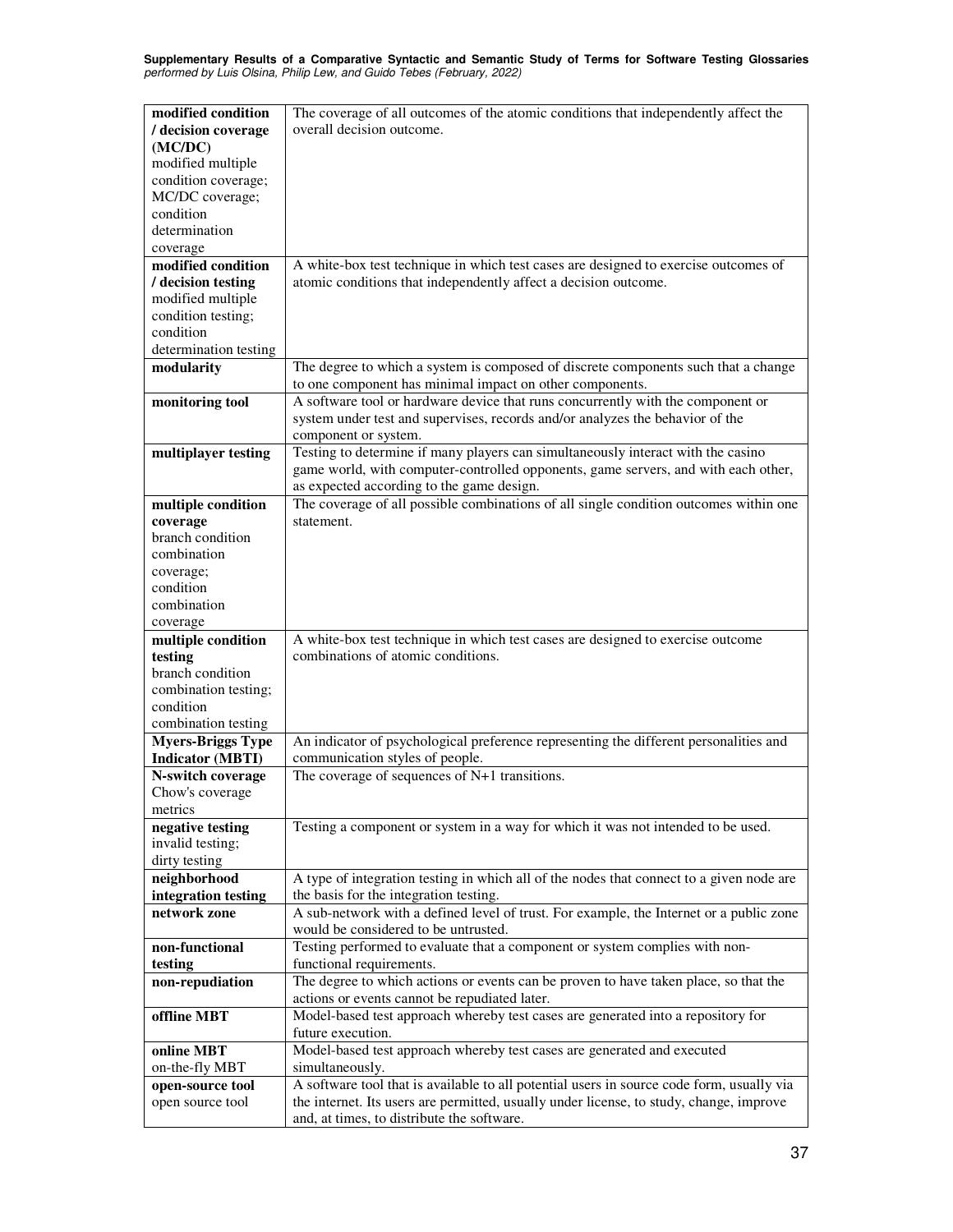| open-loop-system             | A system in which controlling action or input is independent of the output or changes                                    |
|------------------------------|--------------------------------------------------------------------------------------------------------------------------|
|                              | in output.                                                                                                               |
| operability                  | The degree to which a component or system has attributes that make it easy to operate<br>and control.                    |
| operational                  | A type of acceptance testing performed to determine if operations and/or systems                                         |
| acceptance testing           | administration staff can accept a system.                                                                                |
| production                   |                                                                                                                          |
| acceptance testing           |                                                                                                                          |
| operational profile          | An actual or predicted pattern of use of the component or system.                                                        |
| operational<br>profiling     | The process of developing and implementing an operational profile.                                                       |
| outsourced testing           | Testing performed by people who are not co-located with the project team and are not                                     |
|                              | fellow employees.                                                                                                        |
| pair testing                 | An approach in which two team members simultaneously collaborate on testing a<br>work product.                           |
| pairwise                     | A type of integration testing that targets pairs of components that work together as                                     |
| integration testing          | shown in a call graph.                                                                                                   |
| pairwise testing             | A black-box test technique in which test cases are designed to exercise pairs of                                         |
|                              | parameter-value pairs.                                                                                                   |
| par sheet testing            | Testing to determine that the game returns the correct mathematical results to the                                       |
|                              | screen, to the players' accounts, and to the casino account.                                                             |
| Pareto analysis              | A statistical technique in decision making that is used for selection of a limited                                       |
|                              | number of factors that produce significant overall effect. In terms of quality                                           |
|                              | improvement, a large majority of problems (80%) are produced by a few key causes                                         |
|                              | $(20\%).$                                                                                                                |
| pass/fail criteria           | Decision rules used to determine whether a test item has passed or failed.                                               |
| passed                       | The status of a test result in which the actual result matches the expected result.                                      |
| password cracking            | A security attack recovering secret passwords stored in a computer system or<br>transmitted over a network.              |
| Path                         | A sequence of consecutive edges in a directed graph.                                                                     |
| control flow path            |                                                                                                                          |
| path coverage                | The coverage of paths.                                                                                                   |
| path testing                 | A white-box test technique in which test cases are designed to execute paths in a                                        |
|                              | control flow graph.                                                                                                      |
| peer review                  | A review performed by others with the same abilities to create the work product.                                         |
| penetration testing          | A testing technique aiming to exploit security vulnerabilities (known or unknown) to                                     |
|                              | gain unauthorized access.                                                                                                |
| performance                  | The degree to which a component or system uses time, resources and capacity when                                         |
| efficiency                   | accomplishing its designated functions.                                                                                  |
| performance                  | A metric that supports the judgment of process performance.                                                              |
| indicator<br>key performance |                                                                                                                          |
| indicator                    |                                                                                                                          |
| performance                  | Testing to determine the performance efficiency of a component or system.                                                |
| testing                      |                                                                                                                          |
| performance                  | A test tool that generates load for a designated test item and that measures and records                                 |
| testing tool                 | its performance during test execution.                                                                                   |
| perspective-based            | A review technique in which a work product is evaluated from the perspective of                                          |
| <b>Reading</b>               | different stakeholders with the purpose to derive other work products.                                                   |
| perspective-based            |                                                                                                                          |
| reviewing                    |                                                                                                                          |
| pharming                     | A security attack intended to redirect a web site's traffic to a fraudulent web site                                     |
|                              | without the user's knowledge or consent.                                                                                 |
| phase containment            | The percentage of defects that are removed in the same phase of the software lifecycle<br>in which they were introduced. |
| phishing                     | An attempt to acquire personal or sensitive information by masquerading as a                                             |
|                              | trustworthy entity in an electronic communication.                                                                       |
| planning poker               | A consensus-based estimation technique, mostly used to estimate effort or relative                                       |
|                              | size of user stories in Agile software development. It is a variation of the Wideband                                    |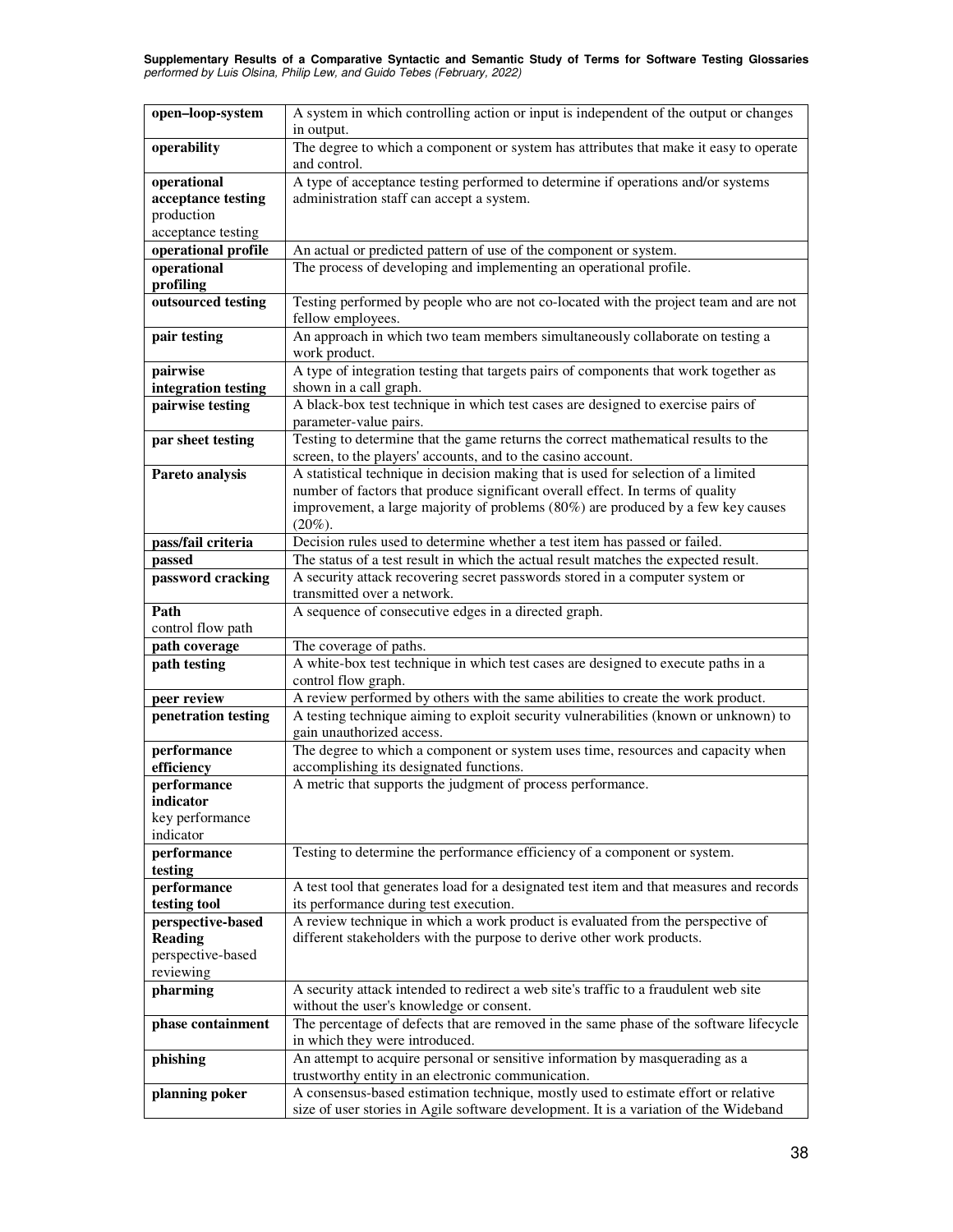|                                     | Delphi method using a deck of cards with values representing the units in which the                                                                                  |
|-------------------------------------|----------------------------------------------------------------------------------------------------------------------------------------------------------------------|
|                                     | team estimates.                                                                                                                                                      |
| player perspective                  | Testing done by testers from a player's perspective to validate player satisfaction.                                                                                 |
| testing                             |                                                                                                                                                                      |
| pointer                             | A data item that specifies the location of another data item.                                                                                                        |
| portability                         | The degree to which a component or system can be transferred from one hardware,<br>software or other operational or usage environment to another.                    |
| post-release testing                | A type of testing to ensure that the release is performed correctly and the application                                                                              |
|                                     | can be deployed.                                                                                                                                                     |
| postcondition                       | The expected state of a test item and its environment at the end of test case execution.                                                                             |
| precondition                        | The required state of a test item and its environment prior to test case execution.                                                                                  |
| priority                            | The level of (business) importance assigned to an item, e.g., defect.                                                                                                |
| <b>PRISMA</b>                       | A systematic approach to risk-based testing that employs product risk identification                                                                                 |
|                                     | and analysis to create a product risk matrix based on likelihood and impact. Term is                                                                                 |
|                                     | derived from Product RISk MAnagement.                                                                                                                                |
| probe effect                        | An unintended change in behavior of a component or system caused by measuring it.                                                                                    |
| process assessment                  | A disciplined evaluation of an organization's software processes against a reference                                                                                 |
|                                     | model.                                                                                                                                                               |
| process model                       | A framework in which processes of the same nature are classified into an overall                                                                                     |
|                                     | model.                                                                                                                                                               |
| process-compliant                   | A test strategy whereby the test team follows a set of predefined processes, whereby                                                                                 |
| test strategy                       | the processes address such items as documentation, the proper identification and use<br>of the test basis and test oracle(s), and the organization of the test team. |
| process-driven                      | A scripting technique where scripts are structured into scenarios which represent use                                                                                |
| scripting                           | cases of the software under test. The scripts can be parameterized with test data.                                                                                   |
| product risk                        | A risk impacting the quality of a product.                                                                                                                           |
| product-based                       | A view of quality, wherein quality is based on a well-defined set of quality                                                                                         |
| quality                             | characteristics. These characteristics must be measured in an objective and                                                                                          |
|                                     | quantitative way. Differences in the quality of products of the same type can be traced                                                                              |
|                                     | back to the way the specific quality characteristics have been implemented.                                                                                          |
| project risk                        | A risk that impacts project success.                                                                                                                                 |
| proximity-based                     | A type of testing to confirm that sensors can detect nearby objects without physical                                                                                 |
| testing                             | contact.                                                                                                                                                             |
| quality                             | The degree to which a component or system satisfies the stated and implied needs of                                                                                  |
|                                     | its various stakeholders.                                                                                                                                            |
| quality assurance                   | Activities focused on providing confidence that quality requirements will be fulfilled.                                                                              |
| (QA)                                |                                                                                                                                                                      |
| quality                             | A category of quality attributes that bears on work product quality.                                                                                                 |
| characteristic                      |                                                                                                                                                                      |
| quality attribute;                  |                                                                                                                                                                      |
| software quality                    |                                                                                                                                                                      |
| characteristic;<br>software product |                                                                                                                                                                      |
| characteristic                      |                                                                                                                                                                      |
| quality control                     | A set of activities designed to evaluate the quality of a component or system.                                                                                       |
| (OC)                                |                                                                                                                                                                      |
| quality function                    | A facilitated workshop technique that helps determine critical characteristics for new                                                                               |
| deployment (QFD)                    | product development.                                                                                                                                                 |
| quality                             | Coordinated activities to direct and control an organization with regard to quality that                                                                             |
| management                          | include establishing a quality policy and quality objectives, quality planning, quality<br>control, quality assurance, and quality improvement.                      |
| quality risk                        | A product risk related to a quality characteristic.                                                                                                                  |
| <b>RACI</b> matrix                  | A matrix describing the participation by various roles in completing tasks or                                                                                        |
|                                     | deliverables for a project or process. It is especially useful in clarifying roles and                                                                               |
|                                     | responsibilities. RACI is an acronym derived from the four key responsibilities most                                                                                 |
|                                     | typically used: Responsible, Accountable, Consulted, and Informed.                                                                                                   |
| ramp-down                           | A technique for decreasing the load on a system in a measurable and controlled way.                                                                                  |
| ramp-up                             | A technique for increasing the load on a system in a measurable and controlled way.                                                                                  |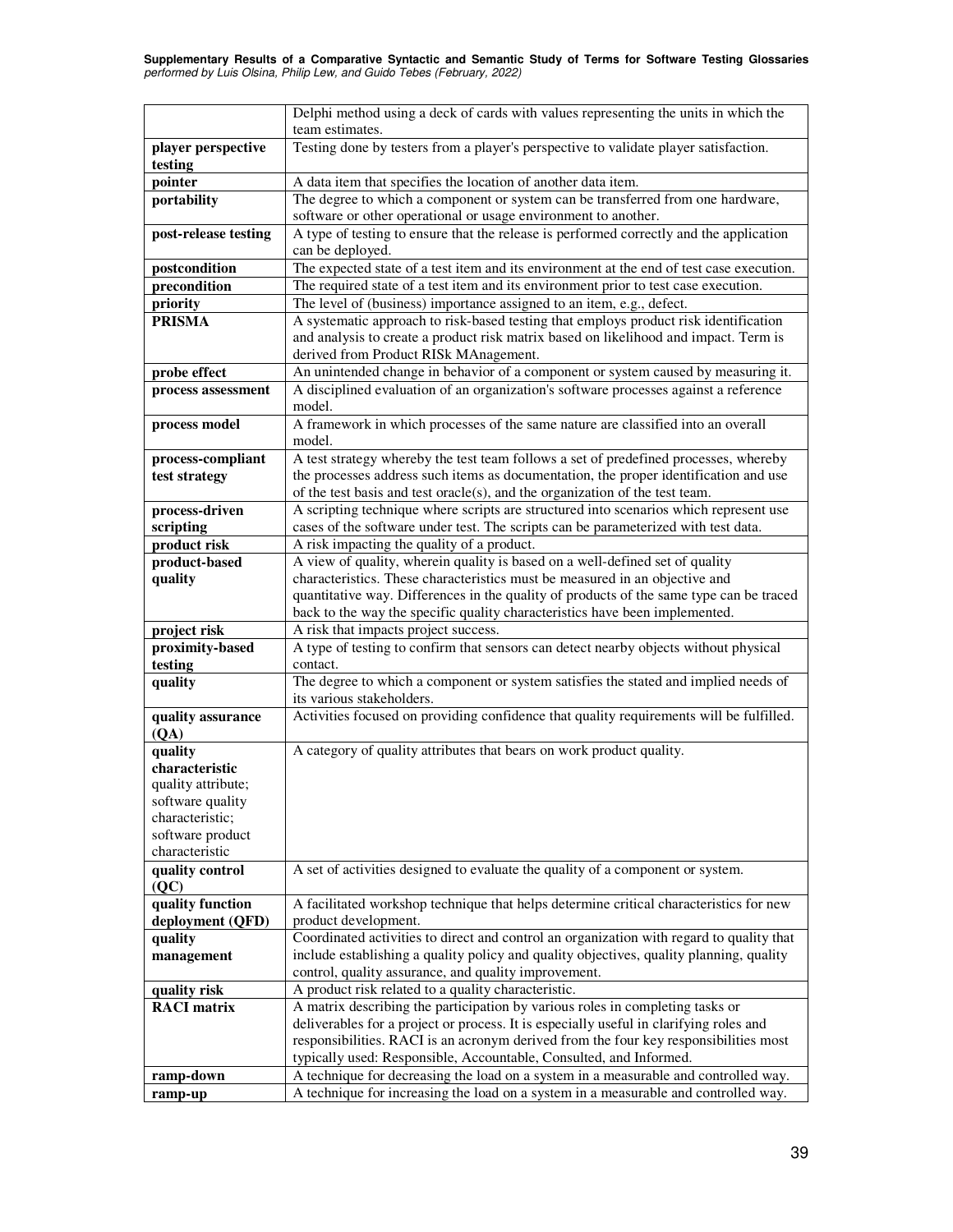| random testing                | A black-box test technique in which test cases are designed by generating random                                                                                                      |
|-------------------------------|---------------------------------------------------------------------------------------------------------------------------------------------------------------------------------------|
|                               | independent inputs to match an operational profile.                                                                                                                                   |
| <b>Rational Unified</b>       | A proprietary adaptable iterative software development process framework consisting                                                                                                   |
| Process (RUP)                 | of four project lifecycle phases: inception, elaboration, construction and transition.                                                                                                |
| reactive test                 | A test strategy whereby the test team waits to design and implement tests until the                                                                                                   |
| strategy                      | software is received, reacting to the actual system under test.<br>Testing that dynamically responds to the behavior of the test object and to test results                           |
| reactive testing              | being obtained.                                                                                                                                                                       |
| Reconnaissance                | The exploration of a target area aiming to gain information that can be useful for an                                                                                                 |
| footprinting                  | attack.                                                                                                                                                                               |
| recoverability                | The degree to which a component or system can recover the data directly affected by<br>an interruption or a failure and re-establish the desired state of the component or<br>system. |
| regression testing            | A type of change-related testing to detect whether defects have been introduced or<br>uncovered in unchanged areas of the software.                                                   |
| regression-averse             | A test strategy whereby the test team applies various techniques to manage the risk of                                                                                                |
| test strategy                 | regression such as functional and/or non-functional regression test automation at one<br>or more levels.                                                                              |
| regulatory                    | A type of acceptance testing performed to verify whether a system conforms to                                                                                                         |
| acceptance testing            | relevant laws, policies and regulations.                                                                                                                                              |
| reliability                   | The degree to which a component or system performs specified functions under<br>specified conditions for a specified period of time.                                                  |
| reliability growth            | A model that shows the growth in reliability over time of a component or system as a                                                                                                  |
| model                         | result of the defect removal.                                                                                                                                                         |
| remote test lab               | A facility that provides remote access to a test environment.                                                                                                                         |
| replaceability                | The degree to which a component or system can replace another specified component                                                                                                     |
|                               | or system for the same purpose in the same environment.                                                                                                                               |
| requirement                   | A provision that contains criteria to be fulfilled.                                                                                                                                   |
| requirements-based<br>testing | An approach to testing in which test cases are designed based on requirements.                                                                                                        |
| resource utilization          | The degree to which the amounts and types of resources used by a component or                                                                                                         |
| storage                       | system, when performing its functions, meet requirements.                                                                                                                             |
| retrospective                 | A meeting at the end of a project during which the project team members evaluate the                                                                                                  |
| meeting                       | project and learn lessons that can be applied to the next project.                                                                                                                    |
| post-project meeting;         |                                                                                                                                                                                       |
| project retrospective         |                                                                                                                                                                                       |
| reusability                   | The degree to which a work product can be used in more than one system, or in<br>building other work products.                                                                        |
| review                        | A type of static testing in which a work product or process is evaluated by one or<br>more individuals to detect defects or to provide improvements.                                  |
| review plan                   | A document describing the approach, resources and schedule of intended review                                                                                                         |
|                               | activities. It identifies, amongst others: documents and code to be reviewed, review                                                                                                  |
|                               | types to be used, participants, as well as entry and exit criteria to be applied in case of                                                                                           |
|                               | formal reviews, and the rationale for their choice. It is a record of the review planning                                                                                             |
|                               | process.                                                                                                                                                                              |
| Reviewer<br>Checker;          | A participant in a review who identifies issues in the work product.                                                                                                                  |
| inspector                     |                                                                                                                                                                                       |
| risk                          | A factor that could result in future negative consequences.                                                                                                                           |
| risk analysis                 | The overall process of risk identification and risk assessment.                                                                                                                       |
| risk assessment               | The process to examine identified risks and determine the risk level.                                                                                                                 |
| risk identification           | The process of finding, recognizing and describing risks.                                                                                                                             |
| risk impact                   | The damage that will be caused if the risk becomes an actual outcome or event.                                                                                                        |
| impact                        |                                                                                                                                                                                       |
|                               |                                                                                                                                                                                       |
| risk level                    | The qualitative or quantitative measure of a risk defined by impact and likelihood.                                                                                                   |
| risk exposure                 |                                                                                                                                                                                       |
| risk likelihood               | The probability that a risk will become an actual outcome or event.                                                                                                                   |
| likelihood<br>risk management | The process for handling risks.                                                                                                                                                       |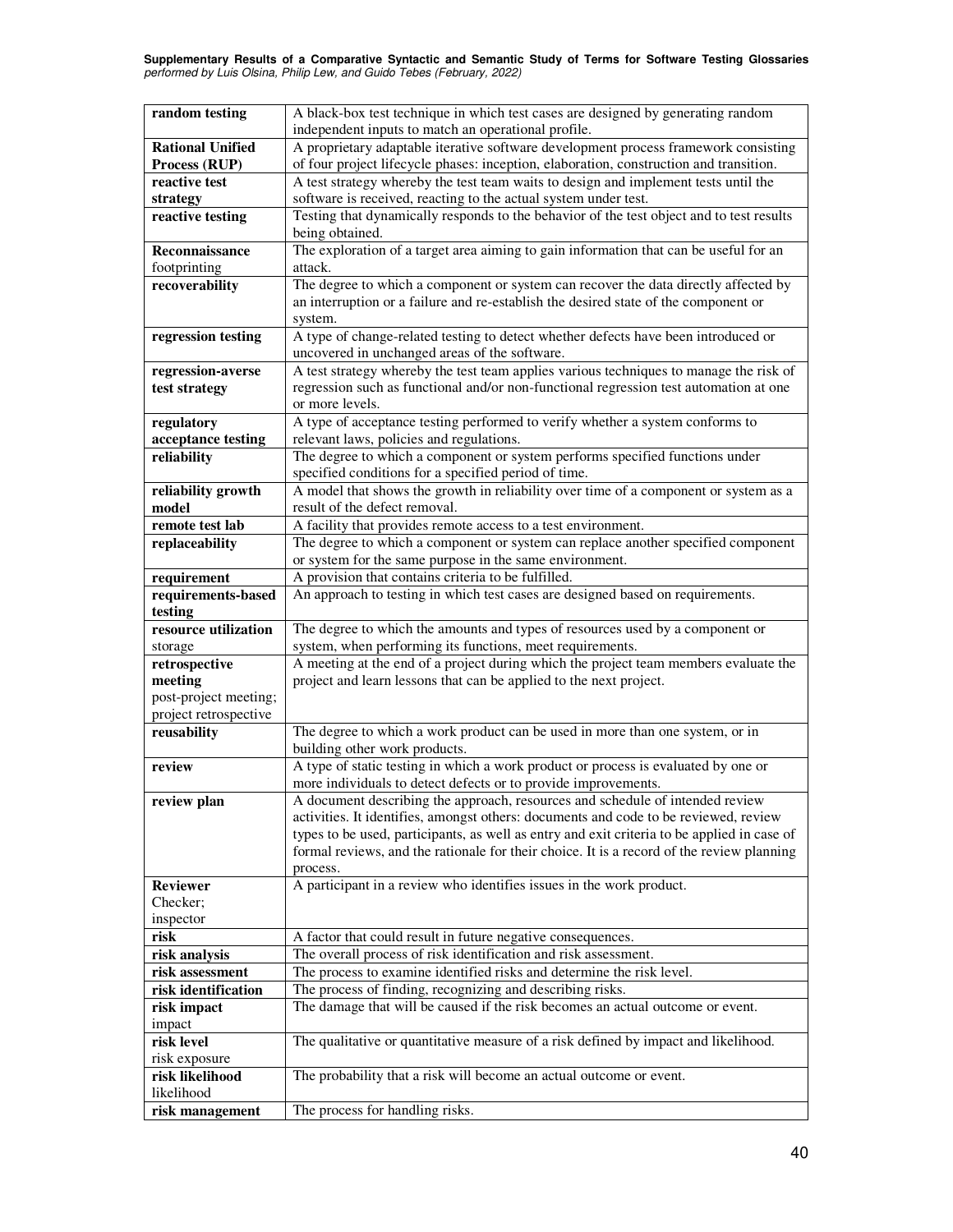| risk mitigation                    | The process through which decisions are reached and protective measures are<br>implemented for reducing or maintaining risks to specified levels. |  |  |
|------------------------------------|---------------------------------------------------------------------------------------------------------------------------------------------------|--|--|
|                                    |                                                                                                                                                   |  |  |
| risk type<br>risk category         | A set of risks grouped by one or more common factors.                                                                                             |  |  |
|                                    | Testing in which the management, selection, prioritization, and use of testing                                                                    |  |  |
| risk-based testing                 | activities and resources are based on corresponding risk types and risk levels.                                                                   |  |  |
| robustness                         | The degree to which a component or system can function correctly in the presence of                                                               |  |  |
|                                    | invalid inputs or stressful environmental conditions.                                                                                             |  |  |
| role-based                         | A review technique in which a work product is evaluated from the perspective of                                                                   |  |  |
| reviewing                          | different stakeholders.                                                                                                                           |  |  |
| root cause                         | A source of a defect such that if it is removed, the occurrence of the defect type is                                                             |  |  |
|                                    | decreased or removed.                                                                                                                             |  |  |
| root cause analysis                | An analysis technique aimed at identifying the root causes of defects. By directing                                                               |  |  |
| causal analysis                    | corrective measures at root causes, it is hoped that the likelihood of defect recurrence                                                          |  |  |
|                                    | will be minimized.                                                                                                                                |  |  |
| S.M.A.R.T. goal                    | A methodology whereby objectives are defined very specifically rather than                                                                        |  |  |
| methodology                        | generically. SMART is an acronym derived from the attributes of the objective to be                                                               |  |  |
| (SMART)                            | defined: Specific, Measurable, Attainable, Relevant and Timely.                                                                                   |  |  |
| salting                            | A cryptographic technique that adds random data (salt) to the user data prior to                                                                  |  |  |
|                                    | hashing.<br>The degree to which a component or system can be adjusted for changing capacity.                                                      |  |  |
| scalability<br>scalability testing | Testing to determine the scalability of the software product.                                                                                     |  |  |
| scenario-based                     | A review technique in which a work product is evaluated to determine its ability to                                                               |  |  |
| review                             | address specific scenarios.                                                                                                                       |  |  |
| <b>Scribe</b>                      | A person who records information during the review meetings.                                                                                      |  |  |
| recorder                           |                                                                                                                                                   |  |  |
| script kiddie                      | A person who executes security attacks that have been created by other hackers rather                                                             |  |  |
|                                    | than creating one's own attacks.                                                                                                                  |  |  |
| scripted testing                   | Testing (manual or automated) that follows a test script.                                                                                         |  |  |
| scrum                              | An iterative incremental framework for managing projects commonly used with Agile                                                                 |  |  |
|                                    | software development.                                                                                                                             |  |  |
| security                           | The degree to which a component or system protects information and data so that                                                                   |  |  |
| information security               | persons or other components or systems have the degree of access appropriate to their                                                             |  |  |
|                                    | types and levels of authorization.                                                                                                                |  |  |
| security attack                    | An attempt to gain unauthorized access to a component or system, resources,<br>information, or an attempt to compromise system integrity.         |  |  |
| security audit                     | An audit evaluating an organization's security processes and infrastructure.                                                                      |  |  |
| security policy                    | A high-level document describing the principles, approach and major objectives of the                                                             |  |  |
|                                    | organization regarding security.                                                                                                                  |  |  |
| security procedure                 | A set of steps required to implement the security policy and the steps to be taken in                                                             |  |  |
|                                    | response to a security incident.                                                                                                                  |  |  |
| security risk                      | A quality risk related to security.                                                                                                               |  |  |
| security testing                   | Testing to determine the security of the software product.                                                                                        |  |  |
| security                           | A weakness in the system that could allow for a successful security attack.                                                                       |  |  |
| vulnerability                      |                                                                                                                                                   |  |  |
| sequential                         | A type of software development lifecycle model in which a complete system is                                                                      |  |  |
| development model                  | developed in a linear way of several discrete and successive phases with no overlap                                                               |  |  |
| service                            | between them.<br>A technique to enable virtual delivery of services which are deployed, accessed and                                              |  |  |
| virtualization                     | managed remotely.                                                                                                                                 |  |  |
| session-based test                 | A method for measuring and managing session-based testing.                                                                                        |  |  |
| management                         |                                                                                                                                                   |  |  |
| (SBTM)                             |                                                                                                                                                   |  |  |
| session-based                      | An approach in which test activities are planned as test sessions.                                                                                |  |  |
| testing                            |                                                                                                                                                   |  |  |
| severity                           | The degree of impact that a defect has on the development or operation of a                                                                       |  |  |
|                                    | component or system.                                                                                                                              |  |  |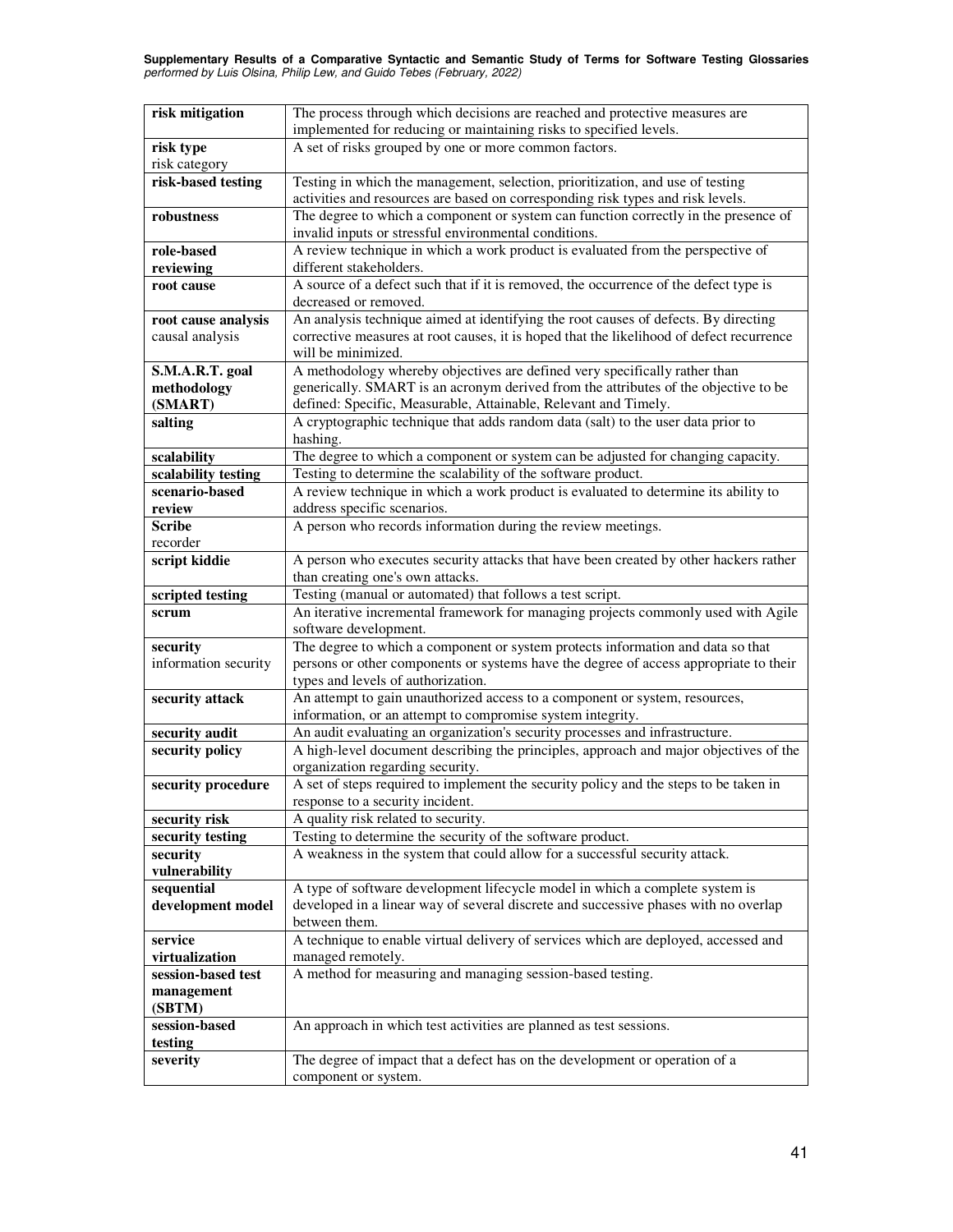| short-circuiting                        | A programming language/interpreter technique for evaluating compound conditions in                                                                             |  |  |  |
|-----------------------------------------|----------------------------------------------------------------------------------------------------------------------------------------------------------------|--|--|--|
|                                         | which a condition on one side of a logical operator may not be evaluated if the<br>condition on the other side is sufficient to determine the final outcome.   |  |  |  |
|                                         |                                                                                                                                                                |  |  |  |
| simulator                               | A device, computer program or system used during testing, which behaves or operates<br>like a given system when provided with a set of controlled inputs.      |  |  |  |
| smoke test                              | A test suite that covers the main functionality of a component or system to determine                                                                          |  |  |  |
| sanity test;                            | whether it works properly before planned testing begins.                                                                                                       |  |  |  |
| intake test;                            |                                                                                                                                                                |  |  |  |
| confidence test                         |                                                                                                                                                                |  |  |  |
| social engineering                      | An attempt to trick someone into revealing information (e.g., a password) that can be<br>used to attack systems or networks.                                   |  |  |  |
| software                                | The activities performed at each stage in software development, and how they relate                                                                            |  |  |  |
| development                             | to one another logically and chronologically.                                                                                                                  |  |  |  |
| lifecycle (SDLC)                        |                                                                                                                                                                |  |  |  |
| software in the loop                    | Dynamic testing performed using real software in a simulated environment or with                                                                               |  |  |  |
| (SiL)                                   | experimental hardware.<br>The period of time that begins when a software product is conceived and ends when                                                    |  |  |  |
| software lifecycle                      | the software is no longer available for use. The software lifecycle typically includes a                                                                       |  |  |  |
|                                         | concept phase, requirements phase, design phase, implementation phase, test phase,                                                                             |  |  |  |
|                                         | installation and checkout phase, operation and maintenance phase, and sometimes,                                                                               |  |  |  |
|                                         | retirement phase. Note these phases may overlap or be performed iteratively.                                                                                   |  |  |  |
| software process                        | A program of activities designed to improve the performance and maturity of the                                                                                |  |  |  |
| improvement (SPI)                       | organization's software processes and the results of such a program.                                                                                           |  |  |  |
| software                                | Testing performed on completed, integrated software to provide evidence for                                                                                    |  |  |  |
| qualification test                      | compliance with software requirements.                                                                                                                         |  |  |  |
| <b>Software Usability</b>               | A questionnaire-based usability testing tool that measures and benchmarks user                                                                                 |  |  |  |
| <b>Measurement</b>                      | experience.                                                                                                                                                    |  |  |  |
| <b>Inventory (SUMI)</b>                 |                                                                                                                                                                |  |  |  |
| specification by<br>example (SBE)       | A development technique in which the specification is defined by examples.                                                                                     |  |  |  |
| spike testing                           | Testing to determine the ability of a system to recover from sudden bursts of peak                                                                             |  |  |  |
|                                         | loads and return to a steady state.                                                                                                                            |  |  |  |
| <b>SQL</b> injection                    | A type of code injection in the structured query language (SQL).                                                                                               |  |  |  |
| staged                                  | A model structure wherein attaining the goals of a set of process areas establishes a<br>maturity level; each level builds a foundation for subsequent levels. |  |  |  |
| representation<br>standard              | Formal, possibly mandatory, set of requirements developed and used to prescribe                                                                                |  |  |  |
|                                         | consistent approaches to the way of working or to provide guidelines (e.g., ISO/IEC                                                                            |  |  |  |
|                                         | standards, IEEE standards, and organizational standards).                                                                                                      |  |  |  |
| standard-compliant                      | A test strategy whereby the test team follows a standard. Standards followed may be                                                                            |  |  |  |
| test strategy                           | valid e.g., for a country (legislation standards), a business domain (domain standards),                                                                       |  |  |  |
|                                         | or internally (organizational standards).                                                                                                                      |  |  |  |
| state transition                        | A black-box test technique in which test cases are designed to exercise elements of a                                                                          |  |  |  |
| testing                                 | state transition model.                                                                                                                                        |  |  |  |
| finite state testing                    |                                                                                                                                                                |  |  |  |
| <b>Statement</b>                        | An entity in a programming language, which is typically the smallest indivisible unit                                                                          |  |  |  |
| source statement                        | of execution.<br>The coverage of executable statements.                                                                                                        |  |  |  |
| statement coverage<br>statement testing | A white-box test technique in which test cases are designed to execute statements.                                                                             |  |  |  |
| static analysis                         | The process of evaluating a component or system without executing it, based on its                                                                             |  |  |  |
|                                         | form, structure, content, or documentation.                                                                                                                    |  |  |  |
| static analyzer                         | A tool that carries out static analysis.                                                                                                                       |  |  |  |
| static analysis tool;                   |                                                                                                                                                                |  |  |  |
| analyzer                                |                                                                                                                                                                |  |  |  |
| static code analysis                    | The analysis of source code carried out without execution of that software.                                                                                    |  |  |  |
| static testing                          | Testing a work product without the work product code being executed.                                                                                           |  |  |  |
| stress testing                          | A type of performance testing conducted to evaluate a system or component at or                                                                                |  |  |  |
|                                         | beyond the limits of its anticipated or specified workloads, or with reduced                                                                                   |  |  |  |
|                                         | availability of resources such as access to memory or servers.                                                                                                 |  |  |  |
| structural coverage                     | Coverage measures based on the internal structure of a component or system.                                                                                    |  |  |  |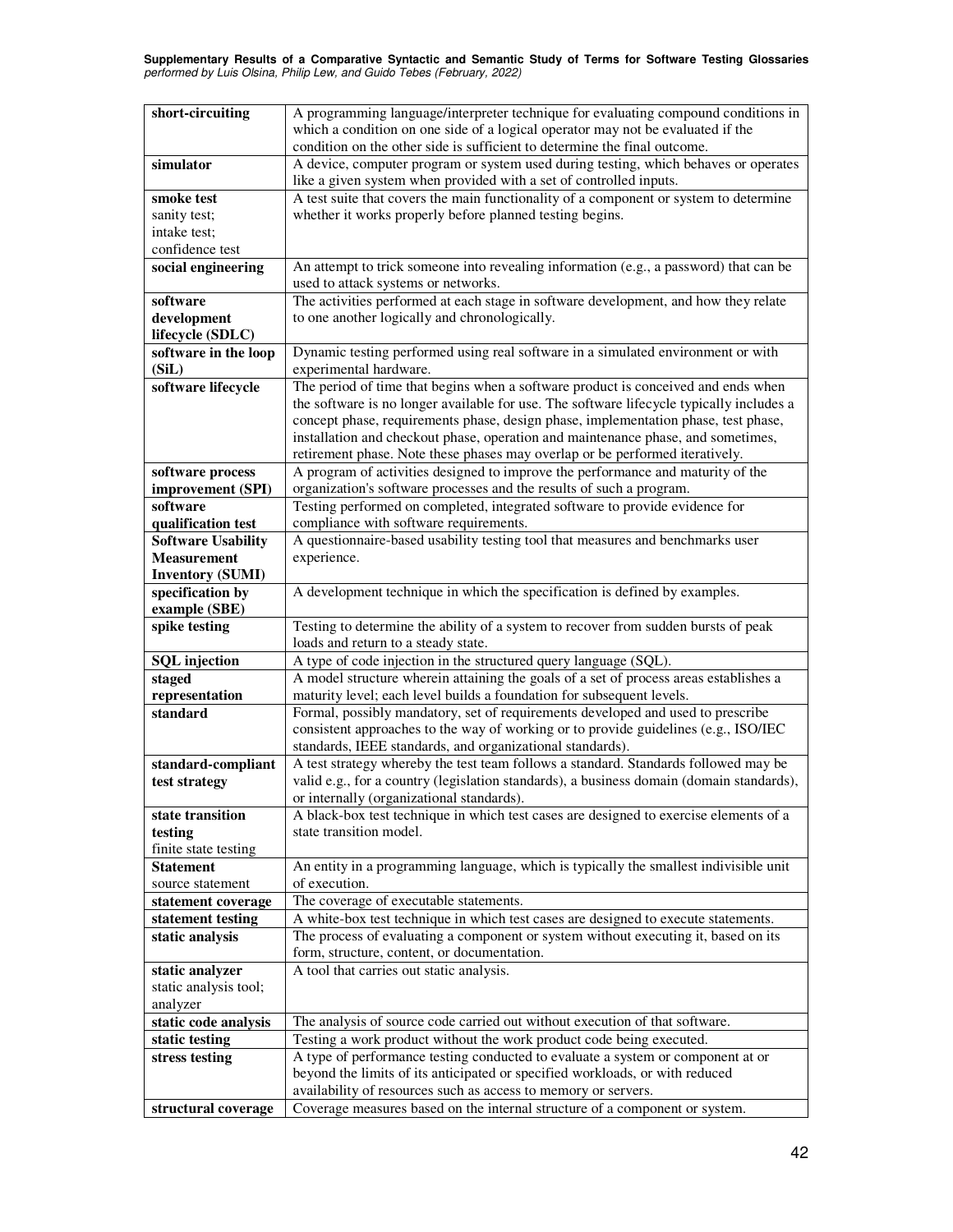| structured scripting    | A scripting technique that builds and utilizes a library of reusable (parts of) scripts.                                                                                 |  |  |  |
|-------------------------|--------------------------------------------------------------------------------------------------------------------------------------------------------------------------|--|--|--|
| stub                    | A skeletal or special-purpose implementation of a software component, used to                                                                                            |  |  |  |
|                         | develop or test a component that calls or is otherwise dependent on it. It replaces a                                                                                    |  |  |  |
|                         | called component.                                                                                                                                                        |  |  |  |
| suitability testing     | Testing to determine the suitability of a software product.                                                                                                              |  |  |  |
| summative               | A type of evaluation designed and used to gather conclusions about the quality of a                                                                                      |  |  |  |
| evaluation              | component or system, especially when a substantial part of it has completed design.                                                                                      |  |  |  |
| system hardening        | The step-by-step process of reducing the security vulnerabilities of a system by                                                                                         |  |  |  |
|                         | applying a security policy and different layers of protection.                                                                                                           |  |  |  |
| system integration      | A test level that focuses on interactions between systems.                                                                                                               |  |  |  |
| testing                 |                                                                                                                                                                          |  |  |  |
| system of systems       | Multiple heterogeneous, distributed systems that are embedded in networks at                                                                                             |  |  |  |
| multi-system            | multiple levels and in multiple interconnected domains, addressing largescale inter-                                                                                     |  |  |  |
|                         | disciplinary common problems and purposes, usually without a common management                                                                                           |  |  |  |
|                         | structure.                                                                                                                                                               |  |  |  |
| system qualification    | Testing performed on the completed, integrated system of software components,                                                                                            |  |  |  |
| test                    | hardware components, and mechanics to provide evidence for compliance with                                                                                               |  |  |  |
|                         | system requirements and that the complete system is ready for delivery.                                                                                                  |  |  |  |
| system testing          | A test level that focuses on verifying that a system as a whole meets specified                                                                                          |  |  |  |
|                         | requirements.                                                                                                                                                            |  |  |  |
| system throughput       | The amount of data passing through a component or system in a given time period.                                                                                         |  |  |  |
| system under test       | A type of test object that is a system.                                                                                                                                  |  |  |  |
| (SUT)                   |                                                                                                                                                                          |  |  |  |
| <b>System Usability</b> | A simple, ten-item attitude scale giving a global view of subjective assessments of                                                                                      |  |  |  |
| Scale (SUS)             | usability.                                                                                                                                                               |  |  |  |
| <b>Systematic Test</b>  | A structured testing methodology also used as a content-based model for improving                                                                                        |  |  |  |
| and Evaluation          | the testing process. It does not require that improvements occur in a specific order.                                                                                    |  |  |  |
| Process (STEP)          |                                                                                                                                                                          |  |  |  |
| technical review        | A type of formal review by a team of technically-qualified personnel that examines<br>the quality of a work product and identifies discrepancies from specifications and |  |  |  |
|                         | standards.                                                                                                                                                               |  |  |  |
| test                    | A set of one or more test cases.                                                                                                                                         |  |  |  |
| test adaptation         | The layer in a test automation architecture which provides the necessary code to adapt                                                                                   |  |  |  |
| layer                   | test scripts on an abstract level to the various components, configuration or interfaces                                                                                 |  |  |  |
|                         | of the SUT.                                                                                                                                                              |  |  |  |
| test analysis           | The activity that identifies test conditions by analyzing the test basis.                                                                                                |  |  |  |
| test approach           | The implementation of the test strategy for a specific project.                                                                                                          |  |  |  |
| test architect          | (1) A person who provides guidance and strategic direction for a test organization and                                                                                   |  |  |  |
|                         | for its relationship with other disciplines. (2) A person who defines the way testing is                                                                                 |  |  |  |
|                         | structured for a given system, including topics such as test tools and test data                                                                                         |  |  |  |
|                         | management.                                                                                                                                                              |  |  |  |
| test automation         | The use of software to perform or support test activities.                                                                                                               |  |  |  |
| test automation         | An instantiation of the generic test automation architecture to define the architecture                                                                                  |  |  |  |
| architecture            | of a test automation solution, i.e., its layers, components, services and interfaces.                                                                                    |  |  |  |
| test automation         | A person who is responsible for the design, implementation and maintenance of a test                                                                                     |  |  |  |
| engineer                | automation architecture as well as the technical evolution of the resulting test                                                                                         |  |  |  |
|                         | automation solution.                                                                                                                                                     |  |  |  |
| test automation         | A tool that provides an environment for test automation. It usually includes a test                                                                                      |  |  |  |
| framework               | harness and test libraries.                                                                                                                                              |  |  |  |
| test automation         | A person who is responsible for the planning and supervision of the development and                                                                                      |  |  |  |
| manager                 | evolution of a test automation solution.                                                                                                                                 |  |  |  |
| test automation         | A realization/implementation of a test automation architecture, i.e., a combination of                                                                                   |  |  |  |
| solution                | components implementing a specific test automation assignment. The components                                                                                            |  |  |  |
|                         | may include commercial off-the-shelf test tools, test automation frameworks, as well                                                                                     |  |  |  |
|                         | as test hardware.                                                                                                                                                        |  |  |  |
| test automation         | A high-level plan to achieve long-term objectives of test automation under given                                                                                         |  |  |  |
| strategy                | boundary conditions.                                                                                                                                                     |  |  |  |
| test basis              | The body of knowledge used as the basis for test analysis and design.                                                                                                    |  |  |  |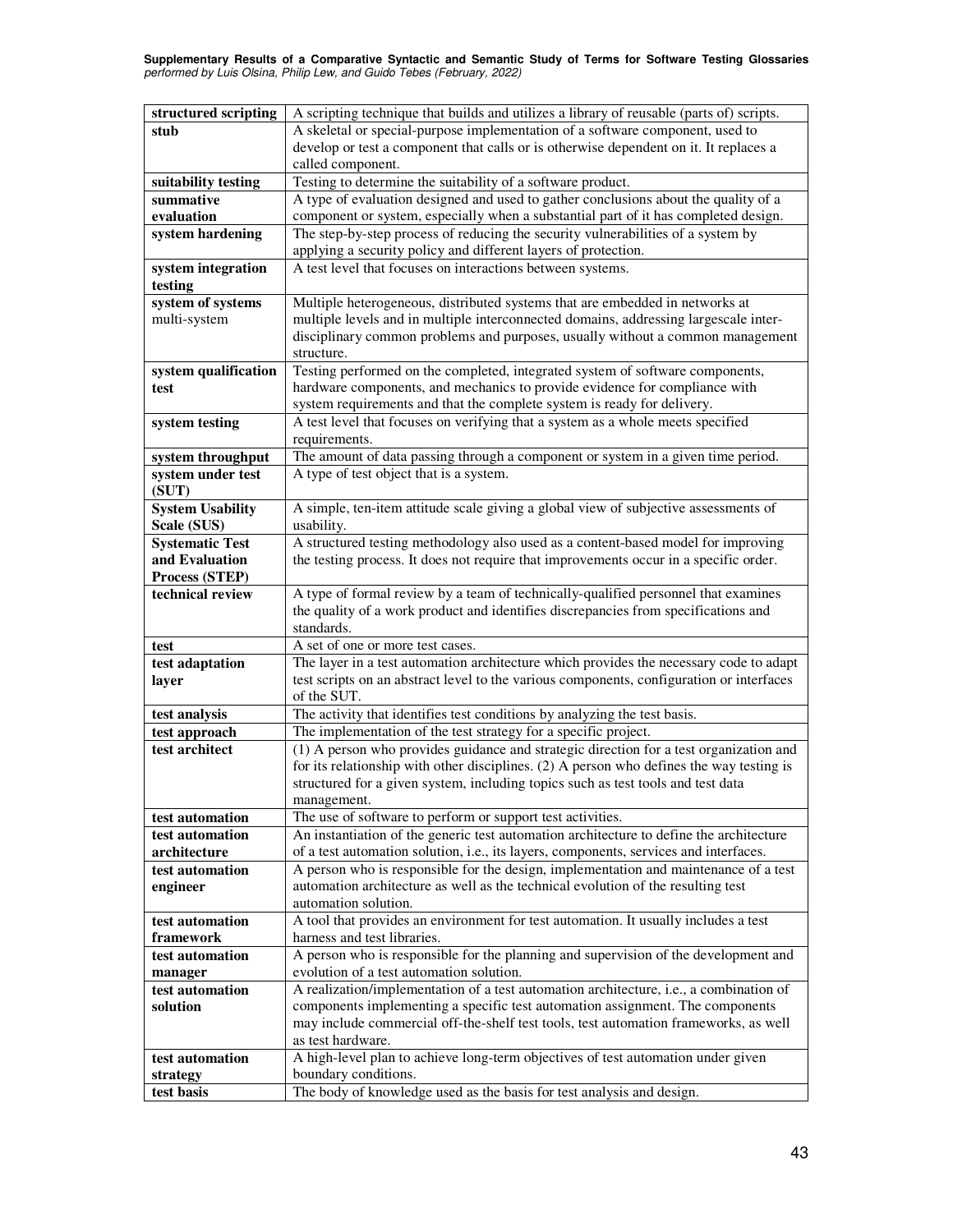| test case                          | A set of preconditions, inputs, actions (where applicable), expected results and                                                                            |
|------------------------------------|-------------------------------------------------------------------------------------------------------------------------------------------------------------|
|                                    | postconditions, developed based on test conditions.                                                                                                         |
| test case explosion                | The disproportionate growth of the number of test cases with growing size of the test                                                                       |
|                                    | basis, when using a certain test design technique. Test case explosion may also                                                                             |
|                                    | happen when applying the test design technique systematically for the first time.                                                                           |
| test case                          | Documentation of a set of one or more test cases.                                                                                                           |
| specification                      | Documentation of the goal or objective for a test session.                                                                                                  |
| test charter<br>charter            |                                                                                                                                                             |
| test closure                       | During the test closure phase of a test process data is collected from completed                                                                            |
|                                    | activities to consolidate experience, testware, facts and numbers. The test closure                                                                         |
|                                    | phase consists of finalizing and archiving the testware and evaluating the test process,                                                                    |
|                                    | including preparation of a test evaluation report.                                                                                                          |
| test completion                    | The activity that makes testware available for later use, leaves test environments in a                                                                     |
|                                    | satisfactory condition and communicates the results of testing to relevant                                                                                  |
|                                    | stakeholders.                                                                                                                                               |
| test condition                     | A testable aspect of a component or system identified as a basis for testing.                                                                               |
| test situation;                    |                                                                                                                                                             |
| test requirement                   |                                                                                                                                                             |
| test control                       | The activity that develops and applies corrective actions to get a test project on track                                                                    |
|                                    | when it deviates from what was planned.                                                                                                                     |
| test cycle                         | An instance of the test process against a single identifiable version of the test object.                                                                   |
| test data                          | Data needed for test execution.                                                                                                                             |
| test data                          | The activity to select data from existing databases or create, generate, manipulate and                                                                     |
| preparation                        | edit data for testing.                                                                                                                                      |
| test data                          | A type of test tool that enables data to be selected from existing databases or created,                                                                    |
| preparation tool<br>test generator | generated, manipulated and edited for use in testing.                                                                                                       |
| test definition layer              | The layer in a generic test automation architecture which supports test implementation                                                                      |
|                                    |                                                                                                                                                             |
|                                    |                                                                                                                                                             |
|                                    | by supporting the definition of test suites and/or test cases, e.g., by offering templates                                                                  |
|                                    | or guidelines.                                                                                                                                              |
| test design<br>test design         | The activity that derives and specifies test cases from test conditions.<br>Documentation specifying the features to be tested and their corresponding test |
| specification                      | conditions.                                                                                                                                                 |
| test director                      | A senior manager who manages test managers.                                                                                                                 |
| test environment                   | An environment containing hardware, instrumentation, simulators, software tools, and                                                                        |
| test bed;                          | other support elements needed to conduct a test.                                                                                                            |
| test rig                           |                                                                                                                                                             |
| test estimation                    | An approximation related to various aspects of testing.                                                                                                     |
| test execution                     | The activity that runs a test on a component or system producing actual results.                                                                            |
| test execution                     | The use of software, e.g., capture/playback tools, to control the execution of tests, the                                                                   |
| automation                         | comparison of actual results to expected results, the setting up of test preconditions,                                                                     |
|                                    | and other test control and reporting functions.                                                                                                             |
| test execution layer               | The layer in a generic test automation architecture which supports the execution of                                                                         |
|                                    | test suites and/or test cases.                                                                                                                              |
| test execution<br>schedule         | A schedule for the execution of test suites within a test cycle.                                                                                            |
| test execution tool                | A test tool that executes tests against a designated test item and evaluates the                                                                            |
|                                    | outcomes against expected results and postconditions.                                                                                                       |
| test generation                    | The layer in a generic test automation architecture which supports manual or                                                                                |
| layer                              | automated design of test suites and/or test cases.                                                                                                          |
| test harness                       | A collection of stubs and drivers needed to execute a test suite                                                                                            |
| test hook                          | A customized software interface that enables automated testing of a test object.                                                                            |
| test implementation                | The activity that prepares the testware needed for test execution based on test analysis                                                                    |
|                                    | and design.                                                                                                                                                 |
| test improvement                   | A plan for achieving organizational test process improvement objectives based on a                                                                          |
| plan                               | thorough understanding of the current strengths and weaknesses of the organization's<br>test processes and test process assets.                             |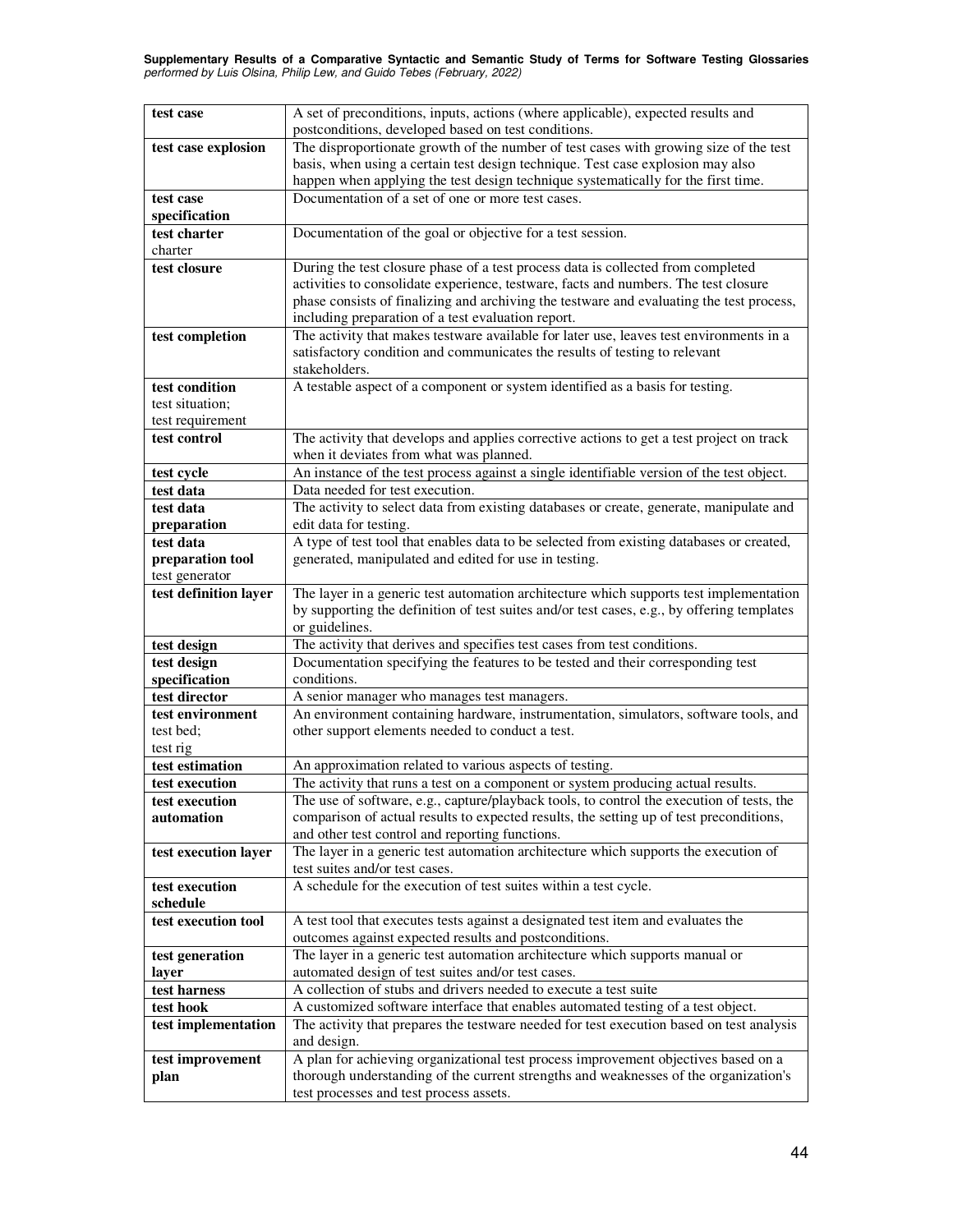| test infrastructure        | The organizational artifacts needed to perform testing, consisting of test                                        |  |  |  |
|----------------------------|-------------------------------------------------------------------------------------------------------------------|--|--|--|
|                            | environments, test tools, office environment and procedures.                                                      |  |  |  |
| test item                  | A part of a test object used in the test process.                                                                 |  |  |  |
| test leader                | On large projects, the person who reports to the test manager and is responsible for                              |  |  |  |
| lead tester                | project management of a particular test level or a particular set of testing activities.                          |  |  |  |
| test level                 | A specific instantiation of a test process.                                                                       |  |  |  |
| test stage                 |                                                                                                                   |  |  |  |
| test log                   | A chronological record of relevant details about the execution of tests.                                          |  |  |  |
| test record;               |                                                                                                                   |  |  |  |
| test run log               |                                                                                                                   |  |  |  |
| test logging               | The activity of creating a test log.                                                                              |  |  |  |
| test recording             |                                                                                                                   |  |  |  |
| test management            | The planning, scheduling, estimating, monitoring, reporting, control and completion                               |  |  |  |
|                            | of test activities.                                                                                               |  |  |  |
| test management            | A tool that supports test management.                                                                             |  |  |  |
| tool                       |                                                                                                                   |  |  |  |
| test manager               | The person responsible for project management of testing activities, resources, and                               |  |  |  |
|                            | evaluation of a test object.                                                                                      |  |  |  |
| <b>Test Maturity</b>       | A five-level staged framework for test process improvement, related to the Capability                             |  |  |  |
| <b>Model integration</b>   | Maturity Model Integration (CMMI), that describes the key elements of an effective                                |  |  |  |
| (TMMi)                     | test process.                                                                                                     |  |  |  |
| test mission               | The purpose of testing for an organization, often documented as part of the test policy.                          |  |  |  |
| test model                 | A model describing testware that is used for testing a component or a system under                                |  |  |  |
|                            | test.                                                                                                             |  |  |  |
| test monitoring            | The activity that checks the status of testing activities, identifies any variances from                          |  |  |  |
|                            | planned or expected, and reports status to stakeholders.                                                          |  |  |  |
| test object                | The work product to be tested.                                                                                    |  |  |  |
| test objective             | The reason or purpose of testing.                                                                                 |  |  |  |
| test Oracle                | A source to determine an expected result to compare with the actual result of the                                 |  |  |  |
| oracle                     | system under test.<br>A distinct set of test activities collected into a manageable phase of a project, e.g., the |  |  |  |
| test phase                 | execution activities of a test level.                                                                             |  |  |  |
|                            | Documentation describing the test objectives to be achieved and the means and the                                 |  |  |  |
| test plan                  | schedule for achieving them, organized to coordinate testing activities.                                          |  |  |  |
| test planning              | The activity of establishing or updating a test plan.                                                             |  |  |  |
| <b>Test Point Analysis</b> | A formula based test estimation method based on function point analysis.                                          |  |  |  |
| (TPA)                      |                                                                                                                   |  |  |  |
| test policy                | A high-level document describing the principles, approach and major objectives of the                             |  |  |  |
| organizational test        | organization regarding testing.                                                                                   |  |  |  |
| policy                     |                                                                                                                   |  |  |  |
| test procedure             | A sequence of test cases in execution order, and any associated actions that may be                               |  |  |  |
|                            | required to set up the initial preconditions and any wrap up activities post execution.                           |  |  |  |
| test process               | The set of interrelated activities comprising of test planning, test monitoring and                               |  |  |  |
|                            | control, test analysis, test design, test implementation, test execution, and test                                |  |  |  |
|                            | completion.                                                                                                       |  |  |  |
| test process group         | A collection of (test) specialists who facilitate the definition, maintenance, and                                |  |  |  |
| (TPG)                      | improvement of the test processes used by an organization.                                                        |  |  |  |
| test process               | A program of activities undertaken to improve the performance and maturity of the                                 |  |  |  |
| improvement                | organization's test processes.                                                                                    |  |  |  |
| test process               | A statement that echoes the Agile manifesto, and defines values for improving the                                 |  |  |  |
| improvement                | testing process. The values are: flexibility over detailed processes, best practices over                         |  |  |  |
| manifesto                  | templates, deployment orientation over process orientation, peer reviews over quality                             |  |  |  |
|                            | assurance (departments), business driven over model-driven.                                                       |  |  |  |
| test process               | A person implementing improvements in the test process based on a test improvement                                |  |  |  |
| improver                   | plan.                                                                                                             |  |  |  |
| test progress report       | A type of test report produced at regular intervals about the progress of test activities                         |  |  |  |
| test status report         | against a baseline, risks, and alternatives requiring a decision.                                                 |  |  |  |
| test pyramid               | A graphical model representing the relationship of the amount of testing per level,                               |  |  |  |
|                            | with more at the bottom than at the top.                                                                          |  |  |  |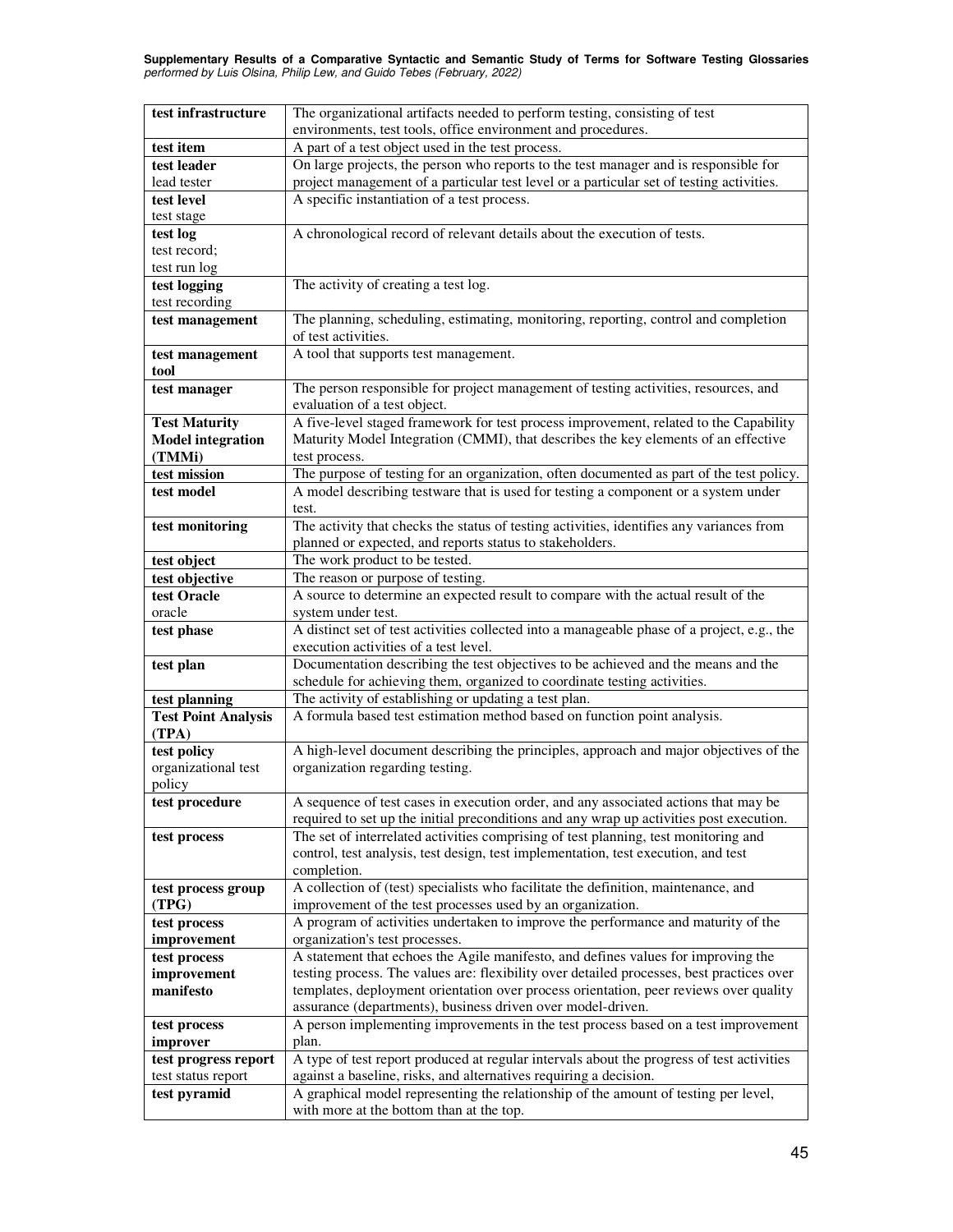| test report                              | Documentation summarizing test activities and results.                                                                                                                |  |  |
|------------------------------------------|-----------------------------------------------------------------------------------------------------------------------------------------------------------------------|--|--|
| test reporting                           | Collecting and analyzing data from testing activities and subsequently consolidating                                                                                  |  |  |
|                                          | the data in a report to inform stakeholders.                                                                                                                          |  |  |
| test result                              | The consequence/outcome of the execution of a test.                                                                                                                   |  |  |
| outcome;                                 |                                                                                                                                                                       |  |  |
| test outcome;                            |                                                                                                                                                                       |  |  |
| result                                   |                                                                                                                                                                       |  |  |
| test run                                 | The execution of a test suite on a specific version of the test object.                                                                                               |  |  |
| test schedule                            | A list of activities, tasks or events of the test process, identifying their intended start                                                                           |  |  |
|                                          | and finish dates and/or times, and interdependencies.                                                                                                                 |  |  |
| test script                              | A sequence of instructions for the execution of a test.                                                                                                               |  |  |
| test selection                           | The criteria used to guide the generation of test cases or to select test cases in order to                                                                           |  |  |
| criteria                                 | limit the size of a test.                                                                                                                                             |  |  |
| test session                             | An uninterrupted period of time spent in executing tests.                                                                                                             |  |  |
| test specification                       | The complete documentation of the test design, test cases, and test scripts for a                                                                                     |  |  |
|                                          | specific test item.                                                                                                                                                   |  |  |
| test strategy                            | Documentation aligned with the test policy that describes the generic requirements for                                                                                |  |  |
| organizational test                      | testing and details how to perform testing within an organization.                                                                                                    |  |  |
| strategy                                 |                                                                                                                                                                       |  |  |
| test suite                               | A set of test scripts or test procedures to be executed in a specific test run.                                                                                       |  |  |
| test set;                                |                                                                                                                                                                       |  |  |
| test case suite                          |                                                                                                                                                                       |  |  |
| test summary                             | A type of test report produced at completion milestones that provides an evaluation of<br>the corresponding test items against exit criteria.                         |  |  |
| report                                   | A procedure used to define test conditions, design test cases, and specify test data.                                                                                 |  |  |
| test technique<br>test design            |                                                                                                                                                                       |  |  |
| technique;                               |                                                                                                                                                                       |  |  |
| test specification                       |                                                                                                                                                                       |  |  |
| technique;                               |                                                                                                                                                                       |  |  |
|                                          |                                                                                                                                                                       |  |  |
|                                          |                                                                                                                                                                       |  |  |
| test case design                         |                                                                                                                                                                       |  |  |
| technique                                |                                                                                                                                                                       |  |  |
| test tool                                | Software or hardware that supports one or more test activities.                                                                                                       |  |  |
| test type                                | A group of test activities based on specific test objectives aimed at specific                                                                                        |  |  |
| test-driven                              | characteristics of a component or system.<br>A software development technique in which the test cases are developed, and often                                        |  |  |
|                                          |                                                                                                                                                                       |  |  |
| development (TDD)<br>test-first approach | automated, and then the software is developed incrementally to pass those test cases.<br>An approach to software development in which the test cases are designed and |  |  |
|                                          | implemented before the associated component or system is developed.                                                                                                   |  |  |
| testability                              | The degree to which test conditions can be established for a component or system, and                                                                                 |  |  |
|                                          | tests can be performed to determine whether those test conditions have been met.                                                                                      |  |  |
| tester                                   | A person who performs testing.                                                                                                                                        |  |  |
| testing                                  | The process consisting of all lifecycle activities, both static and dynamic, concerned                                                                                |  |  |
|                                          | with planning, preparation and evaluation of a component or system and related work                                                                                   |  |  |
|                                          | products to determine that they satisfy specified requirements, to demonstrate that                                                                                   |  |  |
|                                          | they are fit for purpose and to detect defects.                                                                                                                       |  |  |
| testing quadrants                        | A classification model of test types/levels in four quadrants, relating them to two                                                                                   |  |  |
|                                          | dimensions of test goals: supporting the team vs. critiquing the product, and                                                                                         |  |  |
|                                          | technology-facing vs. business-facing.                                                                                                                                |  |  |
| testware                                 | Work products produced during the test process for use in planning, designing,                                                                                        |  |  |
|                                          | executing, evaluating and reporting on testing.                                                                                                                       |  |  |
| think aloud                              | A usability testing technique where test participants share their thoughts with the                                                                                   |  |  |
| usability testing                        | moderator and observers by thinking aloud while they solve usability test tasks. Think                                                                                |  |  |
|                                          | aloud is useful to understand the test participant.                                                                                                                   |  |  |
| think time                               | The amount of time required by a user to determine and execute the next action in a                                                                                   |  |  |
|                                          | sequence of actions.                                                                                                                                                  |  |  |
| time behavior                            | The degree to which a component or system can perform its required functions within<br>required response times, processing times and throughput rates.                |  |  |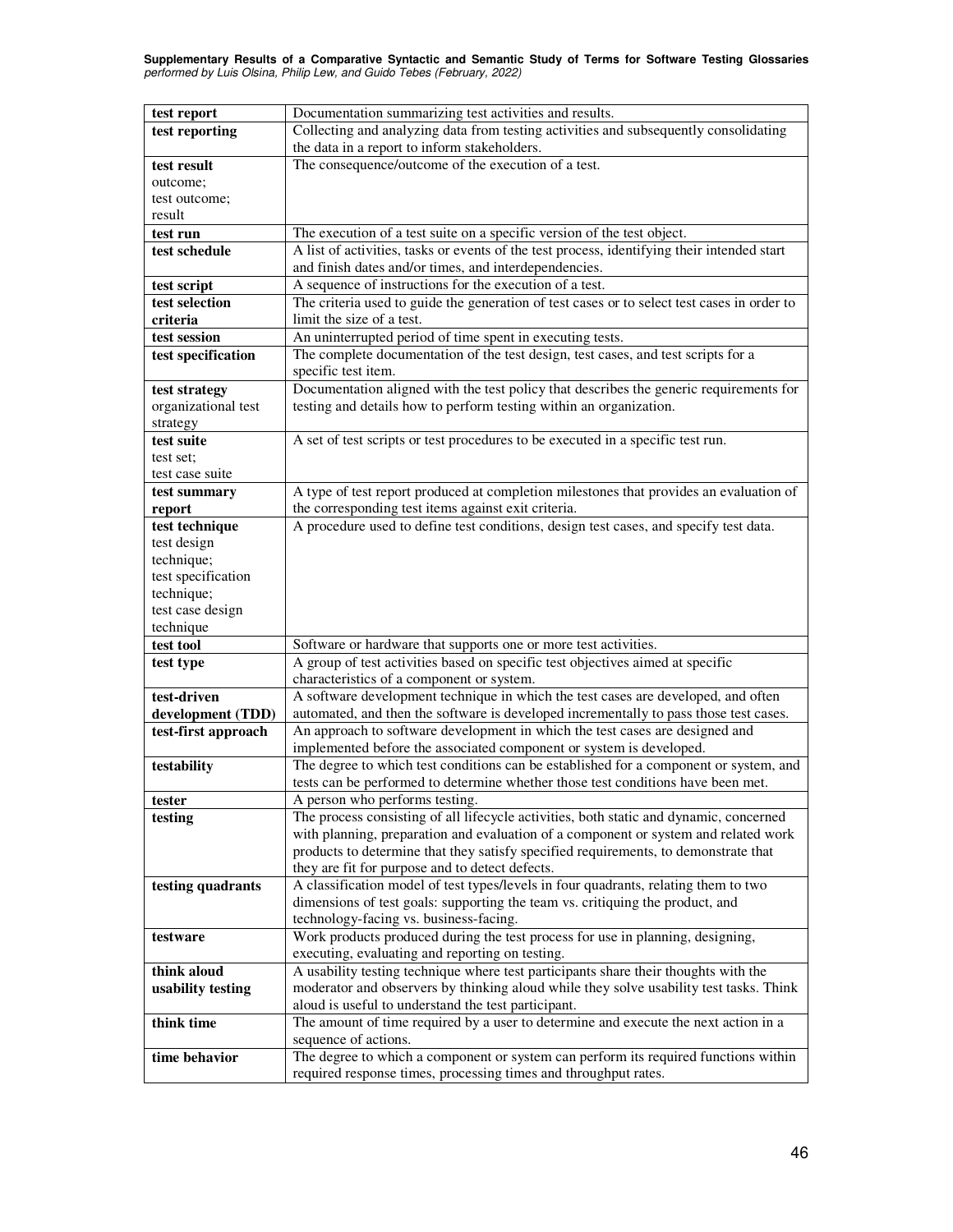| <b>Total Quality</b>          | An organization-wide management approach centered on quality, based on the                                                                                                    |  |  |  |
|-------------------------------|-------------------------------------------------------------------------------------------------------------------------------------------------------------------------------|--|--|--|
| <b>Management</b>             | participation of all members of the organization and aiming at long-term success                                                                                              |  |  |  |
| (TQM)                         | through customer satisfaction, and benefits to all members of the organization and to                                                                                         |  |  |  |
|                               | society. Total Quality Management consists of planning, organizing, directing,                                                                                                |  |  |  |
|                               | control, and assurance.                                                                                                                                                       |  |  |  |
| tour                          | A set of exploratory tests organized around a special focus.                                                                                                                  |  |  |  |
| <b>TPI Next</b>               | A continuous business-driven framework for test process improvement that describes                                                                                            |  |  |  |
|                               | the key elements of an effective and efficient test process.                                                                                                                  |  |  |  |
| traceability                  | The degree to which a relationship can be established between two or more work                                                                                                |  |  |  |
|                               | products.                                                                                                                                                                     |  |  |  |
| traceability matrix           | A two-dimensional table, which correlates two entities (e.g., requirements and test                                                                                           |  |  |  |
|                               | cases). The table allows tracing back and forth the links of one entity to the other, thus<br>enabling the determination of coverage achieved and the assessment of impact of |  |  |  |
|                               | proposed changes.                                                                                                                                                             |  |  |  |
| transactional                 | The analysis of transactions between people and within people's minds; a transaction                                                                                          |  |  |  |
| analysis                      | is defined as a stimulus plus a response. Transactions take place between people and                                                                                          |  |  |  |
|                               | between the ego states (personality segments) within one person's mind.                                                                                                       |  |  |  |
| transcendent-based            | A view of quality, wherein quality cannot be precisely defined, but we know it when                                                                                           |  |  |  |
| quality                       | we see it, or are aware of its absence when it is missing. Quality depends on the                                                                                             |  |  |  |
|                               | perception and affective feelings of an individual or group of individuals toward a                                                                                           |  |  |  |
|                               | product.                                                                                                                                                                      |  |  |  |
| unit test framework           | A tool that provides an environment for unit or component testing in which a                                                                                                  |  |  |  |
|                               | component can be tested in isolation or with suitable stubs and drivers. It also                                                                                              |  |  |  |
|                               | provides other support for the developer, such as debugging capabilities.                                                                                                     |  |  |  |
| usability                     | The degree to which a component or system can be used by specified users to achieve                                                                                           |  |  |  |
|                               | specified goals in a specified context of use.                                                                                                                                |  |  |  |
| usability evaluation          | A process through which information about the usability of a system is gathered in                                                                                            |  |  |  |
|                               | order to improve the system (known as formative evaluation) or to assess the merit or                                                                                         |  |  |  |
|                               | worth of a system (known as summative evaluation).                                                                                                                            |  |  |  |
|                               |                                                                                                                                                                               |  |  |  |
| usability lab                 | A test facility in which unintrusive observation of participant reactions and responses                                                                                       |  |  |  |
|                               | to software takes place.                                                                                                                                                      |  |  |  |
| usability                     | A requirement on the usability of a component or system.                                                                                                                      |  |  |  |
| requirement<br>usability test | A representative user who solves typical tasks in a usability test.                                                                                                           |  |  |  |
| participant                   |                                                                                                                                                                               |  |  |  |
| usability test script         | A document specifying a sequence of actions for the execution of a usability test. It is                                                                                      |  |  |  |
|                               | used by the moderator to keep track of briefing and pre-session interview questions,                                                                                          |  |  |  |
|                               | usability test tasks, and post-session interview questions.                                                                                                                   |  |  |  |
| usability test                | A test session in usability testing in which a usability test participant is executing                                                                                        |  |  |  |
| session                       | tests, moderated by a moderator and observed by a number of observers.                                                                                                        |  |  |  |
| usability test task           | A usability test execution activity specified by the moderator that needs to be                                                                                               |  |  |  |
|                               | accomplished by a usability test participant within a given period of time.                                                                                                   |  |  |  |
| usability testing             | Testing to evaluate the degree to which the system can be used by specified users with                                                                                        |  |  |  |
|                               | effectiveness, efficiency and satisfaction in a specified context of use.                                                                                                     |  |  |  |
| use case testing              | A black-box test technique in which test cases are designed to exercise use case                                                                                              |  |  |  |
| user scenario testing;        | behaviors.                                                                                                                                                                    |  |  |  |
| scenario testing              |                                                                                                                                                                               |  |  |  |
| user acceptance               | A type of acceptance testing performed to determine if intended users accept the                                                                                              |  |  |  |
| testing (UAT)                 | system.                                                                                                                                                                       |  |  |  |
| user error                    | The degree to which a component or system protects users against making errors.                                                                                               |  |  |  |
| protection                    |                                                                                                                                                                               |  |  |  |
| user experience               | A person's perceptions and responses resulting from the use or anticipated use of a<br>software product.                                                                      |  |  |  |
| user interface                | All components of a system that provide information and controls for the user to                                                                                              |  |  |  |
|                               | accomplish specific tasks with the system.                                                                                                                                    |  |  |  |
| user interface                | The degree to which a user interface enables pleasing and satisfying interaction for the                                                                                      |  |  |  |
| aesthetics                    | user.                                                                                                                                                                         |  |  |  |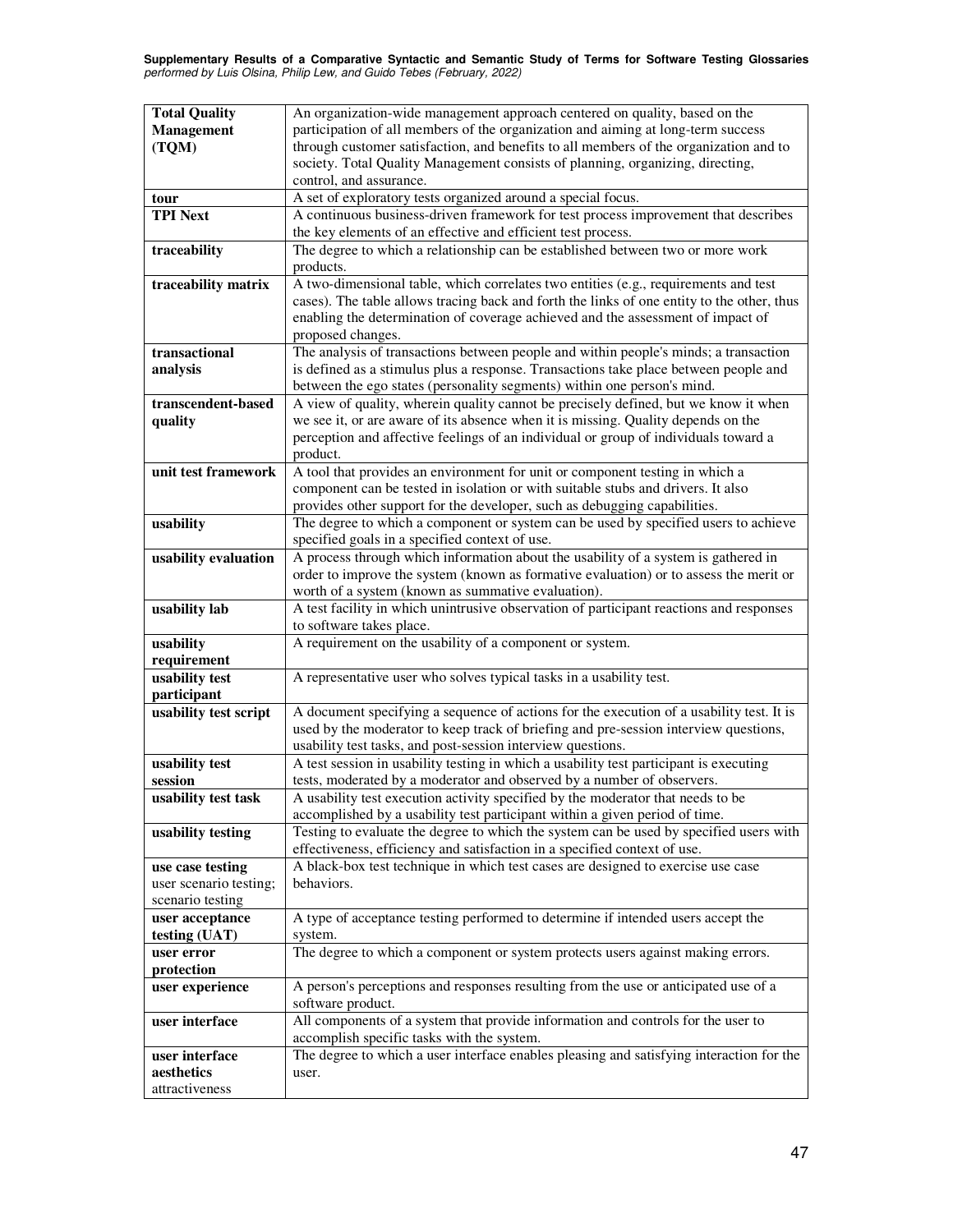| user interface                            | A low-level, specific rule or recommendation for user interface design that leaves                                                                                         |
|-------------------------------------------|----------------------------------------------------------------------------------------------------------------------------------------------------------------------------|
| guideline                                 | little room for interpretation so designers implement it similarly. It is often used to                                                                                    |
|                                           | ensure consistency in the appearance and behavior of the user interface of the systems                                                                                     |
|                                           | produced by an organization.                                                                                                                                               |
| user story                                | A user or business requirement consisting of one sentence expressed in the everyday                                                                                        |
|                                           | or business language which is capturing the functionality a user needs, the reason<br>behind it, any non-functional criteria, and also including acceptance criteria.      |
| user story testing                        | A black-box test design technique in which test cases are designed based on user                                                                                           |
|                                           | stories to verify their correct implementation.                                                                                                                            |
| user survey                               | A usability evaluation whereby a representative sample of users are asked to report                                                                                        |
|                                           | subjective evaluation into a questionnaire based on their experience in using a                                                                                            |
|                                           | component or system.                                                                                                                                                       |
| user-agent based                          | A type of testing in which a test client is used to switch the user agent string and                                                                                       |
| testing                                   | identify itself as a different client while executing test suites.                                                                                                         |
| user-based quality                        | A view of quality, wherein quality is the capacity to satisfy needs, wants and desires                                                                                     |
|                                           | of the user(s). A product or service that does not fulfill user needs is unlikely to find                                                                                  |
|                                           | any users. This is a context dependent, contingent approach to quality since different                                                                                     |
|                                           | business characteristics require different qualities of a product.                                                                                                         |
| V-model                                   | A sequential development lifecycle model describing a one-for-one relationship                                                                                             |
|                                           | between major phases of software development from business requirements<br>specification to delivery, and corresponding test levels from acceptance testing to             |
|                                           | component testing.                                                                                                                                                         |
| validation                                | Confirmation by examination and through provision of objective evidence that the                                                                                           |
|                                           | requirements for a specific intended use or application have been fulfilled.                                                                                               |
| value-based quality                       | A view of quality wherein quality is defined by price. A quality product or service is                                                                                     |
|                                           | one that provides desired performance at an acceptable cost. Quality is determined by                                                                                      |
|                                           | means of a decision process with stakeholders on trade-offs between time, effort and                                                                                       |
|                                           | cost aspects.                                                                                                                                                              |
| verification                              | Confirmation by examination and through provision of objective evidence that                                                                                               |
|                                           | specified requirements have been fulfilled.                                                                                                                                |
|                                           |                                                                                                                                                                            |
| virtual user                              | A simulation of activities performed according to a user operational profile.                                                                                              |
| vulnerability                             | A static analyzer that is used to detect particular security vulnerabilities in the code.                                                                                  |
| scanner                                   |                                                                                                                                                                            |
| Walkthrough                               | A type of review in which an author leads members of the review through a work                                                                                             |
| structured                                | product and the members ask questions and make comments about possible issues.                                                                                             |
| walkthrough                               |                                                                                                                                                                            |
| <b>Web Content</b>                        | A part of a series of web accessibility guidelines published by the Web Accessibility                                                                                      |
| <b>Accessibility</b><br><b>Guidelines</b> | Initiative (WAI) of the World Wide Web Consortium (W3C), the main international<br>standards organization for the internet. They consist of a set of guidelines for making |
| (WCAG)                                    | content accessible, primarily for people with disabilities.                                                                                                                |
| <b>Website Analysis</b>                   | A commercial website analysis service providing a questionnaire for measuring user                                                                                         |
| and Measurement                           | experience and assessing delivery of business goals online.                                                                                                                |
| Inventory                                 |                                                                                                                                                                            |
| (WAMMI)                                   |                                                                                                                                                                            |
| white-box test                            | A test technique only based on the internal structure of a component or system.                                                                                            |
| technique                                 |                                                                                                                                                                            |
| structure-based                           |                                                                                                                                                                            |
| technique;                                |                                                                                                                                                                            |
| structure-based test                      |                                                                                                                                                                            |
| technique;<br>structural test             |                                                                                                                                                                            |
| technique;                                |                                                                                                                                                                            |
| white-box technique                       |                                                                                                                                                                            |
| white-box testing                         | Testing based on an analysis of the internal structure of the component or system.                                                                                         |
| clear-box testing;                        |                                                                                                                                                                            |
| code-based testing;                       |                                                                                                                                                                            |
| glass-box testing;                        |                                                                                                                                                                            |
| logic-coverage                            |                                                                                                                                                                            |
| testing;<br>logic-driven testing;         |                                                                                                                                                                            |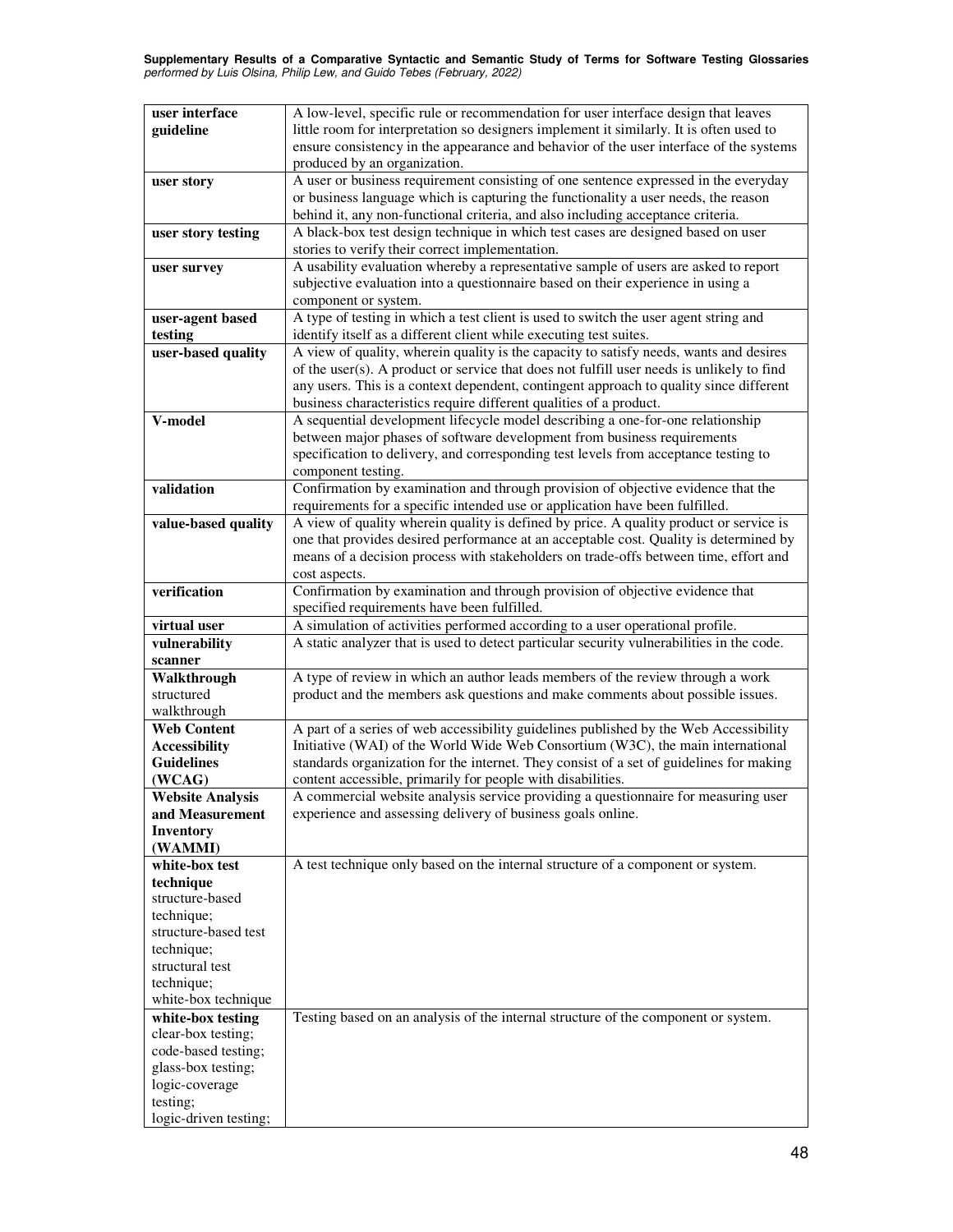| structural testing;<br>structure-based |                                                                                                                                          |
|----------------------------------------|------------------------------------------------------------------------------------------------------------------------------------------|
| testing                                |                                                                                                                                          |
| <b>Wideband Delphi</b>                 | An expert-based test estimation technique that aims at making an accurate estimation<br>using the collective wisdom of the team members. |
| wild pointer                           | A pointer that references a location that is out of scope for that pointer or that does not<br>exist.                                    |
| XiL test<br>environment (XiL)          | A generalized term for dynamic testing in different virtual test environments.                                                           |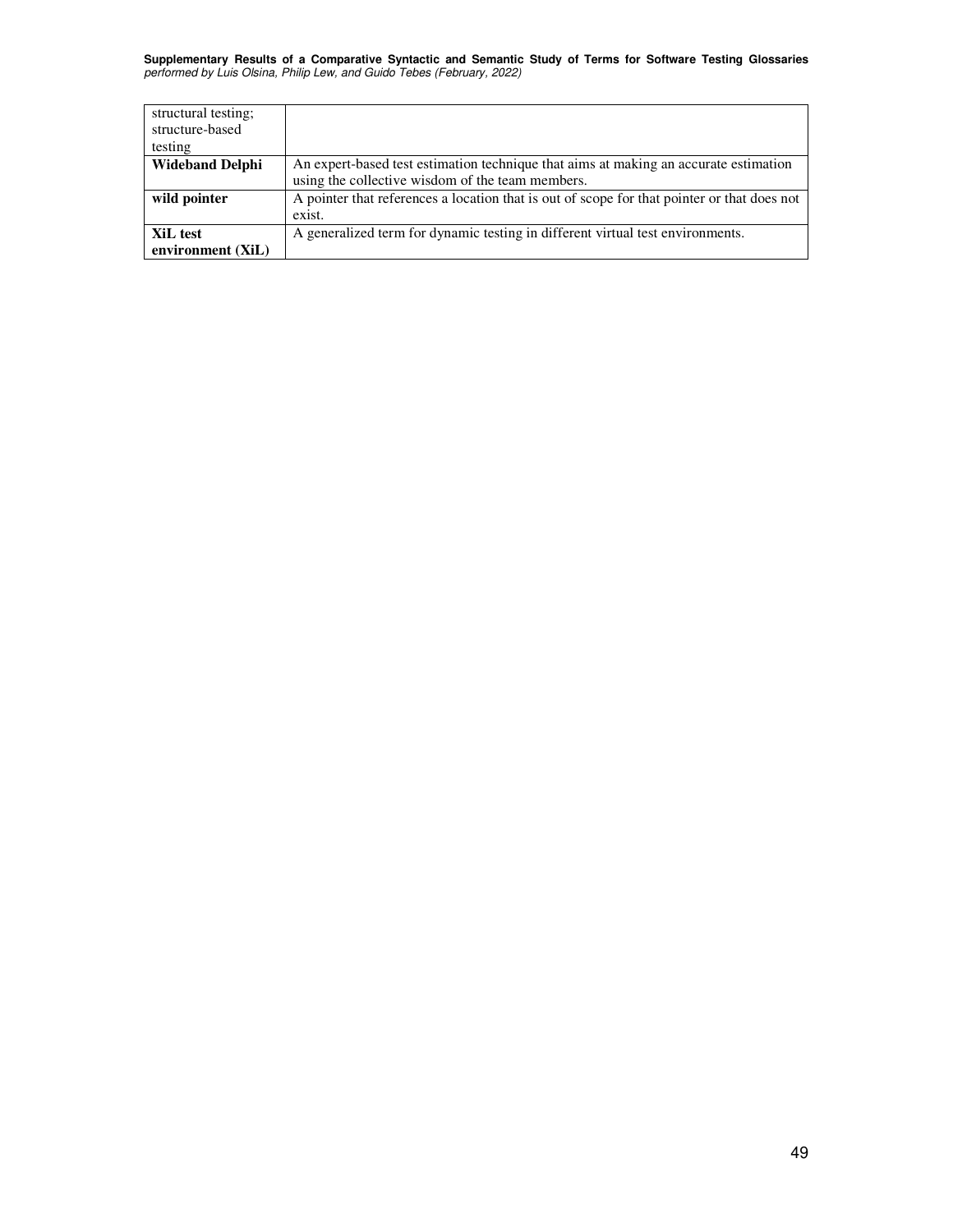### Appendix V: Quantities related to the number of terms for each category in the glossaries

*In this Appendix we show the metrics and their obtained values related to the number of terms for each category in the 3 glossaries. We include metrics for the total number of terms for categories 1 to 6, which are specific for the software testing domain, in addition to the total number of terms ending with the word "testing" per category as well.* 

| Metric name/acronym                                                                                  | <b>Value</b> |
|------------------------------------------------------------------------------------------------------|--------------|
| Total Sum of Unique Terms in Category1 [TUTC1 = $#UTxISOC1 +$<br>#UTxTMMiC1 + #UTxISTQBC1)]          | 64           |
| Total Sum of Unique Terms in Category2 [TUTC2 = $(\text{\#UTxISOC2 +}$<br>#UTxTMMiC2 + #UTxISTQBC2)] | 191          |
| Total Sum of Unique Terms in Category3 $ TUTC3 = #UTxISOC3 +$<br>#UTxTMMiC3 + #UTxISTQBC3)]          | 24           |
| Total Sum of Unique Terms in Category4 [TUTC4 = $(\text{\#UTxISOC4 +}$<br>#UTxTMMiC4 + #UTxISTQBC4)] | 130          |
| Total Sum of Unique Terms in Category5 $ TUTC5  = #UTXISOC5 +$<br>#UTxTMMiC5 + #UTxISTQBC5)]         | 75           |
| Total Sum of Unique Terms in Category6 [TUTC6 = (#UTxISOC6 +<br>#UTxTMMiC6 + #UTxISTQBC6)]           | 52           |
| Total Sum of Unique Terms ending with the word "Testing" in<br>Category1 (TUTeTC1)                   | 13           |
| Total Sum of Unique Terms ending with the word "Testing" in<br>Category2 (TUTeTC2)                   | 109          |
| Total Sum of Unique Terms ending with the word "Testing" in<br>Category3 (TUTeTC3)                   | $\mathbf{0}$ |
| Total Sum of Unique Terms ending with the word "Testing" in<br>Category4 (TUTeTC4)                   | $\Omega$     |
| Total Sum of Unique Terms ending with the word "Testing" in<br>Category5 (TUTeTC5)                   | 32           |
| Total Sum of Unique Terms ending with the word "Testing" in<br>Category6 (TUTeTC6)                   | $\theta$     |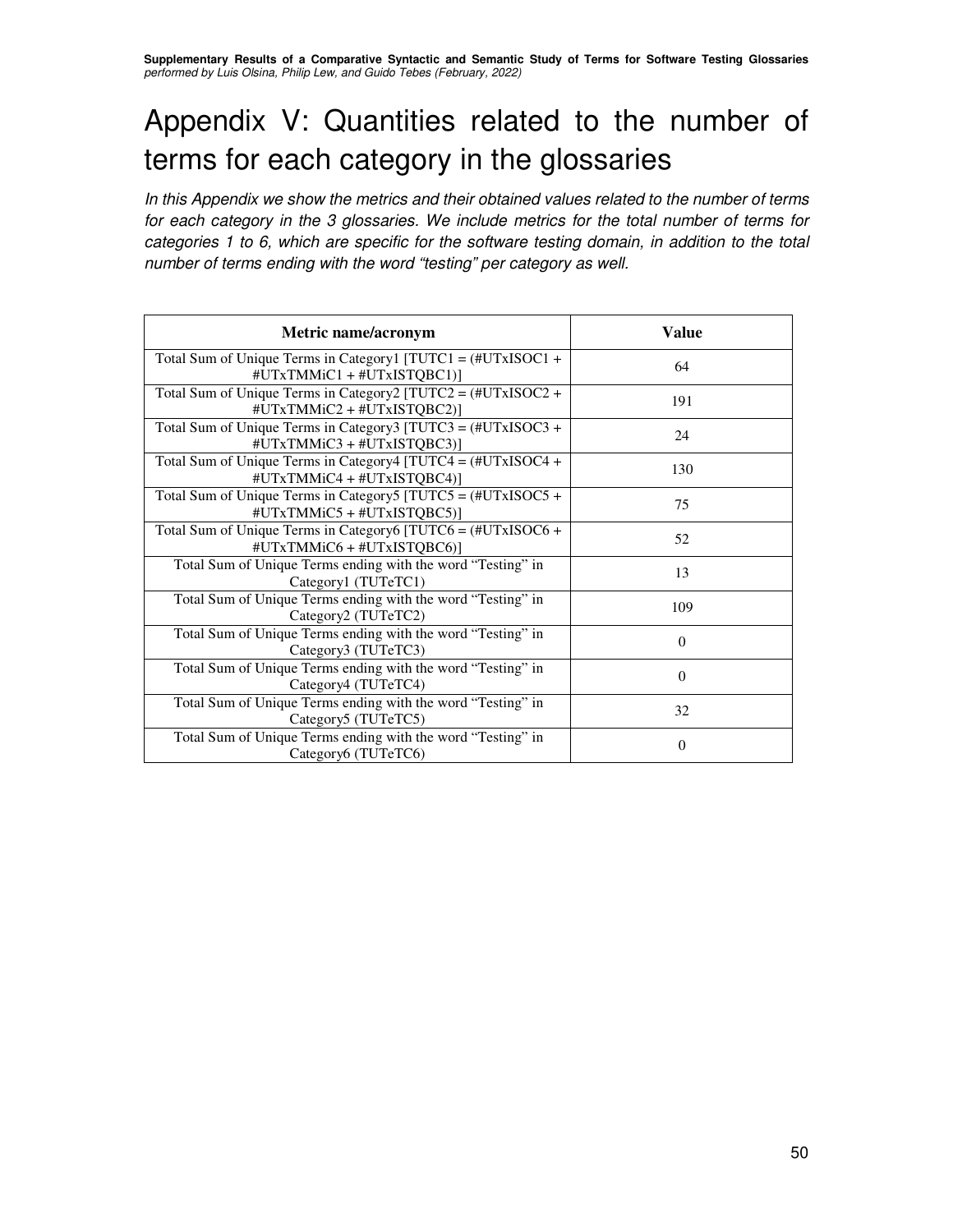# Appendix VI: Frequencies and semantic classification of glossaries terms ending with the word "testing" in categories 1, 2 and 5

*In this Appendix we document a set of tables that contain: i) terms with the syntactic frequency of 3; ii) terms with the syntactic frequency of 2; and iii) terms with the syntactic frequency of 1. Note that all term names end with the word "testing". Also, we include the semantic classification of each term into C1 (Cat1\_Sgy – Strategy), C2 (Cat2\_Wpr – Work Processes) or C5 (Cat5\_Me – Methods). Note also that these tables support further analysis of terms with respect to syntactic/semantic similarities/discrepancies and ultimately syntactic/semantic consistencies as carried out in Section 3 of the conference paper* [4]*.* 

| <b>Full Syntactic Similarity (Frequency 3) for terms ending with</b>                         |                  |             |              |                                           |
|----------------------------------------------------------------------------------------------|------------------|-------------|--------------|-------------------------------------------|
| "testing" in Categories 1 to 6                                                               |                  |             |              |                                           |
| Note that Cat1_Sgy stands for Category 1 (Strategy), Cat2_WPr for Category 2 (Work Process), |                  |             |              |                                           |
| and Cat5_Me for Category 5 (Method)                                                          |                  |             |              |                                           |
| <b>Term</b>                                                                                  | $\overline{ISO}$ | <b>TMMi</b> | <b>ISTQB</b> | Glossaries' main entries and              |
| *Green shaded                                                                                | 29119-1          |             |              | synonyms                                  |
| indicates full                                                                               |                  |             |              |                                           |
| semantic similarity                                                                          |                  |             |              | Note that if the cell is empty, it means  |
| *Yellow shaded<br>indicates partial                                                          |                  |             |              | that none of the main entries have        |
| semantic similarity                                                                          |                  |             |              | synonyms                                  |
| *Red shaded                                                                                  |                  |             |              |                                           |
| indicates no                                                                                 |                  |             |              |                                           |
| semantic similarity                                                                          |                  |             |              |                                           |
| testing                                                                                      | Cat2 WPr         | Cat2 WPr    | Cat2 WPr     |                                           |
| dynamic testing                                                                              | Cat2 WPr         | Cat2 WPr    | Cat2 WPr     |                                           |
| static testing                                                                               | Cat2 WPr         | Cat2_WPr    | Cat2 WPr     |                                           |
| white-box testing                                                                            | Cat2 WPr         | Cat2 WPr    | Cat2 WPr     | *ISO 29119-1:                             |
|                                                                                              |                  |             |              | Main entry: structure-based testing       |
|                                                                                              |                  |             |              | Synonyms: structural testing; glass-      |
|                                                                                              |                  |             |              | box testing; white box testing            |
|                                                                                              |                  |             |              | *TMMi:                                    |
|                                                                                              |                  |             |              | Main entry: white-box testing             |
|                                                                                              |                  |             |              | *ISTQB:                                   |
|                                                                                              |                  |             |              | Main entry: white-box testing             |
|                                                                                              |                  |             |              | Synonyms: clear-box testing; code-        |
|                                                                                              |                  |             |              | based testing; glass-box testing; logic-  |
|                                                                                              |                  |             |              | coverage testing; logic-driven testing;   |
|                                                                                              |                  |             |              | structural<br>testing;<br>structure-based |
|                                                                                              |                  |             |              | testing                                   |
| regression testing                                                                           | Cat2 WPr         | Cat2 WPr    | Cat2 WPr     |                                           |
| confirmation testing                                                                         | Cat2 WPr         | Cat2 WPr    | Cat2 WPr     | *ISO 29119-1:                             |
|                                                                                              |                  |             |              | Main entry: retesting                     |
|                                                                                              |                  |             |              | Synonyms: confirmation testing            |
|                                                                                              |                  |             |              | *TMMi:                                    |
|                                                                                              |                  |             |              | Main entry: re-testing                    |
|                                                                                              |                  |             |              | Synonyms: confirmation testing            |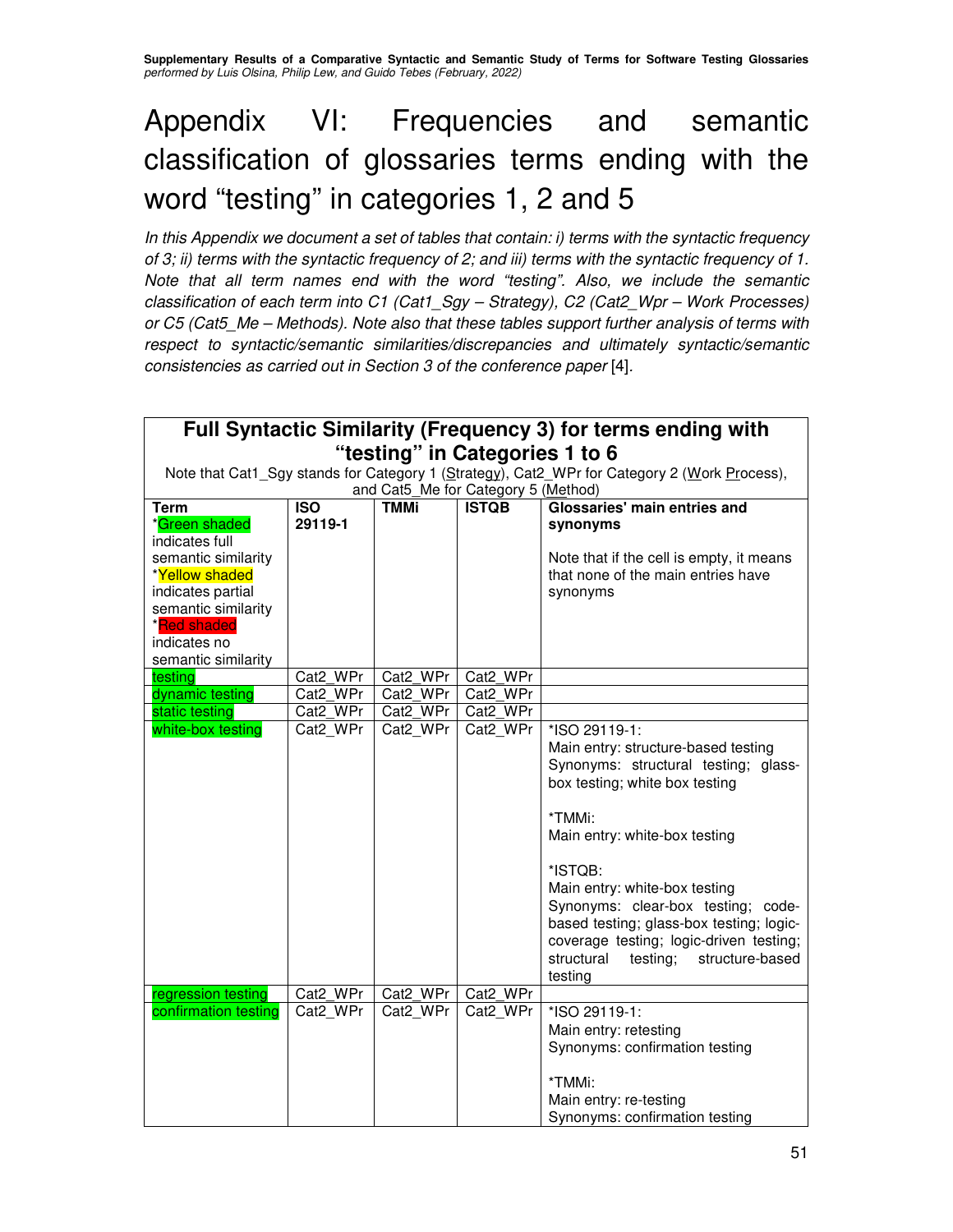|                     |                      |          |          | *ISTQB:<br>Main entry: confirmation testing<br>Synonyms: re-testing                                                   |
|---------------------|----------------------|----------|----------|-----------------------------------------------------------------------------------------------------------------------|
| statement testing   | Cat <sub>2</sub> WPr | Cat5 Me  | Cat5 Me  |                                                                                                                       |
| scenario testing    | Cat2 WPr             | Cat5 Me  | Cat5 Me  | *ISO 29119-1:                                                                                                         |
|                     |                      |          |          | Main entry: scenario testing                                                                                          |
|                     |                      |          |          | *TMMi:<br>Main entry: use case testing<br>*ISTQB:<br>Main entry: use case testing<br>Synonyms: user scenario testing; |
| risk-based testing  | Cat2 WPr             | Cat1_Sgy | Cat2 WPr | scenario testing                                                                                                      |
| exploratory testing | Cat <sub>2</sub> WPr | Cat5 Me  | Cat1 Sgy |                                                                                                                       |

| Partial Syntactic Similarity (Frequency 2) for terms ending with                             |                       |             |              |                                          |  |  |
|----------------------------------------------------------------------------------------------|-----------------------|-------------|--------------|------------------------------------------|--|--|
| "testing" in Categories 1 to 6                                                               |                       |             |              |                                          |  |  |
| Note that Cat1_Sgy stands for Category 1 (Strategy), Cat2_WPr for Category 2 (Work Process), |                       |             |              |                                          |  |  |
| and Cat5_Me for Category 5 (Method)                                                          |                       |             |              |                                          |  |  |
| <b>Term</b><br>*Green shaded                                                                 | <b>ISO</b><br>29119-1 | <b>TMMi</b> | <b>ISTQB</b> | Glossaries' main entries and<br>synonyms |  |  |
| indicates full                                                                               |                       |             |              | Note that if the cell is empty, it       |  |  |
| semantic similarity                                                                          |                       |             |              | means that none of the main              |  |  |
| *Yellow shaded                                                                               |                       |             |              | entries have synonyms                    |  |  |
| indicates no                                                                                 |                       |             |              |                                          |  |  |
| semantic similarity                                                                          |                       |             |              |                                          |  |  |
| acceptance testing                                                                           |                       | Cat2_WPr    | Cat2_WPr     |                                          |  |  |
| accessibility testing                                                                        | Cat2_WPr              |             | Cat2 WPr     |                                          |  |  |
| alpha testing                                                                                |                       | Cat2 WPr    | Cat2 WPr     |                                          |  |  |
| state transition                                                                             |                       | Cat5 Me     | Cat5 Me      | *TMMi:                                   |  |  |
| testing                                                                                      |                       |             |              | Main entry: state transition testing     |  |  |
|                                                                                              |                       |             |              | *ISTQB:                                  |  |  |
|                                                                                              |                       |             |              | Main entry: state transition testing     |  |  |
|                                                                                              |                       |             |              | Synonyms: finite state testing           |  |  |
| exhaustive testing                                                                           |                       | Cat1 Sgy    | Cat1_Sgy     | *TMMi:                                   |  |  |
|                                                                                              |                       |             |              | Main entry: exhaustive testing           |  |  |
|                                                                                              |                       |             |              | *ISTQB:                                  |  |  |
|                                                                                              |                       |             |              | Main entry: exhaustive testing           |  |  |
|                                                                                              |                       |             |              | Synonyms: complete testing               |  |  |
| independence of<br>testing                                                                   |                       | Cat1_Sgy    | Cat1_Sgy     |                                          |  |  |
| capacity testing                                                                             | Cat2 WPr              |             | Cat2_WPr     |                                          |  |  |
| requirements-                                                                                |                       | Cat1_Sgy    | Cat1 Sgy     |                                          |  |  |
| based testing                                                                                |                       |             |              |                                          |  |  |
| security testing                                                                             | Cat2 WPr              |             | Cat2 WPr     |                                          |  |  |
| component                                                                                    |                       | Cat2 WPr    | Cat2 WPr     | *TMMi:                                   |  |  |
| integration testing                                                                          |                       |             |              | Main entry: component integration        |  |  |
|                                                                                              |                       |             |              | testing                                  |  |  |
|                                                                                              |                       |             |              | *ISTQB:                                  |  |  |
|                                                                                              |                       |             |              | Main entry: component integration        |  |  |
|                                                                                              |                       |             |              |                                          |  |  |
|                                                                                              |                       |             |              | testing                                  |  |  |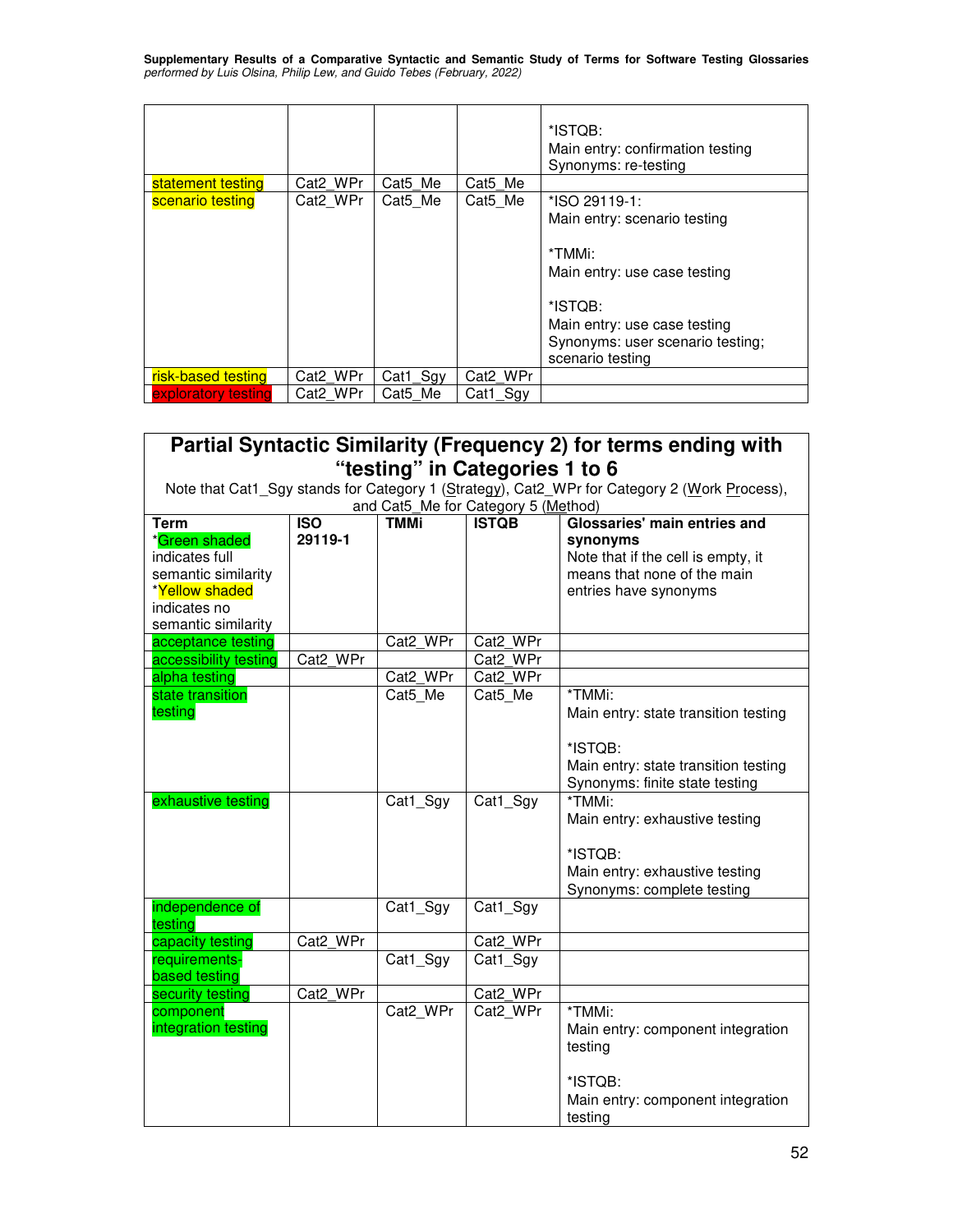|                        |          |          |          | Synonyms: link testing                |
|------------------------|----------|----------|----------|---------------------------------------|
| component testing      |          | Cat2 WPr | Cat2 WPr | *TMMi:                                |
|                        |          |          |          | Main entry: component testing         |
|                        |          |          |          | Synonyms: unit testing                |
|                        |          |          |          |                                       |
|                        |          |          |          | *ISTOB:                               |
|                        |          |          |          | Main entry: component testing         |
|                        |          |          |          | Synonyms: unit testing; module        |
|                        |          |          |          | testing                               |
| beta testing           |          | Cat2 WPr | Cat2 WPr |                                       |
| stress testing         | Cat2 WPr |          | Cat2 WPr |                                       |
| decision testing       |          | Cat5 Me  | Cat5 Me  |                                       |
| system integration     |          | Cat2 WPr | Cat2_WPr |                                       |
| testing                |          |          |          |                                       |
| endurance testing      | Cat2 WPr |          | Cat2 WPr |                                       |
| system testing         |          | Cat2 WPr | Cat2 WPr |                                       |
| functional testing     |          | Cat2 WPr | Cat2 WPr |                                       |
| load testing           | Cat2 WPr |          | Cat2 WPr |                                       |
| scripted testing       | Cat2_WPr |          | Cat2 WPr |                                       |
| integration testing    |          | Cat2 WPr | Cat2 WPr |                                       |
| performance<br>testing | Cat2 WPr |          | Cat2 WPr |                                       |
| black-box testing      | Cat2 WPr | Cat2 WPr |          | *ISO 29119-1:                         |
|                        |          |          |          | Main<br>specification-based<br>entry: |
|                        |          |          |          | testing                               |
|                        |          |          |          | Synonyms:<br>black-box<br>testing;    |
|                        |          |          |          | closed box testing                    |
|                        |          |          |          |                                       |
|                        |          |          |          | *TMMi:                                |
|                        |          |          |          | Main entry: black-box testing         |
| decision table         |          | Cat5_Me  | Cat5 Me  |                                       |
| testing                |          |          |          |                                       |
| non-functional         |          | Cat2 WPr | Cat2 WPr |                                       |
| testing                |          |          |          |                                       |

### **Without Syntactic Similarity (Frequency 1) for terms ending with "testing" in Categories 1 to 6**

Note that Cat1\_Sgy stands for Category 1 (Strategy), Cat2\_WPr for Category 2 (Work Process), and Cat5\_Me for Category 5 (Method)

| and Cato Me for Category 5 (Method) |            |             |                      |                                   |  |
|-------------------------------------|------------|-------------|----------------------|-----------------------------------|--|
| <b>Term</b>                         | <b>ISO</b> | <b>TMMi</b> | <b>ISTQB</b>         | <b>Synonyms</b>                   |  |
|                                     | 29119-1    |             |                      |                                   |  |
|                                     |            |             |                      | Note that if the cell is empty it |  |
|                                     |            |             |                      | means there are no synonyms       |  |
| agile testing                       |            |             | Cat1_Sgy             |                                   |  |
| api testing                         |            |             | Cat <sub>2</sub> WPr |                                   |  |
| audio testing                       |            |             | Cat <sub>2</sub> WPr |                                   |  |
| computer aided                      |            |             | Cat1 Sgy             |                                   |  |
| software testing (cast)             |            |             |                      |                                   |  |
| back-to-back-testing                |            |             | Cat2 WPr             |                                   |  |
| backup and recovery                 | Cat2 WPr   |             |                      |                                   |  |
| testing                             |            |             |                      |                                   |  |
| continuous testing                  |            |             | Cat1_Sgy             |                                   |  |
| crowd testing                       |            |             | Cat1 Sgy             |                                   |  |
| branch testing                      |            | Cat5 Me     |                      |                                   |  |
| change-related testing              |            |             | Cat2 WPr             |                                   |  |
| checklist-based testing             |            |             | Cat5 Me              |                                   |  |
| cli testing                         |            |             | Cat2 WPr             |                                   |  |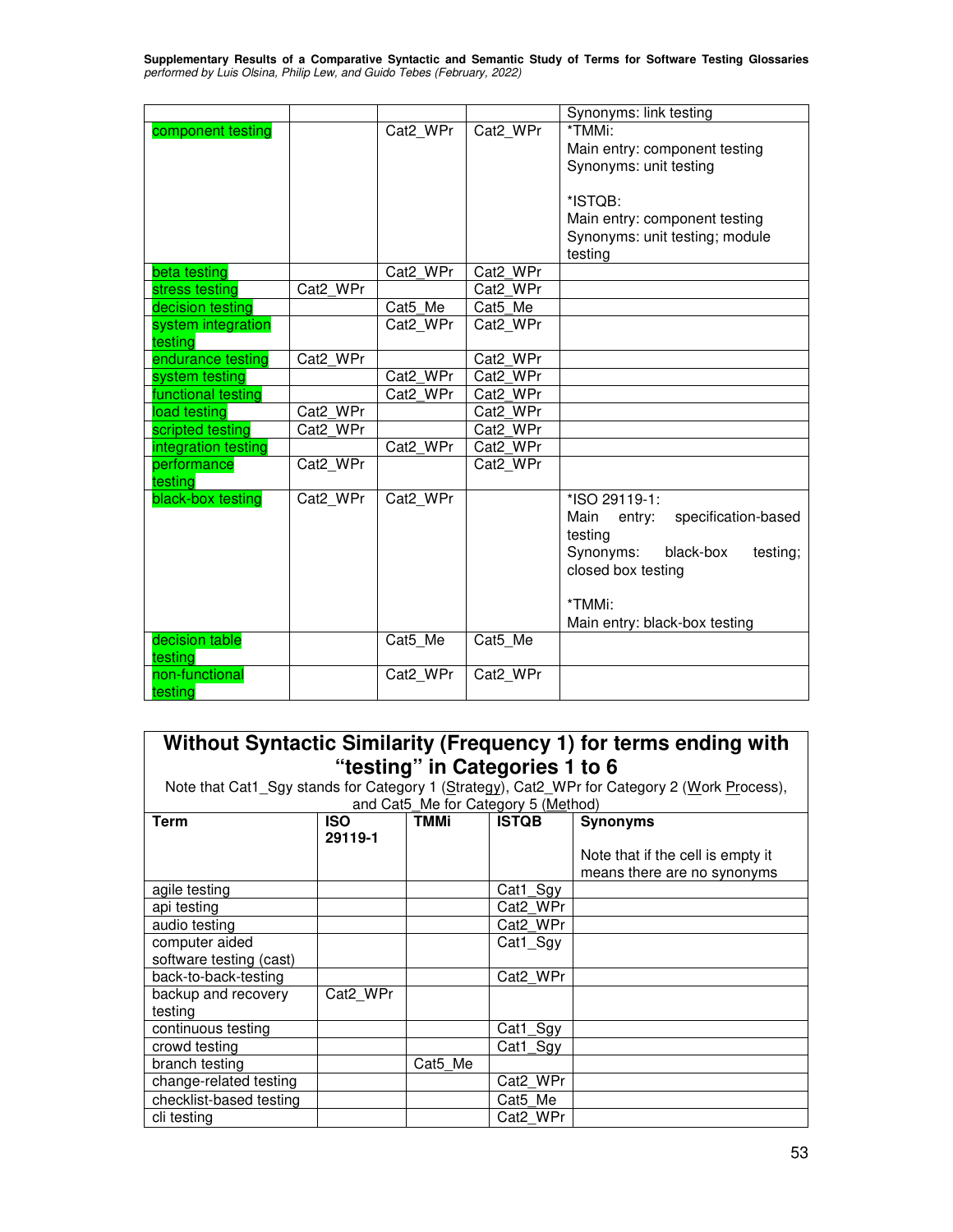| combinatorial testing    |          |          | Cat5 Me  |                                                                            |
|--------------------------|----------|----------|----------|----------------------------------------------------------------------------|
| compatibility testing    | Cat2 WPr |          |          |                                                                            |
| compliance testing       |          |          | Cat2_WPr | Synonyms: conformance testing;<br>regulation testing; standards<br>testing |
| concurrency testing      |          |          | Cat2 WPr |                                                                            |
| condition testing        |          | Cat5 Me  |          |                                                                            |
| contractual acceptance   |          |          | Cat2 WPr |                                                                            |
| testing                  |          |          |          |                                                                            |
| control flow testing     |          |          | Cat5 Me  |                                                                            |
| data-driven testing      |          |          | Cat5 Me  |                                                                            |
| decision condition       |          |          | Cat5 Me  |                                                                            |
| testing                  |          |          |          |                                                                            |
| device-based testing     |          |          | Cat2 WPr |                                                                            |
| elementary comparison    |          | Cat5_Me  |          |                                                                            |
| testing                  |          |          |          |                                                                            |
| end-to-end testing       |          |          | Cat2 WPr | Synonyms: E2E testing                                                      |
| experience-based         |          |          | Cat2 WPr |                                                                            |
| testing                  |          |          |          |                                                                            |
| field testing            |          |          | Cat2 WPr |                                                                            |
| fuzz testing             |          |          | Cat5 Me  | Synonyms: fuzzing                                                          |
| gui testing              |          |          | Cat2 WPr |                                                                            |
| insourced testing        |          |          | Cat2 WPr |                                                                            |
| installability testing   | Cat2 WPr |          |          |                                                                            |
| interface testing        |          |          | Cat2 WPr |                                                                            |
| interoperability testing |          |          | Cat2 WPr |                                                                            |
| keyword-driven testing   |          |          | Cat5 Me  | Synonyms: action word-driven                                               |
|                          |          |          |          | testing                                                                    |
| maintainability testing  | Cat2 WPr |          |          |                                                                            |
| maintenance testing      |          |          | Cat2 WPr |                                                                            |
| math testing             |          |          | Cat2 WPr |                                                                            |
| model-based testing      |          |          | Cat2 WPr |                                                                            |
| (MBT)                    |          |          |          |                                                                            |
| modified                 |          |          | Cat5_Me  | Synonyms: modified multiple                                                |
| condition/decision       |          |          |          | condition testing; condition                                               |
| testing                  |          |          |          | determination testing                                                      |
| multiplayer testing      |          |          | Cat2 WPr |                                                                            |
| multiple condition       |          |          | Cat5_Me  | Synonyms: branch condition                                                 |
| testing                  |          |          |          | combination testing; condition                                             |
|                          |          |          |          | combination testing                                                        |
| negative testing         |          |          | Cat2 WPr | Synonyms: invalid testing; dirty                                           |
|                          |          |          |          | testing                                                                    |
| neighborhood             |          |          | Cat2 WPr |                                                                            |
| integration testing      |          |          |          |                                                                            |
| operational acceptance   |          |          | Cat2 WPr | Synonyms: production                                                       |
| testing                  |          |          |          | acceptance testing                                                         |
| operational profile      |          | Cat2_WPr |          |                                                                            |
| testing                  |          |          |          |                                                                            |
| outsourced testing       |          |          | Cat2 WPr |                                                                            |
| pair testing             |          |          | Cat2 WPr |                                                                            |
| pairwise integration     |          |          | Cat2_WPr |                                                                            |
| testing                  |          |          |          |                                                                            |
| pairwise testing         |          |          | Cat5 Me  |                                                                            |
| par sheet testing        |          |          | Cat2 WPr |                                                                            |
| path testing             |          |          | Cat5 Me  |                                                                            |
| penetration testing      |          |          | Cat5_Me  |                                                                            |
| player perspective       |          |          | Cat2 WPr |                                                                            |
| testing                  |          |          |          |                                                                            |